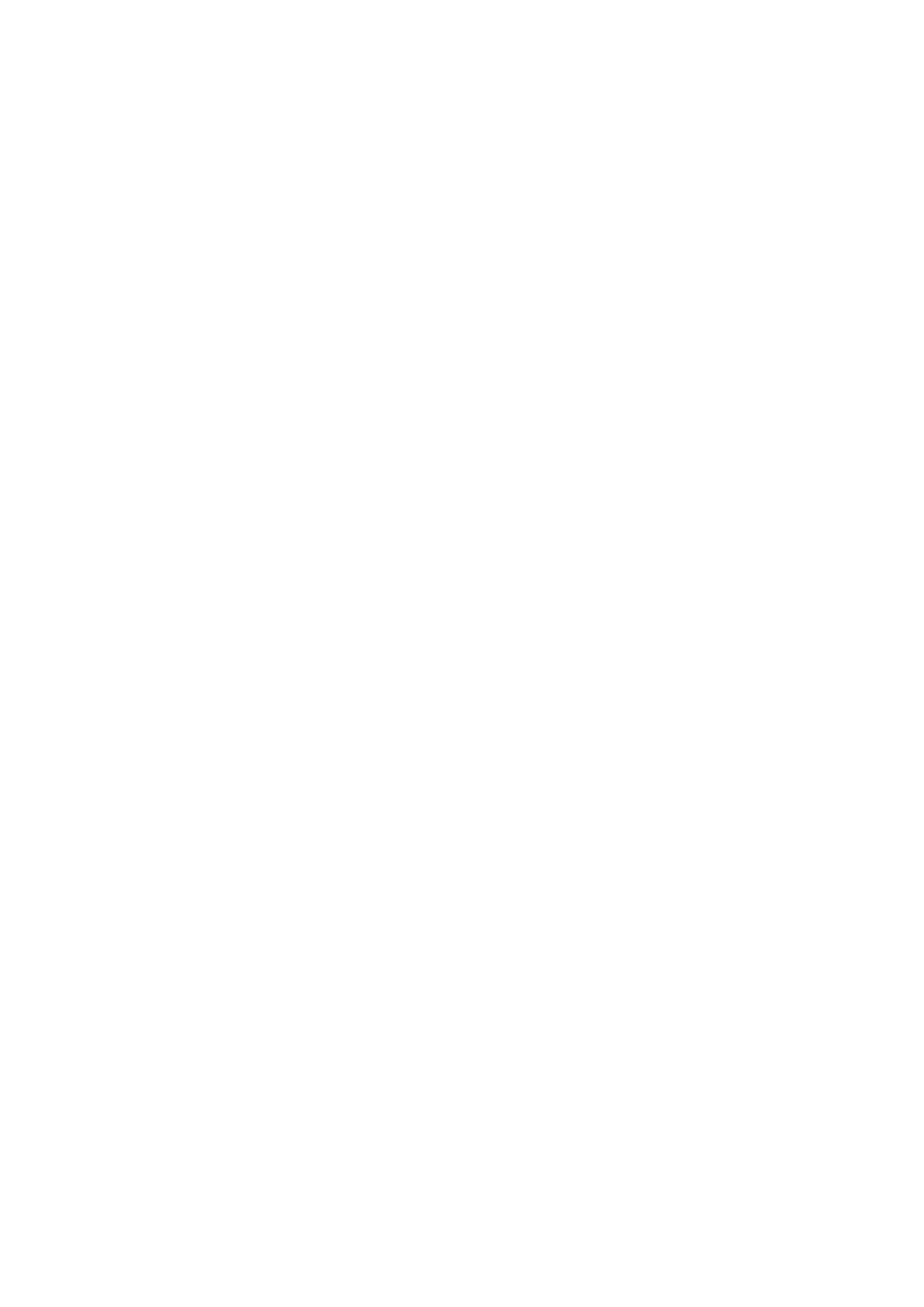

**Queensland** 

### **Queensland Civil and Administrative Tribunal and Other Legislation Amendment Bill 2018**

### **Contents**

|        |                 |                                                                                                                                                                                  | Page |
|--------|-----------------|----------------------------------------------------------------------------------------------------------------------------------------------------------------------------------|------|
| Part 1 | Preliminary     |                                                                                                                                                                                  |      |
| 1      |                 |                                                                                                                                                                                  | 6    |
| 2      |                 |                                                                                                                                                                                  | 6    |
| Part 2 |                 | <b>Amendment of Fair Trading Act 1989</b>                                                                                                                                        |      |
| 3      |                 |                                                                                                                                                                                  | 6    |
| 4      |                 | Amendment of s 50 (Proceedings referred to court of competent                                                                                                                    | 6    |
| 5      |                 |                                                                                                                                                                                  | 7    |
|        | 50A             | Tribunal's jurisdiction for particular matters relating to motor                                                                                                                 | 7    |
|        | 50 <sub>B</sub> | Expedited hearing                                                                                                                                                                | 10   |
|        | 50 <sub>C</sub> |                                                                                                                                                                                  | 10   |
|        | 50 <sub>D</sub> |                                                                                                                                                                                  | 10   |
| Part 3 |                 | Amendment of Motor Dealers and Chattel Auctioneers Act 2014                                                                                                                      |      |
| 6      |                 |                                                                                                                                                                                  | 11   |
| 7      |                 | Amendment of s 69 (Licensees to notify chief executive of changes in                                                                                                             | 11   |
| 8      |                 | Amendment of s 100 (Application of div 6)                                                                                                                                        | 11   |
| 9      |                 | Amendment of s 116 (Unwarranted vehicles to be identified when offered                                                                                                           | 11   |
| 10     |                 |                                                                                                                                                                                  | 12   |
|        | 116A            | Waiver of statutory warranty for restorable vehicles                                                                                                                             | 12   |
| 11     |                 | Amendment of s 146 (Unwarranted vehicles to be identified when offered<br>for sale) $\ldots \ldots \ldots \ldots \ldots \ldots \ldots \ldots \ldots \ldots \ldots \ldots \ldots$ | 13   |
| 12     |                 |                                                                                                                                                                                  | 13   |
|        | 146A            | Bidders to register for auction of restorable vehicles                                                                                                                           | 13   |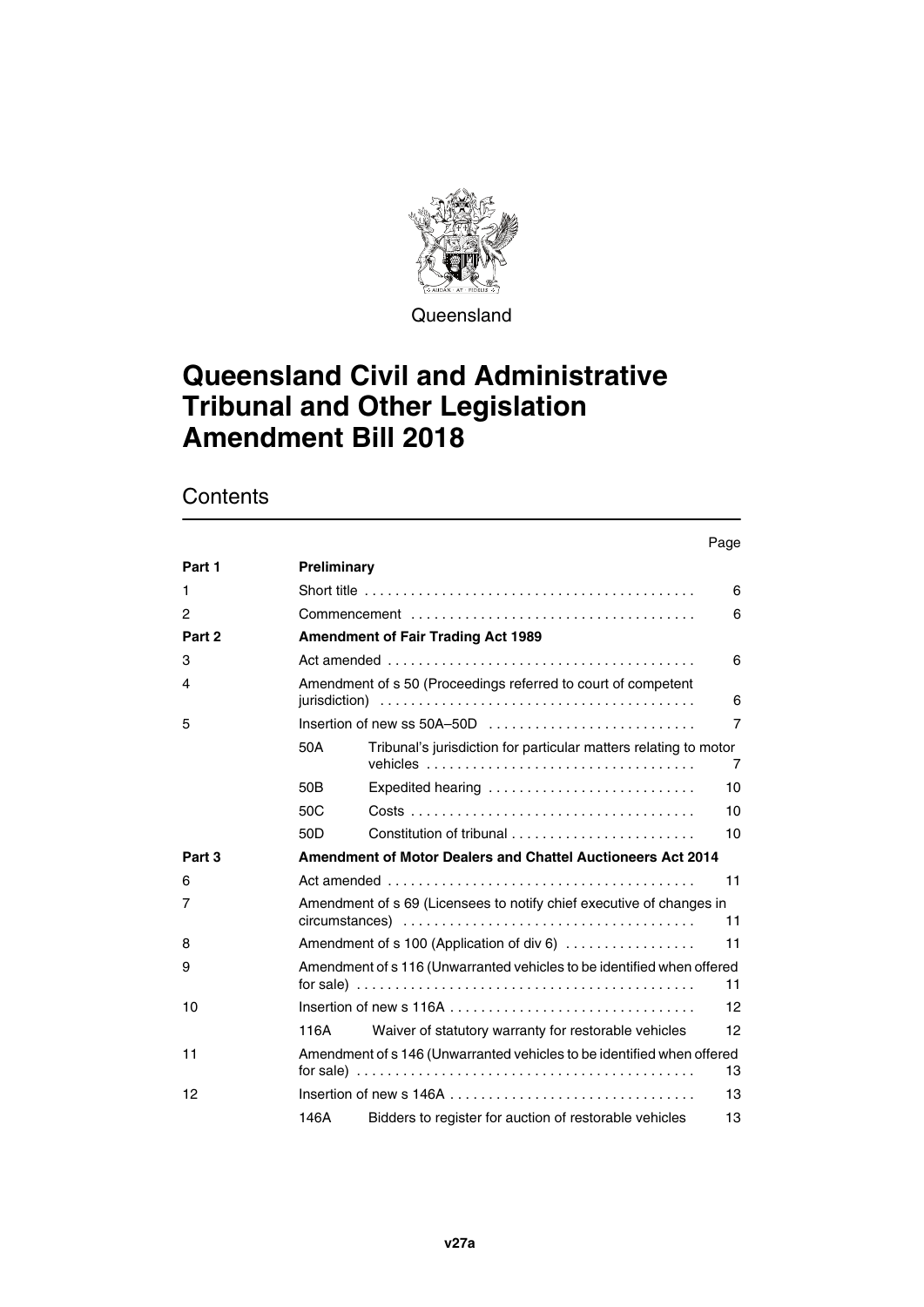### **Contents**  Amendment of s 147 (Announcements before auction) . . . . . . . . 14  [Insertion of new s 147A . . . . . . . . . . . . . . . . . . . . . . . . . . . . . . . . 14](#page-15-3) [147A](#page-16-0) [Effect of sale of restorable vehicle to registered bidder 15](#page-16-1)  [Amendment of s 188 \(Motor salespersons to notify chief executive of](#page-16-3)  [changes in circumstances\) . . . . . . . . . . . . . . . . . . . . . . . . . . . . . 15](#page-16-3)  [Amendment of sch 1, s 1 \(Definitions for sch 1\) . . . . . . . . . . . . . 15](#page-16-5)  [Replacement of sch 1, s 3 \(Meaning of warranted vehicle\) . . . . 15](#page-16-7)  [Meaning of warranted vehicle . . . . . . . . . . . . . . . . . . 15](#page-16-9) [3A](#page-17-0) [Meaning of class A warranted vehicle . . . . . . . . . . . . 16](#page-17-1) [3B](#page-17-2) [Meaning of class B warranted vehicle . . . . . . . . . . . . 16](#page-17-3) [3C](#page-17-4) [Meaning of built date . . . . . . . . . . . . . . . . . . . . . . . . . 16](#page-17-5) **Amendment of sch 1, s 4 (Meaning of warranty period)** . . . . . . . . 17  [Amendment of sch 1, s 5 \(Application of sch 1\) . . . . . . . . . . . . . 18](#page-19-1)  [Insertion of new sch 1, pt 2, div 1 hdg . . . . . . . . . . . . . . . . . . . . . 18](#page-19-3) [Division 1](#page-19-4) [General](#page-19-5)  [Replacement of sch 1, ss 13 and 14 . . . . . . . . . . . . . . . . . . . . . . 19](#page-20-1) [Division 2](#page-20-2) [Warrantor's failure to repair](#page-20-3)  [Application of division . . . . . . . . . . . . . . . . . . . . . . . . 19](#page-20-5)  [Jurisdiction of QCAT . . . . . . . . . . . . . . . . . . . . . . . . . 19](#page-20-7)  [Orders QCAT may make . . . . . . . . . . . . . . . . . . . . . . 19](#page-20-9)  [Contravention of QCAT order . . . . . . . . . . . . . . . . . . 21](#page-22-1)  [Expedited hearing . . . . . . . . . . . . . . . . . . . . . . . . . . . 21](#page-22-3)  [Costs . . . . . . . . . . . . . . . . . . . . . . . . . . . . . . . . . . . . . 22](#page-23-1)  [Constitution of QCAT . . . . . . . . . . . . . . . . . . . . . . . . 22](#page-23-3)  [Applications for more than QCAT's jurisdictional limit 22](#page-23-5)  [Amendment of sch 3 \(Dictionary\) . . . . . . . . . . . . . . . . . . . . . . . . 23](#page-24-1) **[Part 4](#page-25-0) [Amendment of Queensland Civil and Administrative Tribunal Act](#page-25-1)**   [Act amended . . . . . . . . . . . . . . . . . . . . . . . . . . . . . . . . . . . . . . . . 24](#page-25-3)  [Amendment of s 12 \(When jurisdiction for minor civil dispute exercised\)](#page-25-5) . . . . . . . . . . . . . . . . . . . . . . . . . . . . . . . . . . . . . . . . . . . . . . . . . . 24  [Amendment of s 13 \(Deciding minor civil dispute generally\) . . . . 24](#page-25-7)  [Amendment of s 22 \(Effect of review on reviewable decision\) . . 25](#page-26-1)  [Amendment of s 42 \(Joining parties\) . . . . . . . . . . . . . . . . . . . . . . 25](#page-26-3)  [Amendment of s 48 \(Dismissing, striking out or deciding if party causing](#page-27-1)  [disadvantage\) . . . . . . . . . . . . . . . . . . . . . . . . . . . . . . . . . . . . . . . 26](#page-27-1)  [Amendment of s 49 \(Restriction on new application or referral\) . 26](#page-27-3)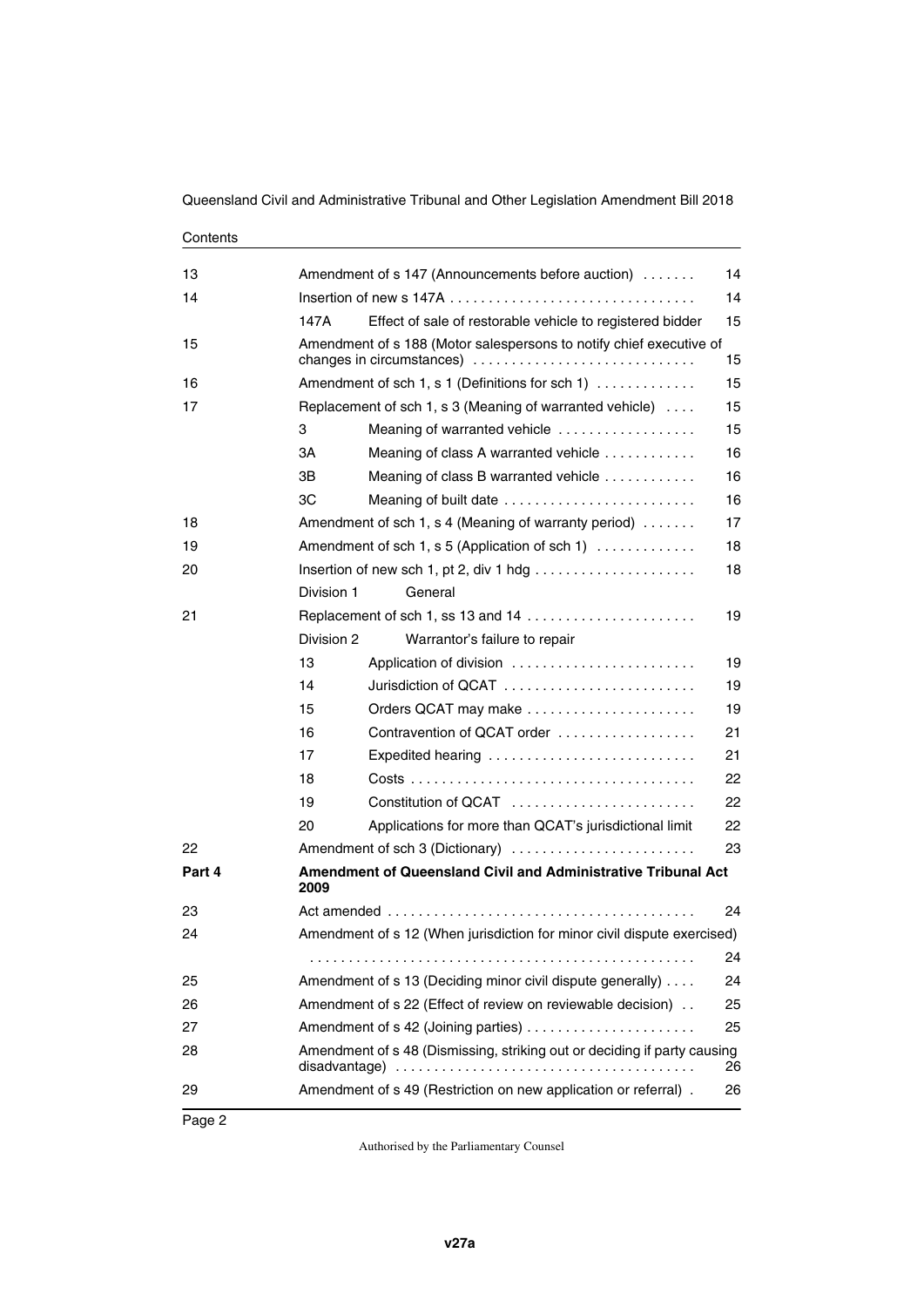#### **Contents**

| 30 |             |                                                                                                                         | 27 |
|----|-------------|-------------------------------------------------------------------------------------------------------------------------|----|
|    | 51A         | Effect of application under s 51 on decision by default                                                                 | 27 |
| 31 |             |                                                                                                                         | 27 |
|    | Division 1A | Conciliation                                                                                                            |    |
|    | 66A         | Referral by tribunal or principal registrar                                                                             | 27 |
|    | 66B         | Personal or representative attendance                                                                                   | 28 |
|    | 66C         |                                                                                                                         | 28 |
|    | 66D         | Function of conciliator                                                                                                 | 28 |
|    | 66E         | Procedure                                                                                                               | 29 |
|    | 66F         | Who may be a conciliator                                                                                                | 29 |
|    | 66G         |                                                                                                                         | 29 |
|    | 66H         | Member or adjudicator conducting conciliation                                                                           | 30 |
|    | 66I         | Notification of outcome                                                                                                 | 30 |
|    | 66J         | Inadmissibility of particular evidence                                                                                  | 30 |
| 32 |             | Amendment of s 85 (Settlement at mediation)                                                                             | 31 |
| 33 |             | Amendment of s 86 (Settlement other than in compulsory conference or                                                    | 31 |
| 34 |             | Amendment of s 97 (Requiring witness to attend or produce document or                                                   | 32 |
| 35 |             |                                                                                                                         | 32 |
|    | 138A        | Effect of application under s 138 on decision in proceeding                                                             |    |
|    |             |                                                                                                                         | 32 |
| 36 | and fact)   | Amendment of s 147 (Deciding appeal on question of fact or mixed law                                                    | 33 |
| 37 |             | Replacement of s 191 (Acting senior members and ordinary members)                                                       |    |
|    |             |                                                                                                                         | 33 |
|    | 191         | Acting senior members                                                                                                   | 33 |
|    | 191A        | Acting ordinary members                                                                                                 | 34 |
| 38 |             | Amendment of s 206C (Definitions for pt 4B)                                                                             | 35 |
| 39 |             | Amendment of s 216 (False or misleading information)                                                                    | 36 |
| 40 |             | Amendment of s 218 (Contempt of tribunal)                                                                               | 36 |
| 41 |             | Amendment of s 237 (Immunity of participants etc.)                                                                      | 36 |
| 42 |             | Renumbering of ch 10, div 2 (Transitional provision for Civil Proceedings                                               |    |
|    |             |                                                                                                                         | 37 |
| 43 |             |                                                                                                                         | 37 |
|    | Part 2      | Transitional provisions for Queensland Civil and<br>Administrative Tribunal and Other Legislation<br>Amendment Act 2018 |    |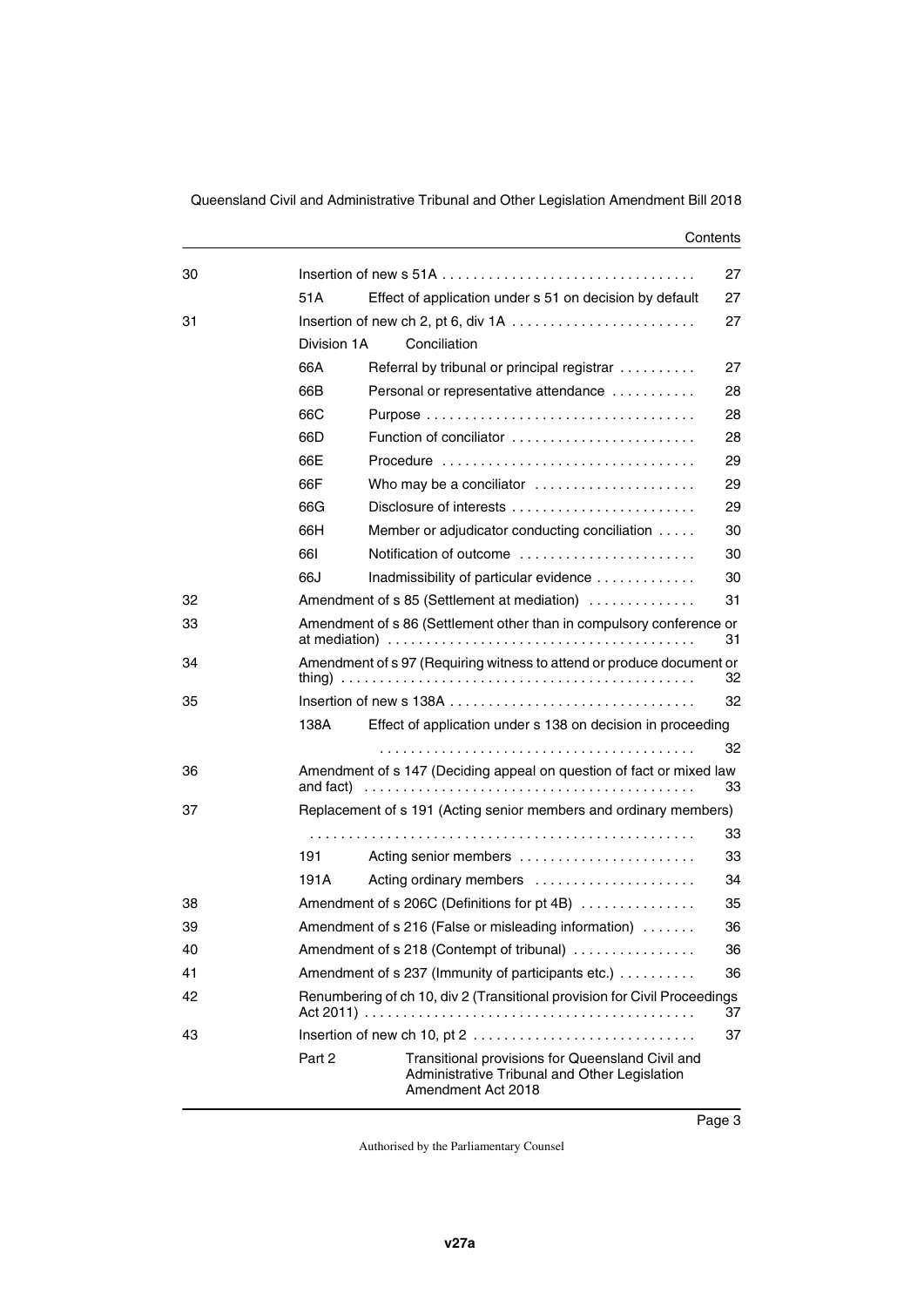| Contents |
|----------|
|----------|

|        | 285 | Definitions for part                                                                                                                       | 37 |
|--------|-----|--------------------------------------------------------------------------------------------------------------------------------------------|----|
|        | 286 | Existing motor vehicle matters before the tribunal                                                                                         | 38 |
|        | 287 | Existing motor vehicle matters if proceeding not started                                                                                   | 39 |
|        | 288 | Additional jurisdiction for existing motor vehicle matters if<br>proceeding not started $\ldots \ldots \ldots \ldots \ldots \ldots \ldots$ | 40 |
|        | 289 | Transfer of particular tenancy matters                                                                                                     | 41 |
| 44     |     | Amendment of sch 3 (Dictionary)                                                                                                            | 42 |
| Part 5 |     | <b>Amendment of Residential Tenancies and Rooming</b><br><b>Accommodation Act 2008</b>                                                     |    |
| 45     |     |                                                                                                                                            | 43 |
| 46     |     | Replacement of s 516 (Applications for more than prescribed amount)                                                                        |    |
|        |     |                                                                                                                                            | 43 |
|        | 516 | Applications for more than prescribed amount                                                                                               | 43 |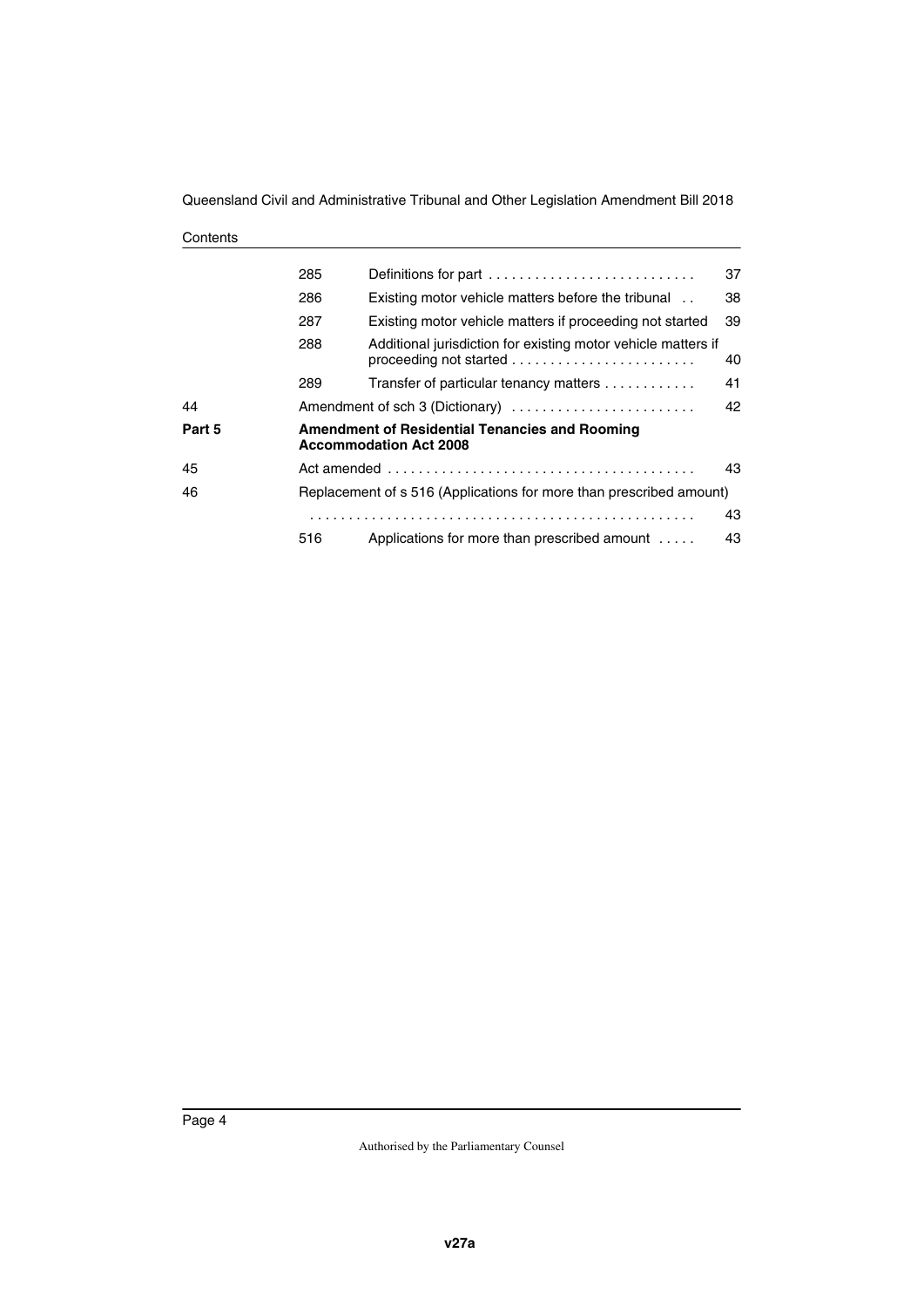## **2018**

# **A Bill**

for

**An Act to amend the** *Fair Trading Act 1989***, the** *Motor Dealers and Chattel Auctioneers Act 2014***, the** *Queensland Civil and Administrative Tribunal Act 2009* **and the** *Residential Tenancies and Rooming Accommodation Act 2008* **for particular purposes**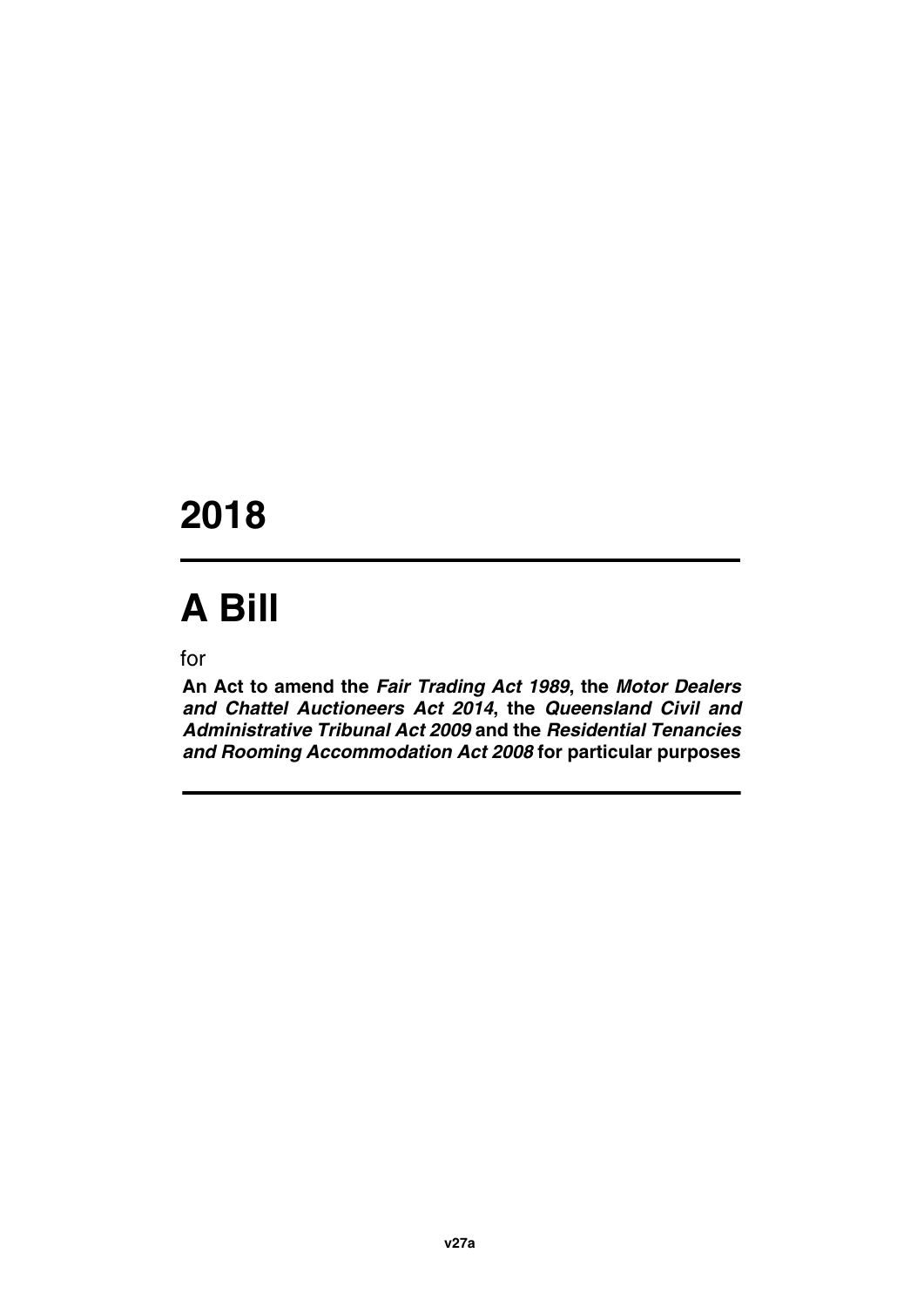Queensland Civil and Administrative Tribunal and Other Legislation Amendment Bill 2018 Part 1 Preliminary

<span id="page-7-11"></span><span id="page-7-10"></span><span id="page-7-9"></span><span id="page-7-8"></span><span id="page-7-6"></span><span id="page-7-5"></span><span id="page-7-4"></span><span id="page-7-2"></span>

|               |                | The Parliament of Queensland enacts-         |     |                                                                                                              | $\mathbf{1}$                  |
|---------------|----------------|----------------------------------------------|-----|--------------------------------------------------------------------------------------------------------------|-------------------------------|
|               | Part 1         |                                              |     | <b>Preliminary</b>                                                                                           | $\overline{2}$                |
| <b>Clause</b> | 1              | <b>Short title</b><br>Act 2018.              |     | This Act may be cited as the Queensland Civil and<br>Administrative Tribunal and Other Legislation Amendment | 3<br>$\overline{4}$<br>5<br>6 |
| <b>Clause</b> | $\overline{2}$ | <b>Commencement</b>                          |     |                                                                                                              | 7                             |
|               |                |                                              |     | This Act commences on a day to be fixed by proclamation.                                                     | 8                             |
|               | Part 2         | 1989                                         |     | <b>Amendment of Fair Trading Act</b>                                                                         | 9<br>10                       |
| Clause 3      |                | <b>Act amended</b>                           |     | This part amends the Fair Trading Act 1989.                                                                  | 11<br>12                      |
| <b>Clause</b> | 4              | competent jurisdiction)                      |     | Amendment of s 50 (Proceedings referred to court of                                                          | 13<br>14                      |
|               |                | Section $50(1)(a)$ —<br>(1)<br>omit, insert- |     |                                                                                                              | 15<br>16                      |
|               |                | (a)                                          |     | for the tribunal, whether the subject of the<br>proceeding—                                                  | 17<br>18                      |
|               |                |                                              | (i) | would be a minor civil dispute within<br>the meaning of the QCAT Act; or                                     | 19<br>20                      |
|               |                |                                              |     | (ii) would be a matter to which section<br>50A applies; or                                                   | 21<br>22                      |

<span id="page-7-7"></span><span id="page-7-3"></span><span id="page-7-1"></span><span id="page-7-0"></span>[s 1]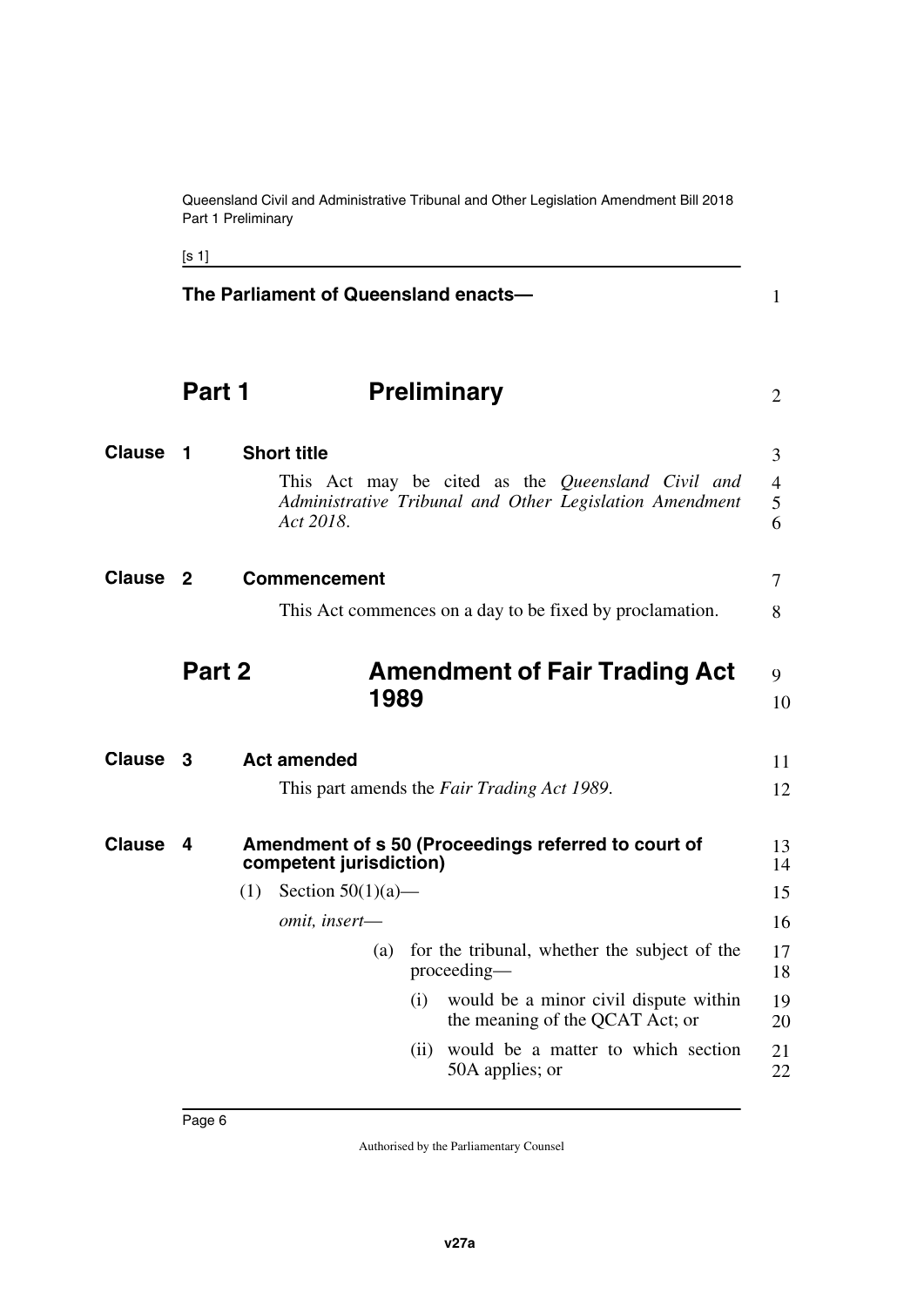[s 5]

<span id="page-8-3"></span><span id="page-8-2"></span><span id="page-8-1"></span><span id="page-8-0"></span>

| <b>Clause</b> | 5 | Insertion of new ss 50A-50D |     |                                                                                                                                                                       | 1                    |
|---------------|---|-----------------------------|-----|-----------------------------------------------------------------------------------------------------------------------------------------------------------------------|----------------------|
|               |   | After section 50-           |     |                                                                                                                                                                       | 2                    |
|               |   | insert-                     |     |                                                                                                                                                                       | 3                    |
|               |   |                             |     | 50A Tribunal's jurisdiction for particular matters<br>relating to motor vehicles                                                                                      | 4<br>5               |
|               |   | (1)                         |     | A person may apply, as provided under the QCAT<br>Act, to the tribunal for an order mentioned in<br>subsection $(2)$ for an action—                                   | 6<br>7<br>8          |
|               |   |                             | (a) | a provision of the<br>under<br>Australian<br>Consumer Law (Queensland) listed in the<br>table to this section; and                                                    | 9<br>10<br>11        |
|               |   |                             |     | (b) relating to a motor vehicle; and                                                                                                                                  | 12                   |
|               |   |                             | (c) | seeking an amount or value of other relief of<br>not more than $$100,000$ .                                                                                           | 13<br>14             |
|               |   | (2)                         |     | In a proceeding under subsection $(1)$ , the tribunal<br>may make only the following orders—                                                                          | 15<br>16             |
|               |   |                             | (a) | an order requiring a party to the proceeding<br>to pay a stated amount to a stated person;                                                                            | 17<br>18             |
|               |   |                             | (b) | an order that a stated amount is not due or<br>owing by the applicant to a stated person, or<br>by any party to the proceeding to the<br>applicant;                   | 19<br>20<br>21<br>22 |
|               |   |                             | (c) | an order requiring a party to the proceeding,<br>other than the applicant, to perform work to<br>rectify a defect in goods or services to which<br>the claim relates; | 23<br>24<br>25<br>26 |
|               |   |                             | (d) | an order requiring a party to the proceeding<br>to return goods that relate to the claim and<br>are in the party's possession or control to a<br>stated person;       | 27<br>28<br>29<br>30 |
|               |   |                             | (e) | an order combining 2 or more orders<br>mentioned in paragraphs $(a)$ , $(b)$ , $(c)$ and $(d)$ .                                                                      | 31<br>32             |
|               |   | (3)                         |     | However, the tribunal can not make an order<br>under subsection $(2)$ that—                                                                                           | 33<br>34             |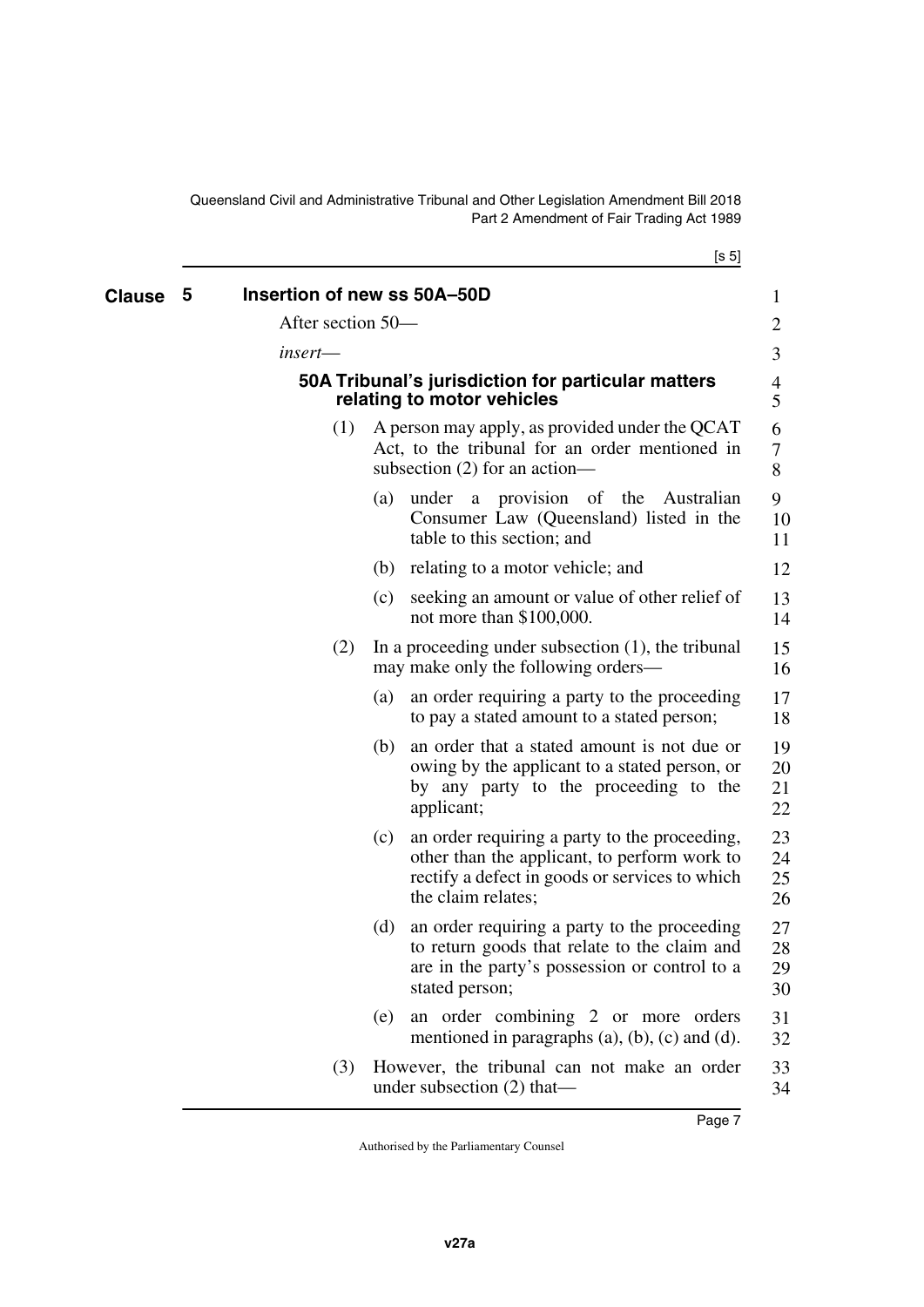[s 5]

|     | (a) | purports to require payment of an amount,<br>performance of work or return of goods of a<br>value of more than \$100,000; or                                                | 2<br>3                   |
|-----|-----|-----------------------------------------------------------------------------------------------------------------------------------------------------------------------------|--------------------------|
|     | (b) | purports to grant relief of a value of more<br>than $$100,000$ from the payment of an<br>amount; or                                                                         | $\overline{4}$<br>5<br>6 |
|     | (c) | combines 2 or more orders mentioned in<br>subsection (2) and purports to award or<br>declare entitlements or benefits (or both) of<br>a total value of more than \$100,000. | 7<br>8<br>9<br>10        |
| (4) |     | In this section—                                                                                                                                                            | 11                       |
|     |     | <b>motor vehicle</b> see the Motor Dealers and Chattel<br>Auctioneers Act 2014, section 12.                                                                                 | 12<br>13                 |

#### **Table**

| <b>Provision of Australian</b><br><b>Consumer Law</b><br>(Queensland) | Name of provision   | Nature of proceeding                                                                        |
|-----------------------------------------------------------------------|---------------------|---------------------------------------------------------------------------------------------|
| section $236(1)$                                                      | Actions for damages | Action to recover<br>amount of loss or<br>damage                                            |
| section $259(2)$ , (3) and Action against<br>(4)                      | suppliers of goods  | s $259(2)$ - Action to<br>recover reasonable<br>costs incurred by<br>consumer               |
|                                                                       |                     | s $259(3)$ - Action to<br>recover compensation<br>for reduction in value<br>of goods        |
|                                                                       |                     | s $259(4)$ - Action to<br>recover damages<br>because of failure to<br>comply with guarantee |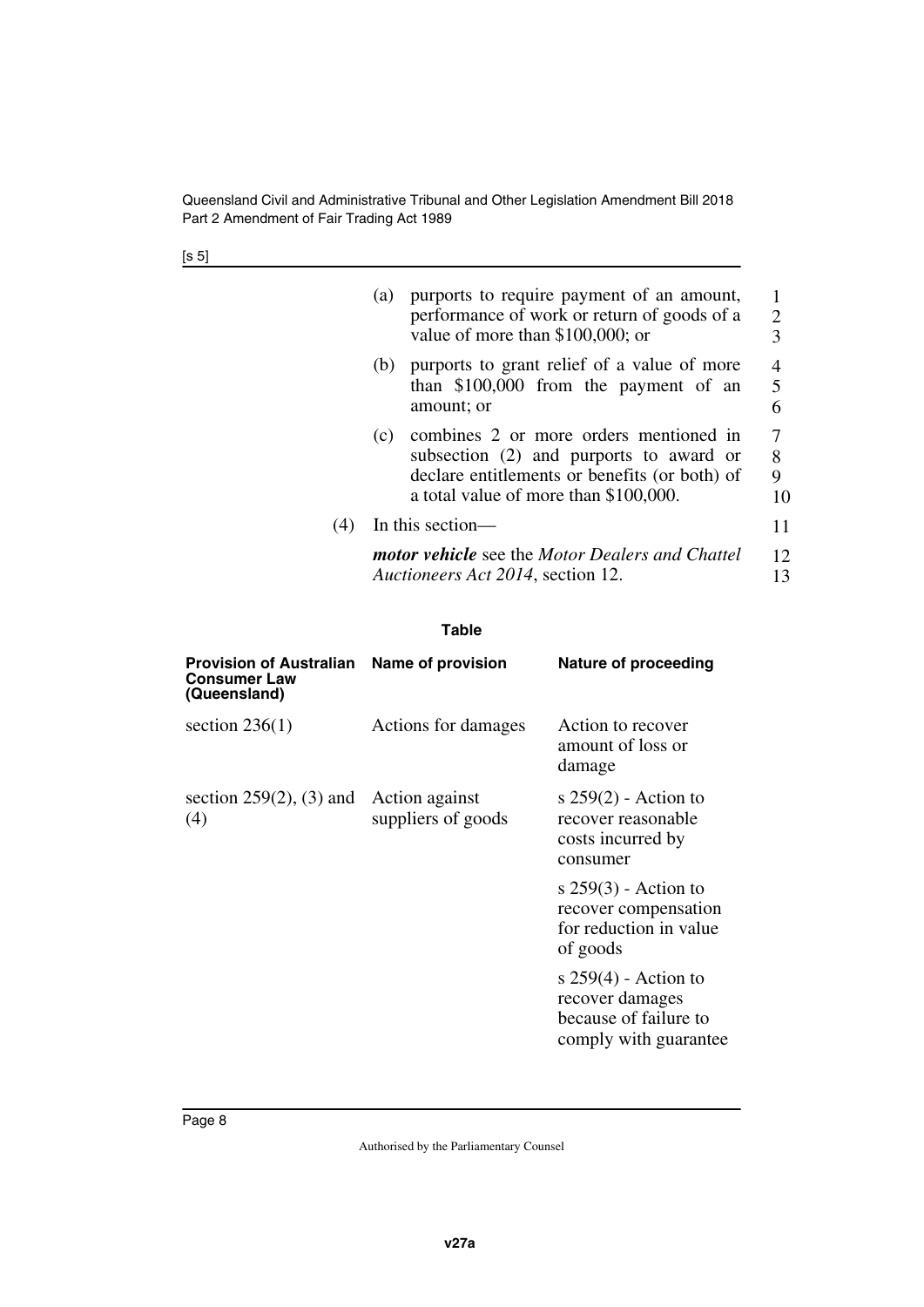[s 5]

| <b>Provision of Australian</b><br><b>Consumer Law</b><br>(Queensland) | <b>Name of provision</b>                                                                               | <b>Nature of proceeding</b>                                                                 |
|-----------------------------------------------------------------------|--------------------------------------------------------------------------------------------------------|---------------------------------------------------------------------------------------------|
| section $265(3)$                                                      | Termination of<br>contracts for the supply<br>of services that are<br>connected with rejected<br>goods | Action to recover<br>refund                                                                 |
| section $267(2)$ , (3) and<br>(4)                                     | Action against<br>suppliers of services                                                                | s $267(2)$ - Action to<br>recover reasonable<br>costs incurred by<br>consumer               |
|                                                                       |                                                                                                        | s $267(3)$ - Action to<br>recover compensation<br>for reduction in value<br>of services     |
|                                                                       |                                                                                                        | s $267(4)$ - Action to<br>recover damages<br>because of failure to<br>comply with guarantee |
| section $269(3)$                                                      | Termination of<br>contracts for the supply<br>of services                                              | Action to recover<br>refund                                                                 |
| section $271(1)$ , (3) and<br>(5)                                     | Action for damages<br>against manufacturers<br>of goods                                                | Action to recover<br>damages from<br>manufacturer                                           |
| section $274(3)$                                                      | Indemnification of<br>suppliers by<br>manufacturers                                                    | Action against<br>manufacturer for legal<br>or equitable relief                             |
| section $279(1)$                                                      | Action by consumer to<br>recover amount of loss<br>or damage                                           | Action to recover<br>amount of loss or<br>damage                                            |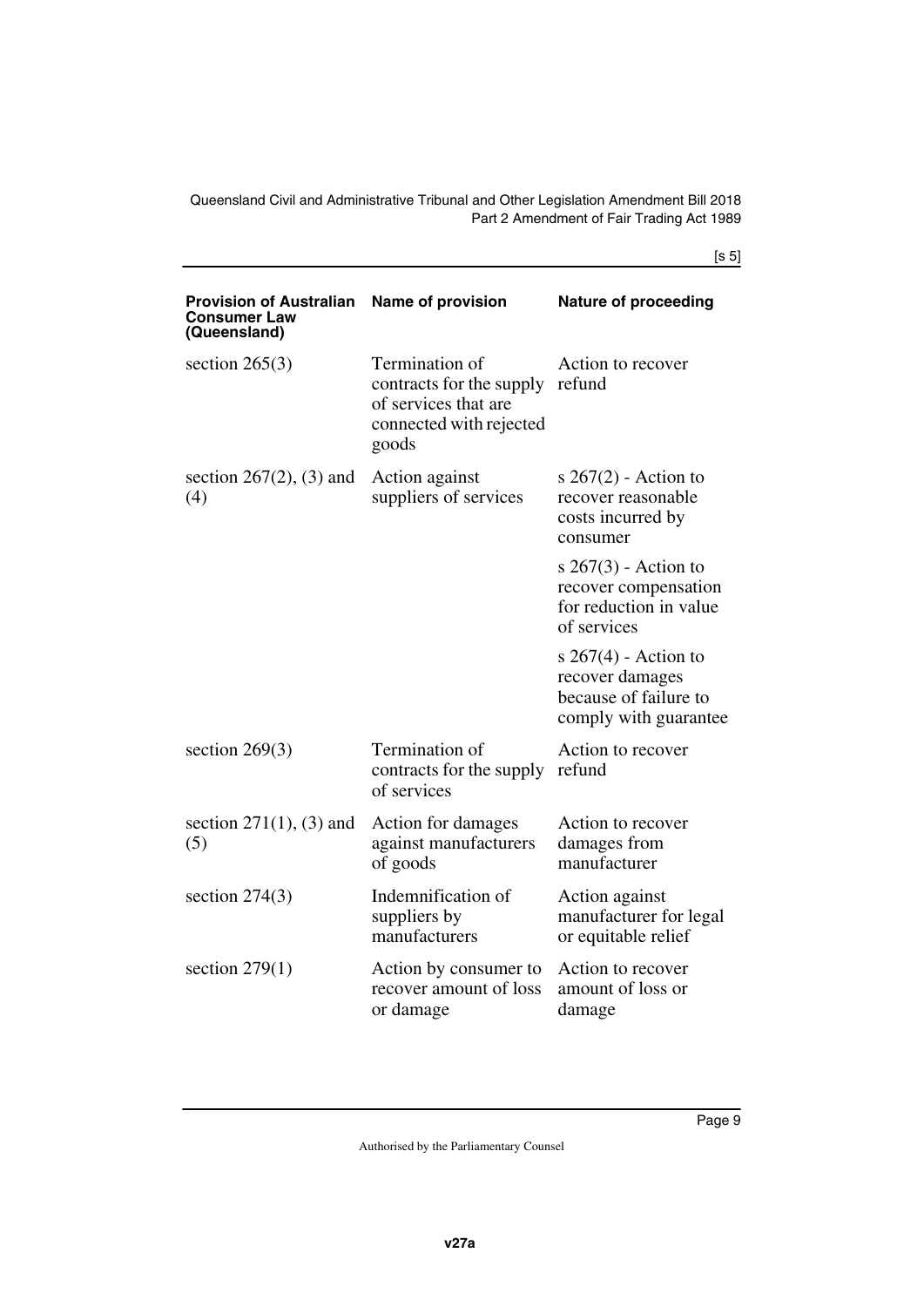<span id="page-11-5"></span><span id="page-11-4"></span><span id="page-11-3"></span><span id="page-11-2"></span><span id="page-11-1"></span><span id="page-11-0"></span>

|                  | <b>50B Expedited hearing</b>                                                                                                                                     |  |  |  |
|------------------|------------------------------------------------------------------------------------------------------------------------------------------------------------------|--|--|--|
|                  | An expedited hearing under the QCAT Act,<br>section 94, may be conducted for a proceeding                                                                        |  |  |  |
|                  | under section 50A if-                                                                                                                                            |  |  |  |
| (a)              | the amount or value of other relief sought in<br>the proceeding is not more than \$25,000; or                                                                    |  |  |  |
| (b)              | the president of the tribunal considers it<br>appropriate having regard to-                                                                                      |  |  |  |
|                  | the nature and complexity of the<br>(i)<br>proceeding; and                                                                                                       |  |  |  |
|                  | the views of the parties to the<br>(ii)<br>proceeding; and                                                                                                       |  |  |  |
|                  | (iii) anything else the president considers<br>relevant.                                                                                                         |  |  |  |
| <b>50C Costs</b> |                                                                                                                                                                  |  |  |  |
|                  | The tribunal may make an order under section<br>$102(1)$ of the QCAT Act against a party to a<br>proceeding under section 50A—                                   |  |  |  |
| (a)              | only if the party is a respondent against<br>whom the tribunal has made<br>final<br>a -<br>decision; and                                                         |  |  |  |
| (b)              | only to order the party to pay to the<br>applicant the amount of any prescribed fee<br>paid by the applicant on<br>filing the<br>application for the proceeding. |  |  |  |
|                  | <b>50D Constitution of tribunal</b>                                                                                                                              |  |  |  |
|                  | For section 195(b) of the QCAT Act, an                                                                                                                           |  |  |  |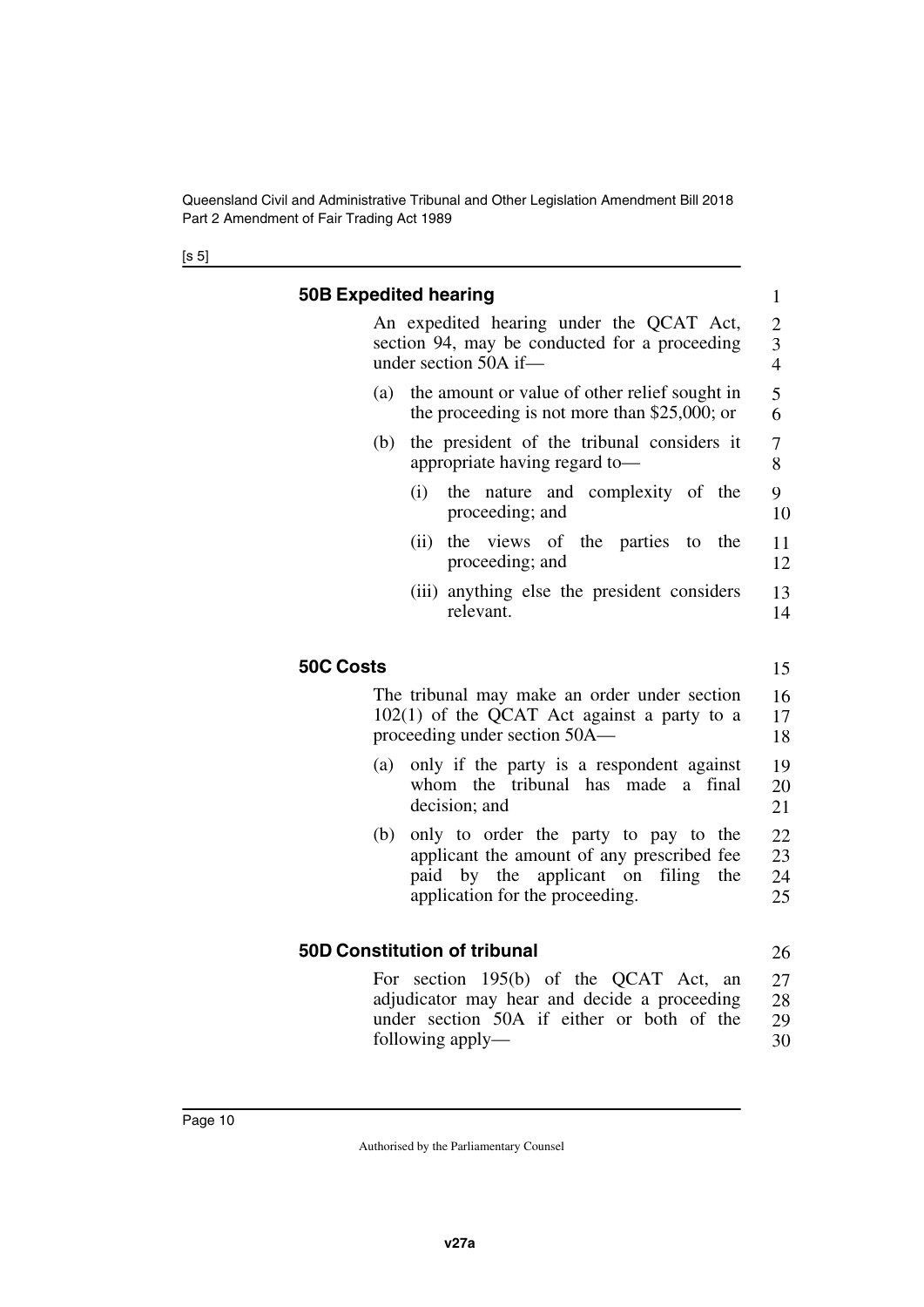<span id="page-12-9"></span><span id="page-12-8"></span><span id="page-12-7"></span><span id="page-12-6"></span><span id="page-12-5"></span><span id="page-12-4"></span><span id="page-12-3"></span><span id="page-12-2"></span><span id="page-12-1"></span><span id="page-12-0"></span>

|               |        | [s 6]                                                                                              |                     |
|---------------|--------|----------------------------------------------------------------------------------------------------|---------------------|
|               |        | the amount or value of other relief sought in<br>(a)<br>the proceeding is not more than $$25,000;$ | 1<br>$\overline{2}$ |
|               |        | an expedited hearing is to be conducted for<br>(b)<br>the proceeding.                              | 3<br>$\overline{4}$ |
|               | Part 3 | <b>Amendment of Motor Dealers</b>                                                                  | 5                   |
|               |        | and Chattel Auctioneers Act<br>2014                                                                | 6<br>7              |
| Clause        | 6      | <b>Act amended</b>                                                                                 | 8                   |
|               |        | This part amends the <i>Motor Dealers and Chattel Auctioneers</i><br>Act 2014.                     | 9<br>10             |
| <b>Clause</b> | 7      | Amendment of s 69 (Licensees to notify chief executive<br>of changes in circumstances)             | 11<br>12            |
|               |        | Section 69(1), 'oral or written'—                                                                  | 13                  |
|               |        | omit.                                                                                              | 14                  |
| <b>Clause</b> | 8      | Amendment of s 100 (Application of div 6)                                                          | 15                  |
|               |        | Section $100(2)$ —                                                                                 | 16                  |
|               |        | insert—                                                                                            | 17                  |
|               |        | a sale to a person holding a licence, however<br>(d)                                               | 18                  |
|               |        | described, under a corresponding law that is<br>similar to a motor dealer licence.                 | 19<br>20            |
| <b>Clause</b> | - 9    | Amendment of s 116 (Unwarranted vehicles to be<br>identified when offered for sale)                | 21<br>22            |
|               |        | Section 116, heading, after 'Unwarranted'—<br>(1)                                                  | 23                  |
|               |        | $insert$ —                                                                                         | 24                  |
|               |        | and restorable                                                                                     | 25                  |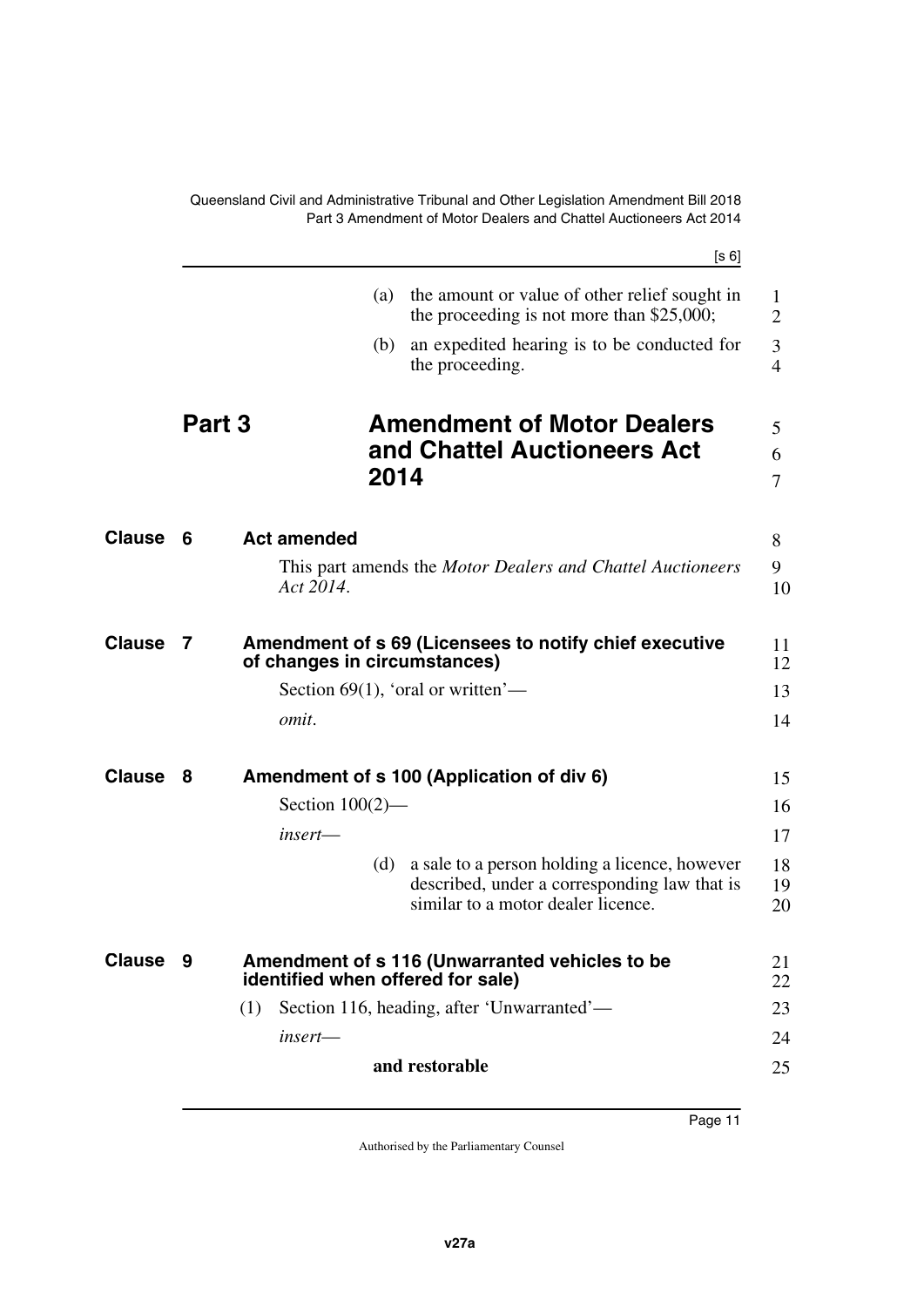<span id="page-13-3"></span><span id="page-13-2"></span>[s 10]

<span id="page-13-1"></span><span id="page-13-0"></span>

|              | (2) | Section 116-            |                                                                                                                                                                                                                                    | $\mathbf{1}$                  |
|--------------|-----|-------------------------|------------------------------------------------------------------------------------------------------------------------------------------------------------------------------------------------------------------------------------|-------------------------------|
|              |     | insert—                 |                                                                                                                                                                                                                                    | $\overline{2}$                |
|              |     | (1A)                    | A motor dealer may advertise or display for sale a<br>restorable vehicle only if it is advertised or<br>displayed for sale in the way provided under a<br>regulation.                                                              | 3<br>$\overline{4}$<br>5<br>6 |
|              |     |                         | Maximum penalty—100 penalty units.                                                                                                                                                                                                 | 7                             |
|              | (3) |                         | Section 116(1A) and $(2)$ —                                                                                                                                                                                                        | 8                             |
|              |     |                         | <i>renumber</i> as section $116(2)$ and (3).                                                                                                                                                                                       | 9                             |
| Clause<br>10 |     | Insertion of new s 116A |                                                                                                                                                                                                                                    | 10                            |
|              |     | After section 116-      |                                                                                                                                                                                                                                    | 11                            |
|              |     | $insert$ —              |                                                                                                                                                                                                                                    | 12                            |
|              |     |                         | 116A Waiver of statutory warranty for restorable<br>vehicles                                                                                                                                                                       | 13<br>14                      |
|              |     | (1)                     | A motor dealer must, before a proposed buyer<br>enters into a contract for the purchase of a<br>restorable vehicle, give the buyer a written notice<br>stating that the buyer may waive the statutory<br>warranty for the vehicle. | 15<br>16<br>17<br>18<br>19    |
|              |     | (2)                     | If the proposed buyer agrees to purchase the<br>restorable vehicle, the buyer may waive the<br>statutory warranty for the vehicle by signing the<br>notice before the buyer enters into a contract for<br>the sale of the vehicle. | 20<br>21<br>22<br>23<br>24    |
|              |     | (3)                     | The notice must clearly identify the restorable<br>vehicle to which it relates.                                                                                                                                                    | 25<br>26                      |
|              |     | (4)                     | On the signing of the notice, the proposed buyer<br>is taken to waive the statutory warranty for the<br>restorable vehicle when the contract for its<br>purchase is entered into.                                                  | 27<br>28<br>29<br>30          |
|              |     |                         |                                                                                                                                                                                                                                    |                               |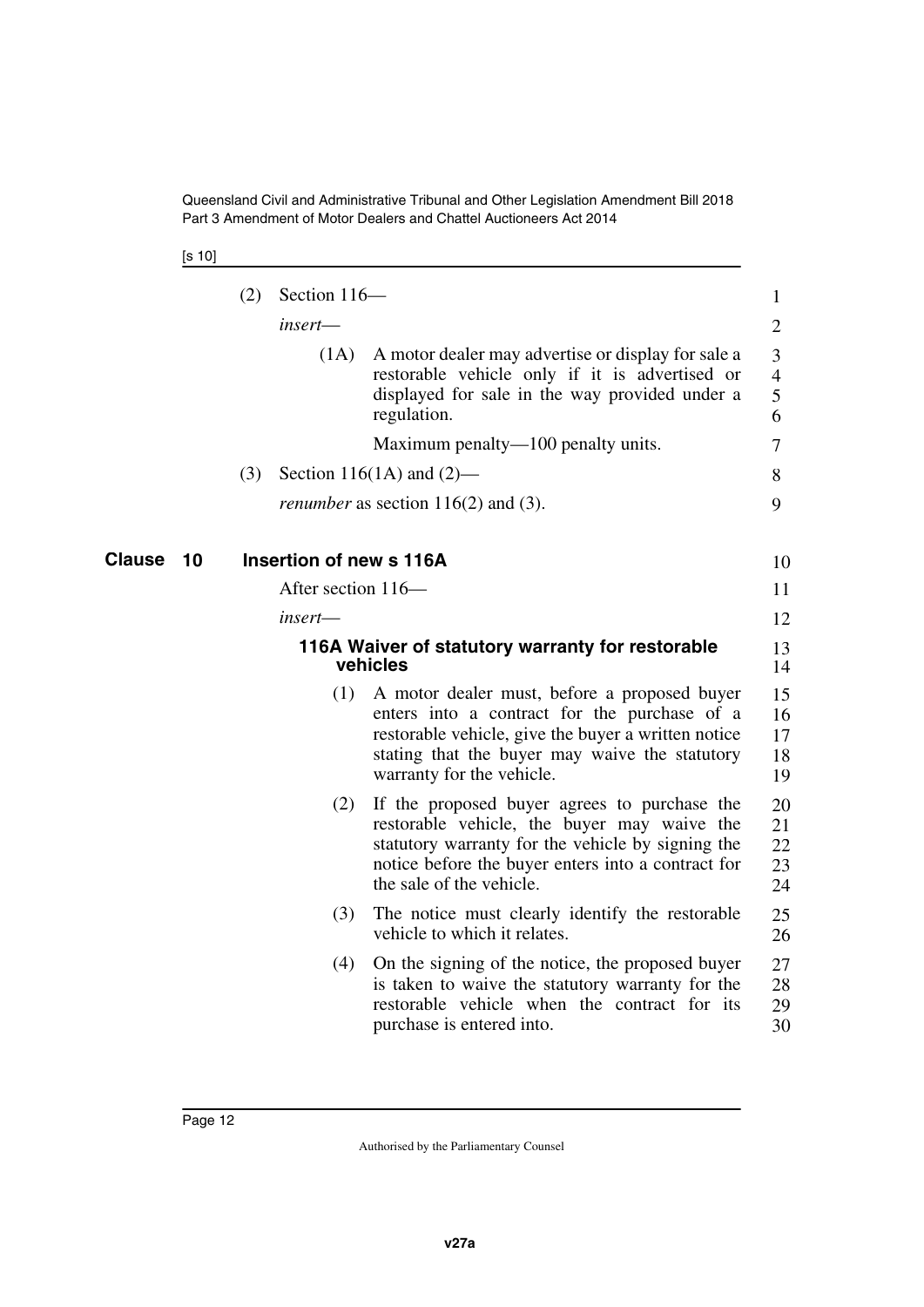[s 11]

<span id="page-14-5"></span><span id="page-14-4"></span><span id="page-14-3"></span><span id="page-14-2"></span><span id="page-14-1"></span><span id="page-14-0"></span>

| <b>Clause</b> | 11 |     |                         | Amendment of s 146 (Unwarranted vehicles to be<br>identified when offered for sale)                                                                                                                                                                                                                        | 1<br>$\overline{2}$              |
|---------------|----|-----|-------------------------|------------------------------------------------------------------------------------------------------------------------------------------------------------------------------------------------------------------------------------------------------------------------------------------------------------|----------------------------------|
|               |    | (1) |                         | Section 146, heading, after 'Unwarranted'—                                                                                                                                                                                                                                                                 | 3                                |
|               |    |     | insert-                 |                                                                                                                                                                                                                                                                                                            | $\overline{4}$                   |
|               |    |     |                         | and restorable                                                                                                                                                                                                                                                                                             | 5                                |
|               |    | (2) | Section 146-            |                                                                                                                                                                                                                                                                                                            | 6                                |
|               |    |     | $insert$ —              |                                                                                                                                                                                                                                                                                                            | 7                                |
|               |    |     | (1A)                    | A chattel auctioneer may advertise or display for<br>sale a restorable vehicle only if it is advertised or<br>displayed for sale in the way provided under a<br>regulation.                                                                                                                                | 8<br>9<br>10<br>11               |
|               |    |     |                         | Maximum penalty—100 penalty units.                                                                                                                                                                                                                                                                         | 12                               |
|               |    | (3) |                         | Section 146(1A) and $(2)$ —                                                                                                                                                                                                                                                                                | 13                               |
|               |    |     |                         | <i>renumber</i> as section $146(2)$ and (3).                                                                                                                                                                                                                                                               | 14                               |
| <b>Clause</b> | 12 |     | Insertion of new s 146A |                                                                                                                                                                                                                                                                                                            | 15                               |
|               |    |     | After section 146-      |                                                                                                                                                                                                                                                                                                            | 16                               |
|               |    |     | insert—                 |                                                                                                                                                                                                                                                                                                            | 17                               |
|               |    |     |                         | 146A Bidders to register for auction of restorable<br>vehicles                                                                                                                                                                                                                                             | 18<br>19                         |
|               |    |     | (1)                     | Before a restorable vehicle is offered for sale, a<br>chattel auctioneer must invite persons intending<br>to bid for the vehicle when it is offered for sale to<br>register as a bidder (a <b><i>registered bidder</i></b> ) for the<br>sale.                                                              | 20<br>21<br>22<br>23<br>24       |
|               |    |     | (2)                     | The chattel auctioneer must also inform the<br>persons that by registering as a bidder, the person<br>agrees to purchase the restorable vehicle on the<br>condition that the person is taken to waive the<br>vehicle's statutory warranty when the contract for<br>the vehicle's purchase is entered into. | 25<br>26<br>27<br>28<br>29<br>30 |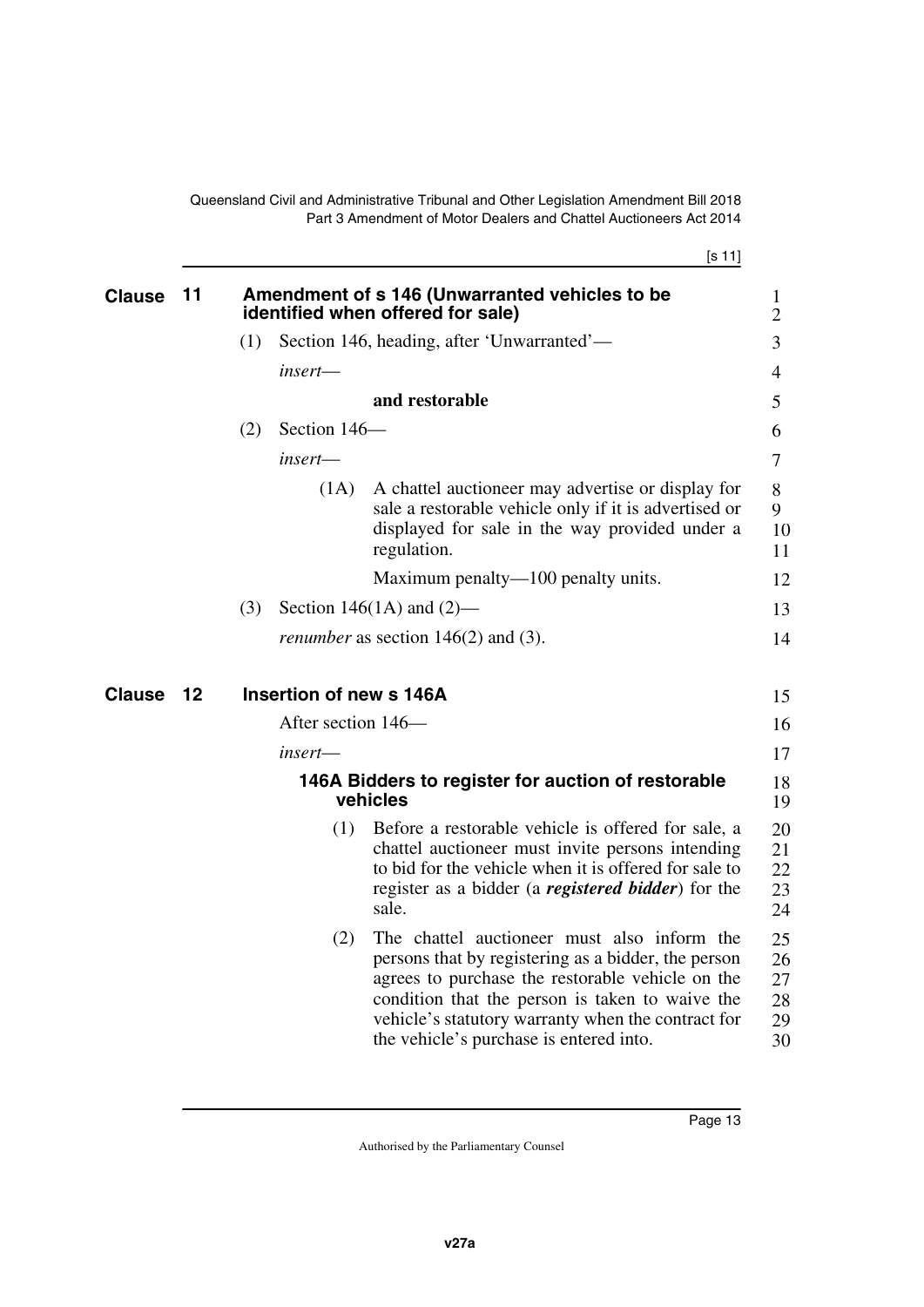<span id="page-15-1"></span><span id="page-15-0"></span>[s 13]

<span id="page-15-3"></span><span id="page-15-2"></span>

| <b>Clause</b> | 13 |                         |     |               | Amendment of s 147 (Announcements before auction)                                                                                                                                                                                                               | 1                                |
|---------------|----|-------------------------|-----|---------------|-----------------------------------------------------------------------------------------------------------------------------------------------------------------------------------------------------------------------------------------------------------------|----------------------------------|
|               |    | Section 147-            |     |               |                                                                                                                                                                                                                                                                 | 2                                |
|               |    | insert-                 |     |               |                                                                                                                                                                                                                                                                 | 3                                |
|               |    | (3)                     |     | vehicle that- | Also, a chattel auctioneer must announce,<br>immediately before the auction of any restorable                                                                                                                                                                   | 4<br>5<br>6                      |
|               |    |                         | (a) |               | the vehicle is a restorable vehicle because it<br>is more than 20 years old and is for sale for<br>restoration; and                                                                                                                                             | 7<br>8<br>9                      |
|               |    |                         |     |               | (b) it is a condition of the sale of a restorable<br>vehicle that if the vehicle is sold, the<br>registered bidder to whom it is sold is taken<br>to waive the statutory warranty for the<br>vehicle when the contract for its purchase is<br>entered into; and | 10<br>11<br>12<br>13<br>14<br>15 |
|               |    |                         |     |               | (c) the chattel auctioneer will not accept bids<br>from a person who is not a registered bidder.                                                                                                                                                                | 16<br>17                         |
|               |    |                         |     |               | Maximum penalty—100 penalty units.                                                                                                                                                                                                                              | 18                               |
|               |    | (4)                     | A   |               | chattel auctioneer does not contravene<br>subsection $(3)$ if—                                                                                                                                                                                                  | 19<br>20                         |
|               |    |                         | (a) |               | 2 or more restorable vehicles are to be<br>auctioned in consecutive lots; and                                                                                                                                                                                   | 21<br>22                         |
|               |    |                         | (b) |               | immediately before the first of the vehicles<br>in the consecutive lots is to be auctioned, the<br>chattel auctioneer-                                                                                                                                          | 23<br>24<br>25                   |
|               |    |                         |     | (i)           | identifies the vehicles; and                                                                                                                                                                                                                                    | 26                               |
|               |    |                         |     |               | (ii) for the identified vehicles, announces<br>the matters mentioned in subsection<br>$(3)(a)$ , (b) and (c).                                                                                                                                                   | 27<br>28<br>29                   |
| <b>Clause</b> | 14 | Insertion of new s 147A |     |               |                                                                                                                                                                                                                                                                 | 30                               |
|               |    | After section 147—      |     |               |                                                                                                                                                                                                                                                                 | 31                               |
|               |    | insert-                 |     |               |                                                                                                                                                                                                                                                                 | 32                               |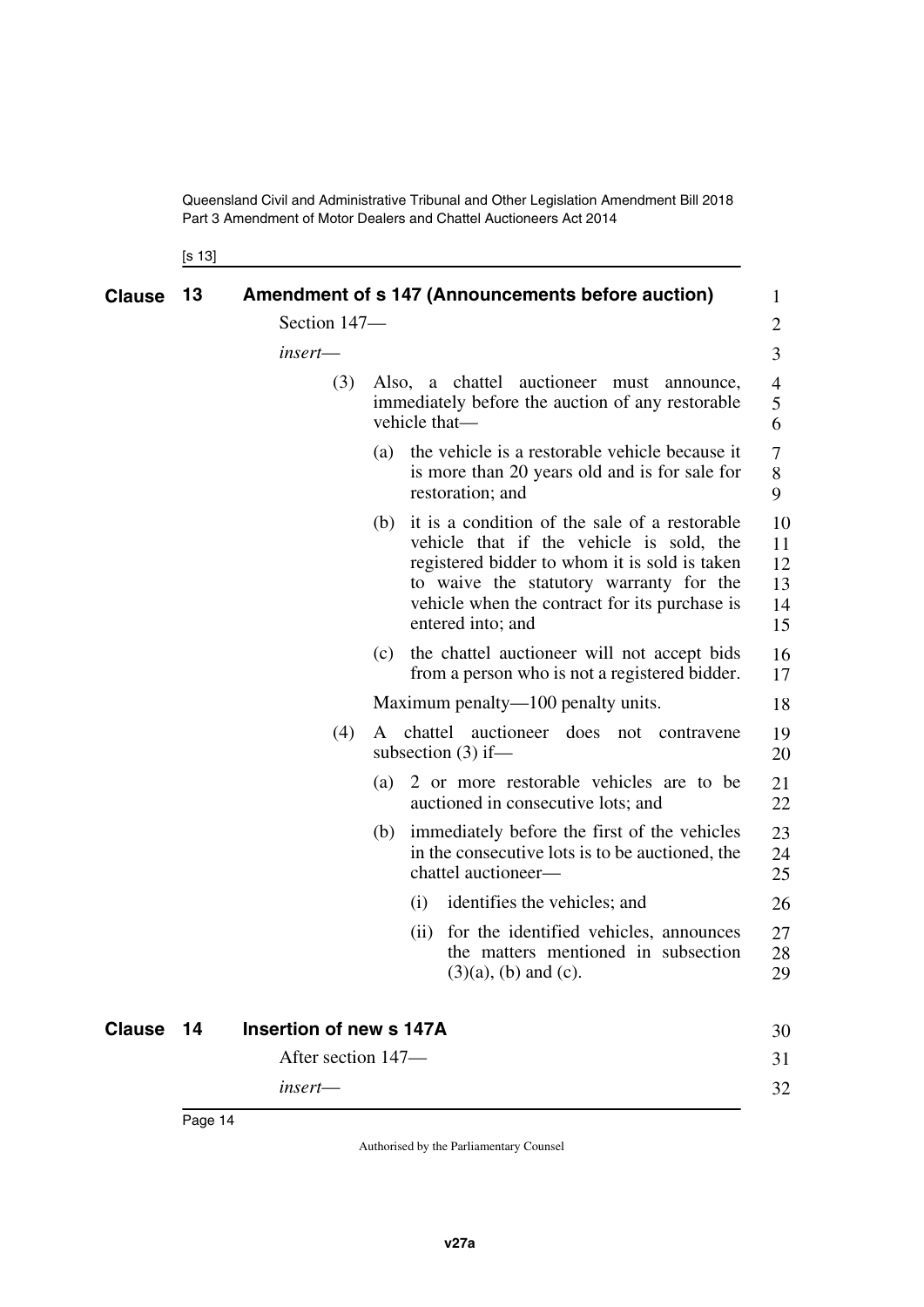<span id="page-16-9"></span><span id="page-16-8"></span><span id="page-16-7"></span><span id="page-16-6"></span><span id="page-16-5"></span><span id="page-16-4"></span><span id="page-16-3"></span><span id="page-16-2"></span><span id="page-16-1"></span><span id="page-16-0"></span>

|               |    | [s 15]                                                                                                                                                                                                                                                        |                                    |
|---------------|----|---------------------------------------------------------------------------------------------------------------------------------------------------------------------------------------------------------------------------------------------------------------|------------------------------------|
|               |    | 147A Effect of sale of restorable vehicle to<br>registered bidder                                                                                                                                                                                             | $\mathbf{1}$<br>$\overline{2}$     |
|               |    | If a restorable vehicle is sold to a registered bidder<br>at auction, the statutory warranty for the vehicle<br>stops having effect when the contract for the<br>vehicle's purchase is entered into and the vehicle<br>is taken to be an unwarranted vehicle. | 3<br>$\overline{4}$<br>5<br>6<br>7 |
| <b>Clause</b> | 15 | Amendment of s 188 (Motor salespersons to notify chief<br>executive of changes in circumstances)                                                                                                                                                              | 8<br>9                             |
|               |    | Section 188(1), 'oral or written'—                                                                                                                                                                                                                            | 10                                 |
|               |    | omit.                                                                                                                                                                                                                                                         | 11                                 |
| <b>Clause</b> | 16 | Amendment of sch 1, s 1 (Definitions for sch 1)                                                                                                                                                                                                               | 12                                 |
|               |    | Schedule 1, section $1-$                                                                                                                                                                                                                                      | 13                                 |
|               |    | $insert$ —                                                                                                                                                                                                                                                    | 14                                 |
|               |    | <i>built date</i> see section $3C(1)$ .                                                                                                                                                                                                                       | 15                                 |
|               |    | class A warranted vehicle see section 3A.                                                                                                                                                                                                                     | 16                                 |
|               |    | class <b>B</b> warranted vehicle see section 3B.                                                                                                                                                                                                              | 17                                 |
| <b>Clause</b> | 17 | Replacement of sch 1, s 3 (Meaning of warranted vehicle)                                                                                                                                                                                                      | 18                                 |
|               |    | Schedule 1, section 3—                                                                                                                                                                                                                                        | 19                                 |
|               |    | omit, insert-                                                                                                                                                                                                                                                 | 20                                 |
|               |    | 3<br><b>Meaning of warranted vehicle</b>                                                                                                                                                                                                                      | 21                                 |
|               |    | A warranted vehicle is a used motor vehicle other<br>$than-$                                                                                                                                                                                                  | 22<br>23                           |
|               |    | an unregistered motor vehicle that is—<br>(a)                                                                                                                                                                                                                 | 24                                 |
|               |    | incapable<br>of being registered<br>(i)<br>in<br>Queensland because of its design; or                                                                                                                                                                         | 25<br>26                           |
|               |    | a written-off vehicle; or<br>(ii)                                                                                                                                                                                                                             | 27                                 |
|               |    |                                                                                                                                                                                                                                                               |                                    |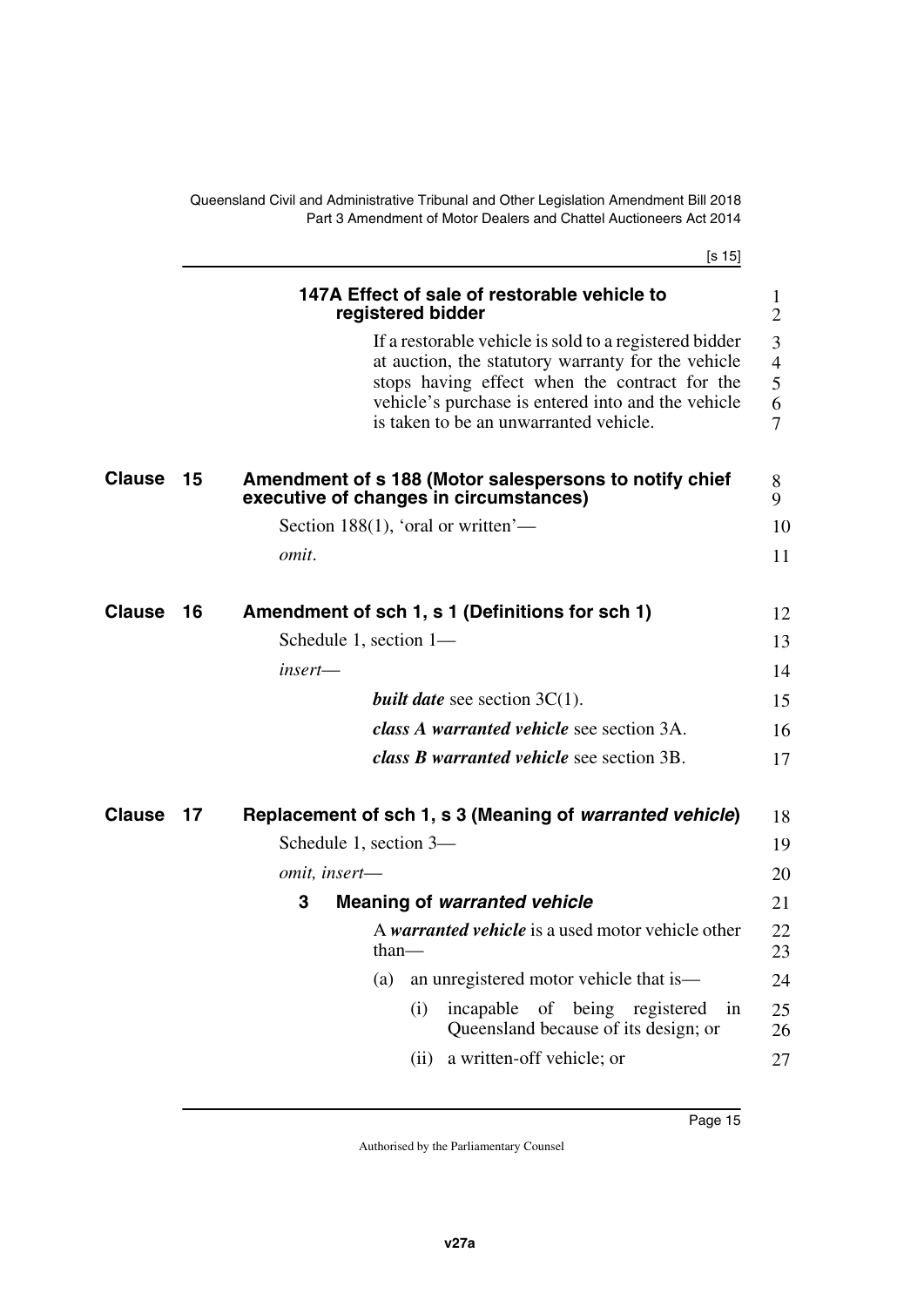[s 17]

<span id="page-17-5"></span><span id="page-17-4"></span><span id="page-17-3"></span><span id="page-17-2"></span><span id="page-17-1"></span><span id="page-17-0"></span>

|     | (b) | a motor vehicle sold on consignment, unless<br>the owner of the vehicle is a licensee; or                            | 1<br>$\overline{2}$ |
|-----|-----|----------------------------------------------------------------------------------------------------------------------|---------------------|
|     | (c) | a commercial vehicle; or                                                                                             | 3                   |
|     | (d) | a caravan; or                                                                                                        | 4                   |
|     | (e) | a motorcycle.                                                                                                        | 5                   |
| 3А  |     | Meaning of class A warranted vehicle                                                                                 | 6                   |
|     |     | A class A warranted vehicle is a warranted<br>vehicle that-                                                          | 7<br>8              |
|     | (a) | on the day of its sale, has an odometer<br>reading of less than 160,000 km; and                                      | 9<br>10             |
|     | (b) | has a built date of no more than 10 years<br>before the day of its sale.                                             | 11<br>12            |
| 3В  |     | Meaning of class B warranted vehicle                                                                                 | 13                  |
|     |     | A class <b>B</b> warranted vehicle is a warranted<br>vehicle that-                                                   | 14<br>15            |
|     | (a) | on the day of its sale, has an odometer<br>reading of 160,000km or more; or                                          | 16<br>17            |
|     | (b) | has a built date of more than 10 years before<br>the day of its sale.                                                | 18<br>19            |
|     |     | 3C Meaning of built date                                                                                             | 20                  |
| (1) |     | Subject to subsection $(2)$ , for sections $3A(b)$ and<br>$3B(b)$ , the <i>built date</i> of a warranted vehicle is— | 21<br>22            |
|     | (a) | if the date the vehicle was manufactured is<br>shown on the vehicle—that date; or                                    | 23<br>24            |
|     | (b) | if paragraph (a) does not apply—the date<br>or printed<br>stamped<br>the<br>vehicle's<br>on<br>identification plate. | 25<br>26<br>27      |
| (2) |     | For a date under subsection $(1)(a)$ or $(b)$ that refers<br>only to a month in a particular year, the date for      | 28<br>29            |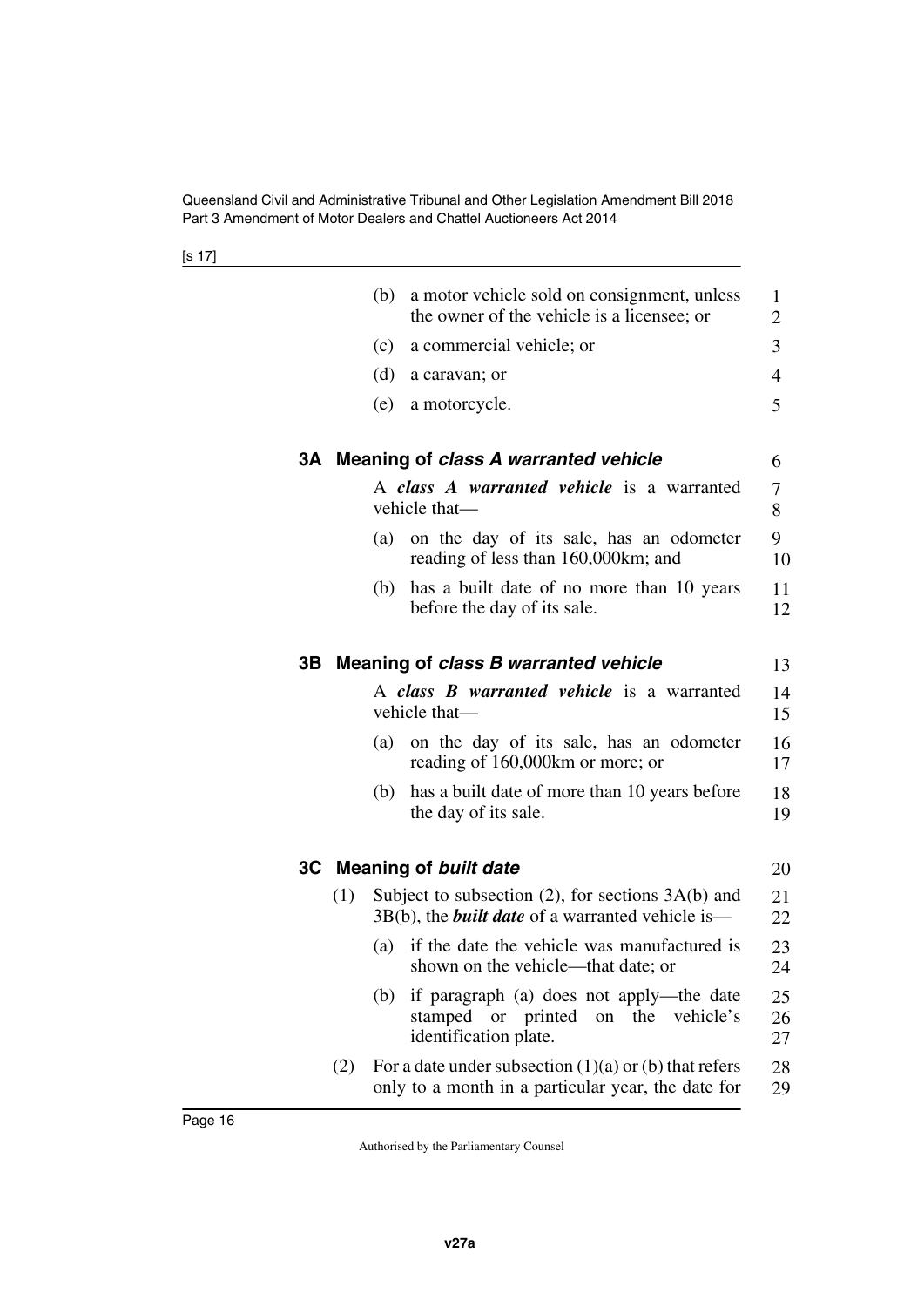<span id="page-18-1"></span><span id="page-18-0"></span>

|              |     |                        |     |             | [s 18]                                                                                                                                                                                                   |                      |
|--------------|-----|------------------------|-----|-------------|----------------------------------------------------------------------------------------------------------------------------------------------------------------------------------------------------------|----------------------|
|              |     |                        |     | next month. | the paragraph is taken to be the first day of the                                                                                                                                                        | $\mathbf{1}$<br>2    |
|              |     | (3)                    |     |             | In this section-                                                                                                                                                                                         | 3                    |
|              |     |                        |     |             | <i>identification plate</i> has the meaning given by the<br>Motor Vehicle Standards Act 1989 (Cwlth).                                                                                                    | 4<br>5               |
|              |     |                        |     |             | shown, on a vehicle, means—                                                                                                                                                                              | 6                    |
|              |     |                        | (a) |             | stamped on-                                                                                                                                                                                              | 7                    |
|              |     |                        |     | (i)         | a metal component of the vehicle; or                                                                                                                                                                     | 8                    |
|              |     |                        |     | (ii)        | a plate, other than an identification<br>plate, affixed to the vehicle; or                                                                                                                               | 9<br>10              |
|              |     |                        |     | (b) printed | label, other<br>than<br>on<br>a<br>an<br>identification plate, affixed to the vehicle.                                                                                                                   | 11<br>12             |
| Clause<br>18 |     |                        |     |             | Amendment of sch 1, s 4 (Meaning of warranty period)                                                                                                                                                     | 13                   |
|              | (1) | of $a'$ —              |     |             | Schedule 1, section 4(1), 'subsection (2), the warranty period                                                                                                                                           | 14<br>15             |
|              |     | omit, insert-          |     |             |                                                                                                                                                                                                          | 16                   |
|              |     |                        |     |             | subsection $(3)$ , the <i>warranty period</i> of a class A                                                                                                                                               | 17                   |
|              | (2) | Schedule 1, section 4— |     |             |                                                                                                                                                                                                          | 18                   |
|              |     | insert-                |     |             |                                                                                                                                                                                                          | 19                   |
|              |     | (1A)                   |     |             | Subject to subsection $(3)$ , the <i>warranty period</i> of<br>a class B warranted vehicle starts at the time of<br>taking possession and ends when the first of the<br>following happens or is reached— | 20<br>21<br>22<br>23 |
|              |     |                        | (a) |             | the vehicle travels 1,000km since the time of<br>taking possession;                                                                                                                                      | 24<br>25             |
|              |     |                        | (b) |             | $5p.m.$ on-                                                                                                                                                                                              | 26                   |
|              |     |                        |     | (i)         | the day 1 month after the time of taking<br>possession if-                                                                                                                                               | 27<br>28             |
|              |     |                        |     |             | (A) that day is not a Sunday or public<br>holiday; and                                                                                                                                                   | 29<br>30             |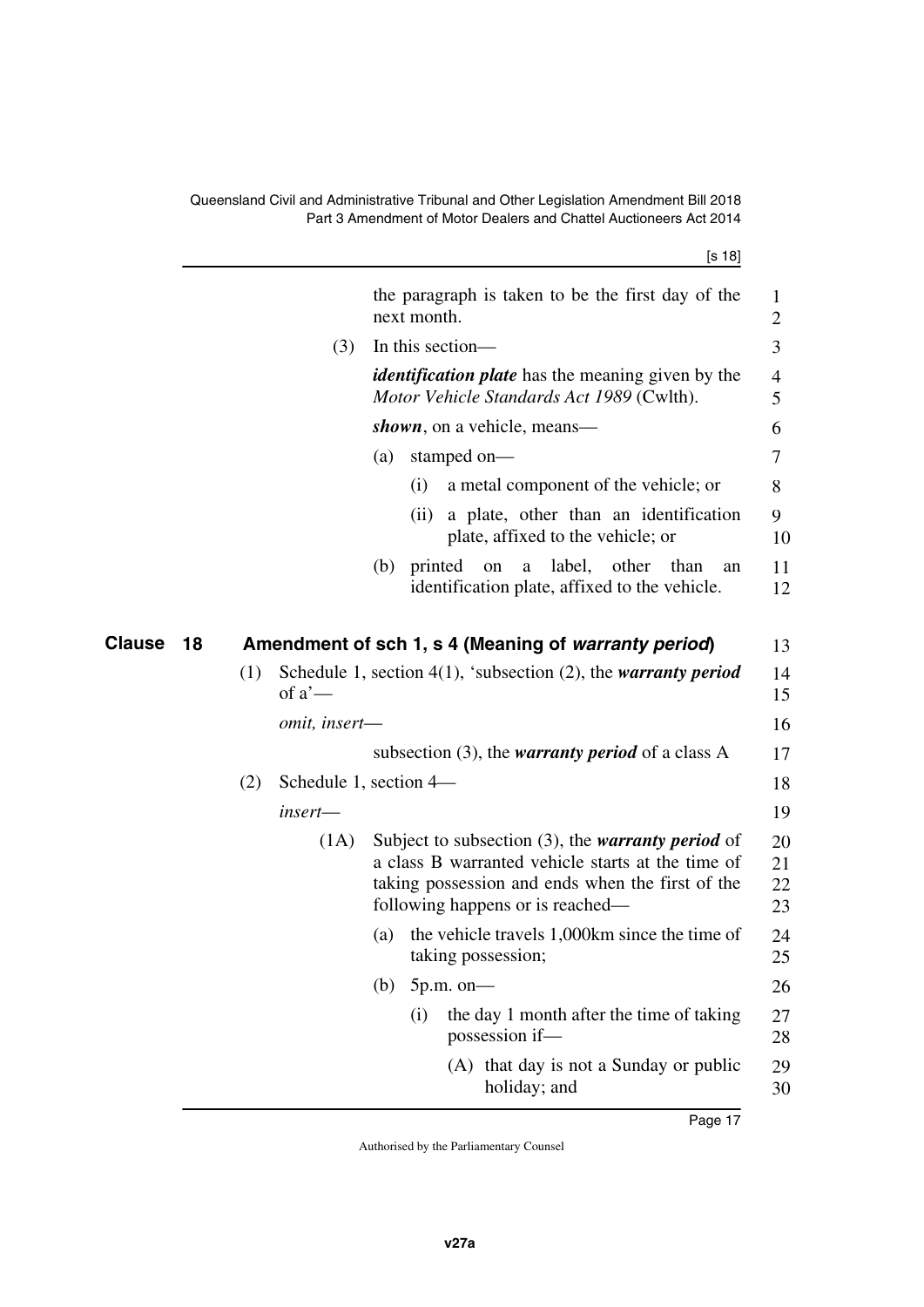<span id="page-19-5"></span>[s 19]

<span id="page-19-4"></span><span id="page-19-3"></span><span id="page-19-2"></span><span id="page-19-1"></span><span id="page-19-0"></span>

|               |    | (B) on that day the warrantor's place<br>of business is open for business;<br>$\alpha$                                                | $\mathbf{1}$<br>$\overline{c}$<br>3 |
|---------------|----|---------------------------------------------------------------------------------------------------------------------------------------|-------------------------------------|
|               |    | (ii) the first day, after the day 1 month after<br>the time of taking possession, that—                                               | $\overline{4}$<br>5                 |
|               |    | (A) is not a Sunday or public holiday;<br>and                                                                                         | 6<br>7                              |
|               |    | (B) the warrantor's place of business<br>is open for business.                                                                        | 8<br>9                              |
|               |    | Schedule 1, section 4(2), after 'warranty period'—<br>(3)                                                                             | 10                                  |
|               |    | insert—                                                                                                                               | 11                                  |
|               |    | under subsection $(1)$ or $(2)$                                                                                                       | 12                                  |
|               |    | (4)<br>Schedule 1, section $4(1A)$ and $(2)$ —                                                                                        | 13                                  |
|               |    | <i>renumber</i> as schedule 1, section $4(2)$ and $(3)$ .                                                                             | 14                                  |
| Clause        | 19 | Amendment of sch 1, s 5 (Application of sch 1)                                                                                        | 15                                  |
|               |    | Schedule 1, section $5(2)$ —                                                                                                          | 16                                  |
|               |    | omit, insert-                                                                                                                         | 17                                  |
|               |    | (2)<br>However, this schedule does not apply to the sale<br>of a motor vehicle by a licensee to-                                      | 18<br>19                            |
|               |    | another licensee; or<br>(a)                                                                                                           | 20                                  |
|               |    | a licence, however<br>a person holding<br>(b)<br>described, under a corresponding law that is<br>similar to a licence under this Act. | 21<br>22<br>23                      |
| <b>Clause</b> | 20 | Insertion of new sch 1, pt 2, div 1 hdg                                                                                               | 24                                  |
|               |    | Schedule 1, before section 6—                                                                                                         | 25                                  |
|               |    | insert—                                                                                                                               | 26                                  |
|               |    | <b>Division 1</b><br>General                                                                                                          | 27                                  |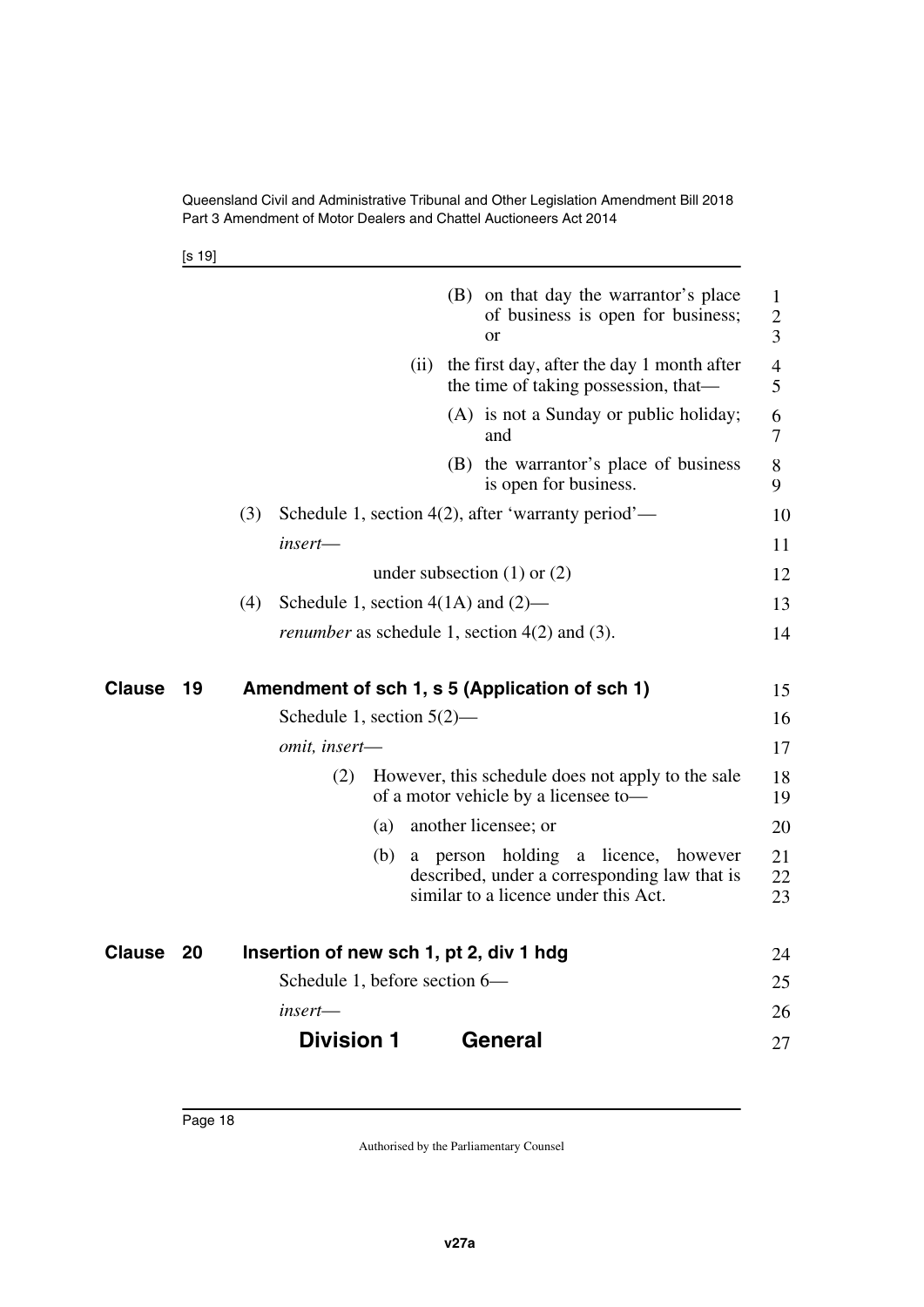<span id="page-20-3"></span>[s 21]

<span id="page-20-9"></span><span id="page-20-8"></span><span id="page-20-7"></span><span id="page-20-6"></span><span id="page-20-5"></span><span id="page-20-4"></span><span id="page-20-2"></span><span id="page-20-1"></span><span id="page-20-0"></span>

| Clause | 21 |    |                                    |      | Replacement of sch 1, ss 13 and 14<br>Schedule 1, sections 13 and 14—                                                                                                        | $\mathbf{1}$<br>2    |
|--------|----|----|------------------------------------|------|------------------------------------------------------------------------------------------------------------------------------------------------------------------------------|----------------------|
|        |    |    | omit, insert-<br><b>Division 2</b> |      | <b>Warrantor's failure to</b><br>repair                                                                                                                                      | 3<br>4<br>5          |
|        |    | 13 |                                    |      | <b>Application of division</b>                                                                                                                                               | 6                    |
|        |    |    |                                    |      | This division applies if the warrantor has by<br>warranty advice or otherwise—                                                                                               | 7<br>8               |
|        |    |    |                                    |      | (a) refused to accept that the defect is covered<br>by the statutory warranty; or                                                                                            | 9<br>10              |
|        |    |    | (b)                                |      | accepted that the defect is covered by the<br>statutory warranty but—                                                                                                        | 11<br>12             |
|        |    |    |                                    | (i)  | failed to repair the defect within the<br>repair period; or                                                                                                                  | 13<br>14             |
|        |    |    |                                    | (11) | failed to repair the defect so that the<br>defective part can be reasonably relied<br>on to perform its intended function.                                                   | 15<br>16<br>17       |
|        |    | 14 |                                    |      | <b>Jurisdiction of QCAT</b>                                                                                                                                                  | 18                   |
|        |    |    |                                    |      | The buyer may apply, as provided under the<br>QCAT Act, to QCAT for an order under section 15<br>if the amount or value of other relief sought is no<br>more than \$100,000. | 19<br>20<br>21<br>22 |
|        |    | 15 |                                    |      | <b>Orders QCAT may make</b>                                                                                                                                                  | 23                   |
|        |    |    |                                    |      | (1) In a proceeding under section 14, QCAT may<br>make only the following orders—                                                                                            | 24<br>25             |
|        |    |    | (a)                                |      | an order that the defect is or is not a defect<br>covered by the statutory warranty;                                                                                         | 26<br>27             |
|        |    |    | (b)                                |      | an order extending the warranty period for<br>the warranted vehicle to a specified date;                                                                                     | 28<br>29             |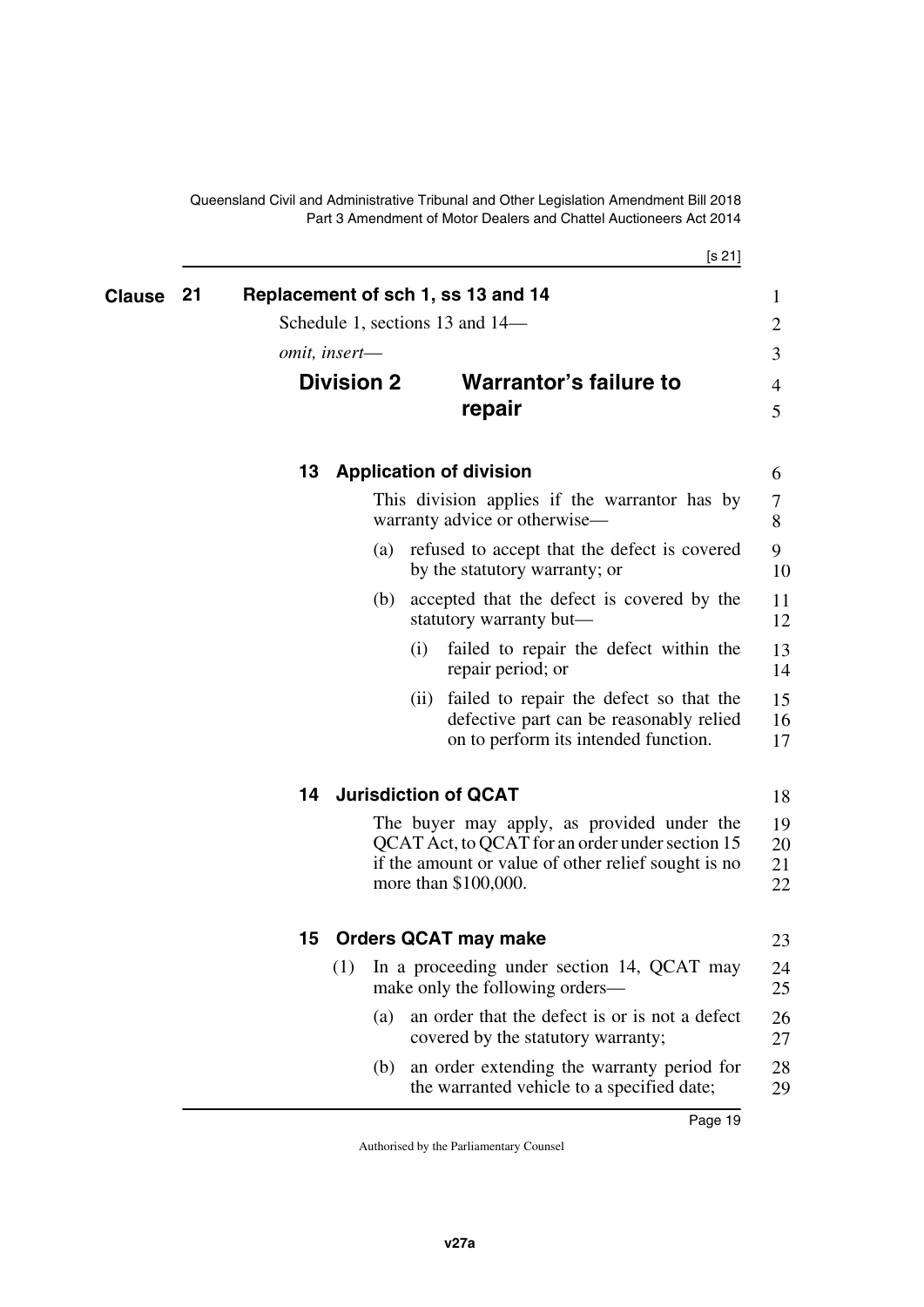[s 21]

|     | (c) | an order declaring the warranted vehicle is<br>covered by the statutory warranty until a<br>specified date;                                                                                    | $\mathbf{1}$<br>$\overline{c}$<br>$\overline{\mathbf{3}}$ |
|-----|-----|------------------------------------------------------------------------------------------------------------------------------------------------------------------------------------------------|-----------------------------------------------------------|
|     | (d) | an order requiring a party to the proceeding<br>to pay a stated amount to a stated person;                                                                                                     | 4<br>5                                                    |
|     | (e) | an order that a stated amount is not due or<br>owing by the applicant to a stated person, or<br>by any party to the proceeding to the<br>applicant;                                            | 6<br>$\overline{7}$<br>8<br>9                             |
|     | (f) | an order requiring a party to the proceeding,<br>other than the applicant, to perform work to<br>rectify a defect in the warranted vehicle;                                                    | 10<br>11<br>12                                            |
|     | (g) | an order requiring a party to the proceeding<br>to return the warranted vehicle if it is in the<br>party's possession or control to a stated<br>person;                                        | 13<br>14<br>15<br>16                                      |
|     | (h) | an order combining 2 or more<br>orders<br>mentioned in paragraphs (a) to $(g)$ .                                                                                                               | 17<br>18                                                  |
| (2) |     | Without limiting subsection $(1)(d)$ , QCAT may<br>make an order that the warrantor pay to the buyer<br>a stated amount QCAT decides is the reasonable<br>cost of having a defect repaired if— | 19<br>20<br>21<br>22                                      |
|     | (a) | the warrantor has, by warranty advice or<br>otherwise, refused to accept that the defect<br>is covered by the statutory warranty; and                                                          | 23<br>24<br>25                                            |
|     | (b) | the buyer has had the defect repaired by<br>another person; and                                                                                                                                | 26<br>27                                                  |
|     | (c) | QCAT decides that the defect was one to<br>which the statutory warranty applied.                                                                                                               | 28<br>29                                                  |
| (3) |     | However, QCAT can not make an order under<br>subsection $(1)$ that—                                                                                                                            | 30<br>31                                                  |
|     | (a) | purports to require payment of an amount,<br>performance of work or return of the<br>warranted vehicle of a value of more than<br>$$100,000;$ or                                               | 32<br>33<br>34<br>35                                      |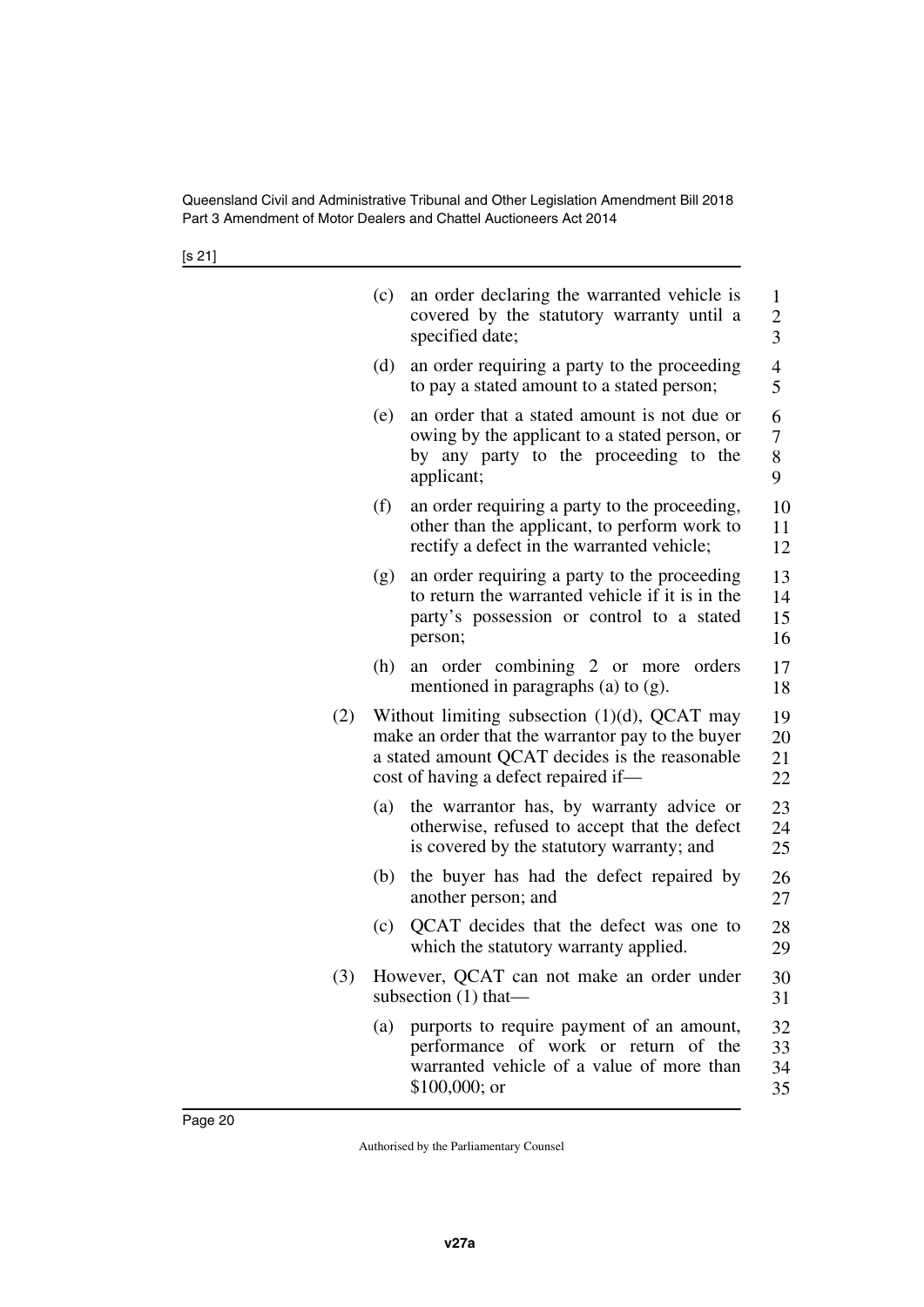[s 21]

<span id="page-22-3"></span><span id="page-22-2"></span><span id="page-22-1"></span><span id="page-22-0"></span>

|       |     | purports to grant relief of a value of more<br>(b)<br>than \$100,000 from the payment of an<br>amount; or                                                                                                                              | $\mathbf{1}$<br>$\overline{c}$<br>$\overline{3}$ |
|-------|-----|----------------------------------------------------------------------------------------------------------------------------------------------------------------------------------------------------------------------------------------|--------------------------------------------------|
|       |     | combines 2 or more orders mentioned in<br>(c)<br>subsection (1) and purports to award or<br>declare entitlements or benefits (or both) of<br>a total value of more than \$100,000.                                                     | $\overline{4}$<br>5<br>6<br>7                    |
|       | (4) | Also, QCAT may make an order under subsection<br>$(1)(b)$ or $(c)$ only if it is satisfied—                                                                                                                                            | 8<br>9                                           |
|       |     | the vehicle was not able to be used by the<br>(a)<br>buyer for a period during the warranty<br>period; and                                                                                                                             | 10<br>11<br>12                                   |
|       |     | the period from which the order is to be<br>(b)<br>effective to the date the warranty period is to<br>end, and the period during which the vehicle<br>was able to be used by the buyer, taken<br>together, are not more than 3 months. | 13<br>14<br>15<br>16<br>17                       |
| 16    |     | <b>Contravention of QCAT order</b>                                                                                                                                                                                                     | 18                                               |
|       | (1) | If QCAT makes an order under section 15 in the<br>buyer's favour and the warrantor contravenes the<br>order, the contravention is a ground for starting<br>disciplinary proceedings under section 194.                                 | 19<br>20<br>21<br>22                             |
|       | (2) | Subsection (1) does not limit any right the buyer<br>may have to enforce the order.                                                                                                                                                    | 23<br>24                                         |
| $17-$ |     | <b>Expedited hearing</b>                                                                                                                                                                                                               | 25                                               |
|       |     | An expedited hearing under the QCAT Act,<br>section 94, may be conducted for a proceeding<br>under section 14 if-                                                                                                                      | 26<br>27<br>28                                   |
|       |     | (a)<br>the amount or value of other relief sought in<br>the proceeding is not more than \$25,000; or                                                                                                                                   | 29<br>30                                         |
|       |     | president<br>of QCAT considers<br>(b)<br>the<br>it<br>appropriate having regard to-                                                                                                                                                    | 31<br>32                                         |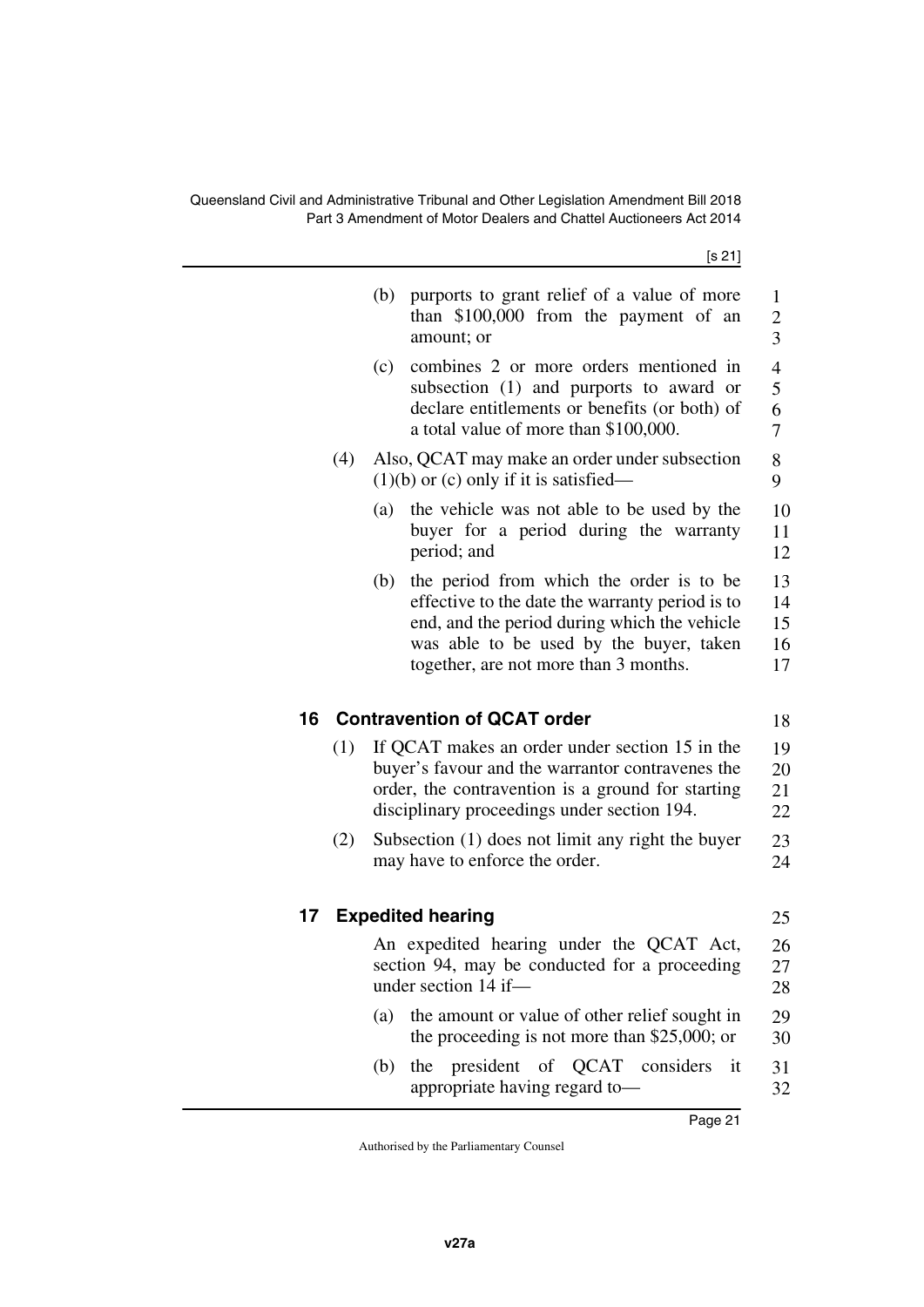[s 21]

<span id="page-23-5"></span><span id="page-23-4"></span><span id="page-23-3"></span><span id="page-23-2"></span><span id="page-23-1"></span><span id="page-23-0"></span>**18 Costs**

|    |              | (i)<br>nature and complexity of the<br>the<br>proceeding; and                                                                                                       | 1<br>$\overline{2}$  |
|----|--------------|---------------------------------------------------------------------------------------------------------------------------------------------------------------------|----------------------|
|    |              | the views of the parties to<br>(ii)<br>the<br>proceeding; and                                                                                                       | 3<br>$\overline{4}$  |
|    |              | (iii) anything else the president considers<br>relevant.                                                                                                            | 5<br>6               |
| 18 | <b>Costs</b> |                                                                                                                                                                     | 7                    |
|    |              | QCAT may make an order under section $102(1)$<br>of the QCAT Act against a party to a proceeding<br>under section 14-                                               | 8<br>9<br>10         |
|    | (a)          | only if the party is a respondent against<br>whom QCAT has made a final decision; and                                                                               | 11<br>12             |
|    | (b)          | only to order the party to pay to the<br>applicant the amount of any prescribed fee<br>paid by the applicant on<br>filing<br>the<br>application for the proceeding. | 13<br>14<br>15<br>16 |
| 19 |              | <b>Constitution of QCAT</b>                                                                                                                                         | 17                   |
|    |              | For section 195(b) of the QCAT Act,<br>an<br>adjudicator may hear and decide a proceeding<br>under section 14 if either or both of the following<br>$apply-$        | 18<br>19<br>20<br>21 |
|    |              | (a) the amount or value of other relief sought in<br>the proceeding is not more than $$25,000;$                                                                     | 22<br>23             |
|    | (b)          | an expedited hearing is to be conducted for<br>the proceeding.                                                                                                      | 24<br>25             |
| 20 |              | <b>Applications for more than QCAT's</b><br>jurisdictional limit                                                                                                    | 26<br>27             |
|    |              | $(1)$ This section applies if—                                                                                                                                      | 28                   |
|    |              |                                                                                                                                                                     |                      |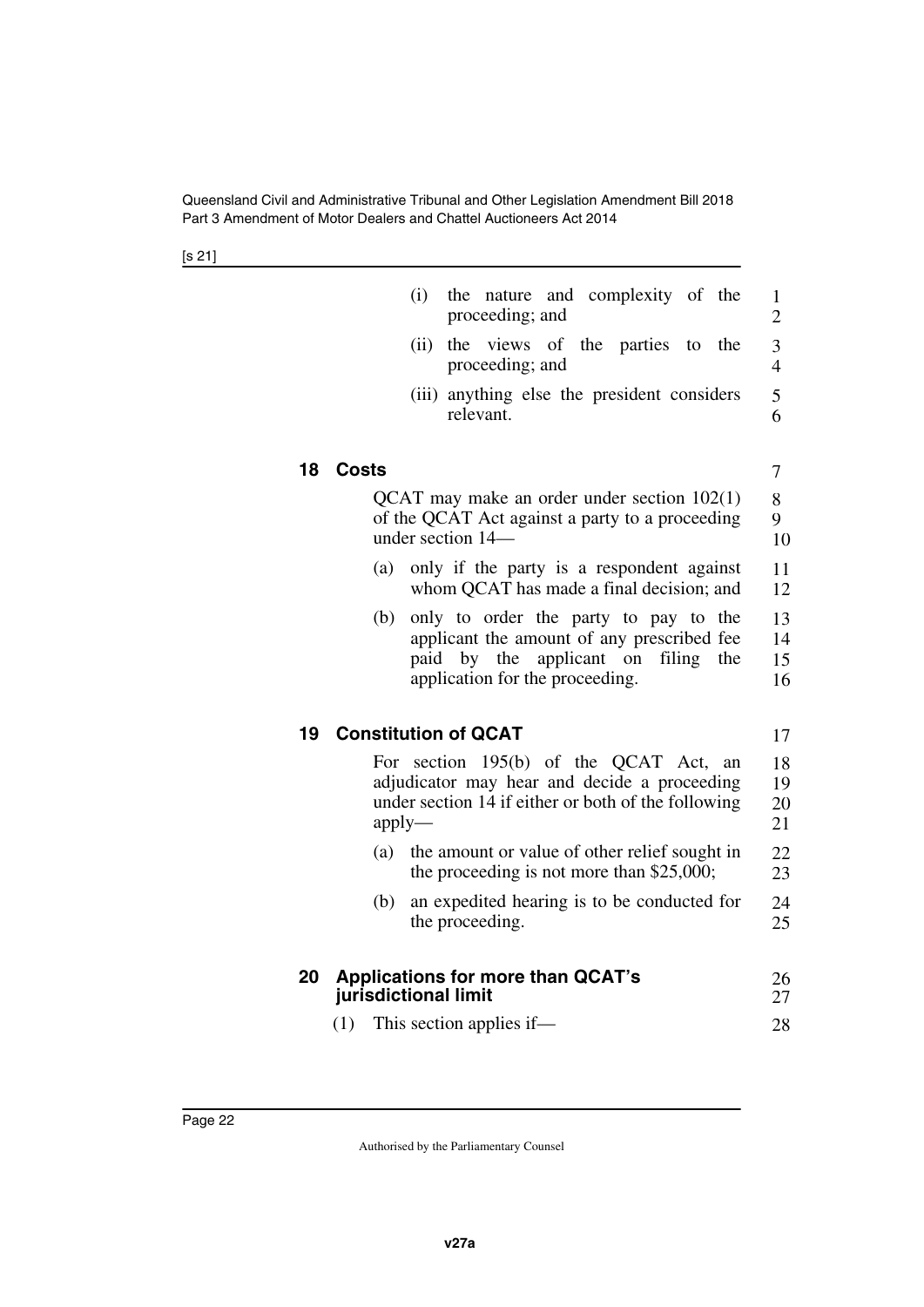<span id="page-24-1"></span><span id="page-24-0"></span>

|              |     | [s 22]                                                                                                                                                             |                          |
|--------------|-----|--------------------------------------------------------------------------------------------------------------------------------------------------------------------|--------------------------|
|              | (a) | a provision of this division provides that an<br>application may be made to QCAT about a<br>matter; and                                                            | 1<br>$\overline{2}$<br>3 |
|              | (b) | a person seeks the payment of an amount or<br>other relief of a value greater than \$100,000<br>in relation to the matter.                                         | 4<br>5<br>6              |
|              | (2) | A provision of this division about the matter<br>applies—                                                                                                          | 7<br>8                   |
|              | (a) | as if a reference to QCAT were a reference<br>to the court having jurisdiction for the<br>recovery of a debt equal to the amount or<br>value of relief sought; and | 9<br>10<br>11<br>12      |
|              | (b) | with all other necessary changes to give<br>effect to paragraph (a).                                                                                               | 13<br>14                 |
| Clause<br>22 |     | <b>Amendment of sch 3 (Dictionary)</b>                                                                                                                             | 15                       |
| Schedule 3-  |     |                                                                                                                                                                    | 16                       |
| insert—      |     |                                                                                                                                                                    | 17                       |
|              |     | <b>built date</b> , for schedule 1, see schedule 1, section<br>$3C(1)$ .                                                                                           | 18<br>19                 |
|              |     | class A warranted vehicle, for schedule 1, see<br>schedule 1, section 3A.                                                                                          | 20<br>21                 |
|              |     | class <b>B</b> warranted vehicle, for schedule 1, see<br>schedule 1, section 3B.                                                                                   | 22<br>23                 |
|              |     | <i>registered bidder</i> see section $146A(1)$ .                                                                                                                   | 24                       |
|              |     | <i>restorable vehicle</i> means a warranted vehicle that<br>is more than 20 years old and is for sale for<br>restoration.                                          | 25<br>26<br>27           |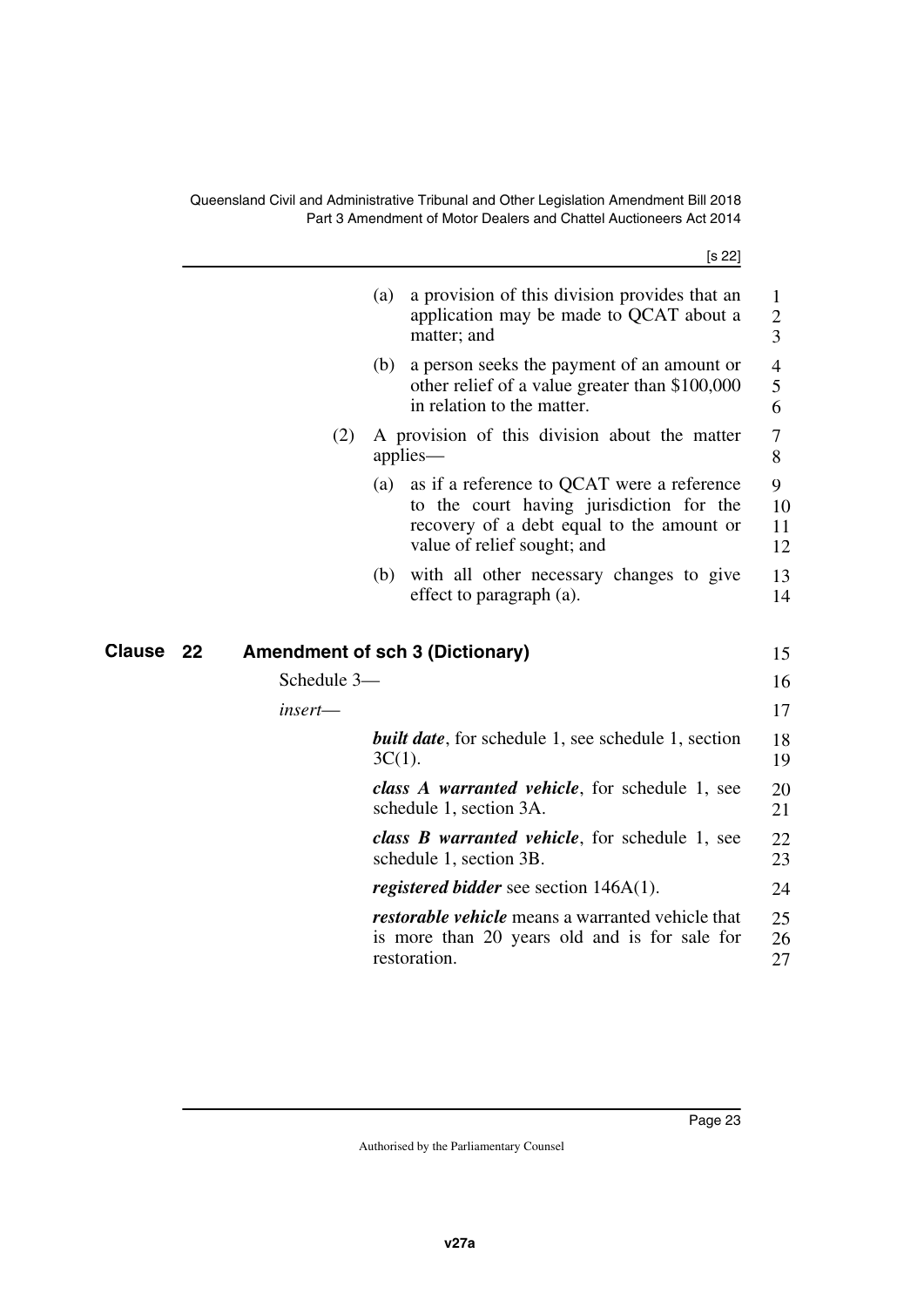<span id="page-25-5"></span><span id="page-25-3"></span><span id="page-25-2"></span><span id="page-25-1"></span><span id="page-25-0"></span>[s 23]

<span id="page-25-7"></span><span id="page-25-6"></span><span id="page-25-4"></span>

| Clause 23<br><b>Act amended</b><br>This part amends the Queensland Civil and Administrative<br>Tribunal Act 2009.<br><b>Clause</b><br>Amendment of s 12 (When jurisdiction for minor civil<br>-24<br>dispute exercised)<br>Section 12(4), definition <i>relevant person</i> , paragraph (b), 'to<br>(1)<br>(g)'<br>omit, insert-<br>to $(f)$<br>Section 12(4), definition relevant person, paragraph (e)-<br>(2)<br>omit.<br>Section 12(4), definition relevant person, paragraphs (f) to<br>(3)<br>$(h)$ —<br><i>renumber</i> as paragraphs (e) to (g).<br>Amendment of s 13 (Deciding minor civil dispute<br>Clause<br>25 | $\overline{4}$<br>5<br>6<br>7<br>8<br>9<br>10<br>11 |
|-----------------------------------------------------------------------------------------------------------------------------------------------------------------------------------------------------------------------------------------------------------------------------------------------------------------------------------------------------------------------------------------------------------------------------------------------------------------------------------------------------------------------------------------------------------------------------------------------------------------------------|-----------------------------------------------------|
|                                                                                                                                                                                                                                                                                                                                                                                                                                                                                                                                                                                                                             |                                                     |
|                                                                                                                                                                                                                                                                                                                                                                                                                                                                                                                                                                                                                             |                                                     |
|                                                                                                                                                                                                                                                                                                                                                                                                                                                                                                                                                                                                                             |                                                     |
|                                                                                                                                                                                                                                                                                                                                                                                                                                                                                                                                                                                                                             |                                                     |
|                                                                                                                                                                                                                                                                                                                                                                                                                                                                                                                                                                                                                             |                                                     |
|                                                                                                                                                                                                                                                                                                                                                                                                                                                                                                                                                                                                                             | 12                                                  |
|                                                                                                                                                                                                                                                                                                                                                                                                                                                                                                                                                                                                                             | 13                                                  |
|                                                                                                                                                                                                                                                                                                                                                                                                                                                                                                                                                                                                                             | 14                                                  |
|                                                                                                                                                                                                                                                                                                                                                                                                                                                                                                                                                                                                                             | 15<br>16                                            |
|                                                                                                                                                                                                                                                                                                                                                                                                                                                                                                                                                                                                                             | 17                                                  |
| generally)                                                                                                                                                                                                                                                                                                                                                                                                                                                                                                                                                                                                                  | 18<br>19                                            |
| Section 13(2)(a), $\cdot$ , (c) or (d) <sup>-</sup> —<br>(1)                                                                                                                                                                                                                                                                                                                                                                                                                                                                                                                                                                | 20                                                  |
| omit, insert-                                                                                                                                                                                                                                                                                                                                                                                                                                                                                                                                                                                                               | 21                                                  |
| or $(c)$                                                                                                                                                                                                                                                                                                                                                                                                                                                                                                                                                                                                                    | 22                                                  |
| (2)<br>Section $13(4)$ —                                                                                                                                                                                                                                                                                                                                                                                                                                                                                                                                                                                                    | 23                                                  |
| omit, insert-                                                                                                                                                                                                                                                                                                                                                                                                                                                                                                                                                                                                               | 24                                                  |
| (4)<br>Subsection $(3)$ does not apply to a claim that is the<br>subject of a dispute under the Building Act 1975,<br>chapter 8, part 2A.                                                                                                                                                                                                                                                                                                                                                                                                                                                                                   | 25<br>26<br>27                                      |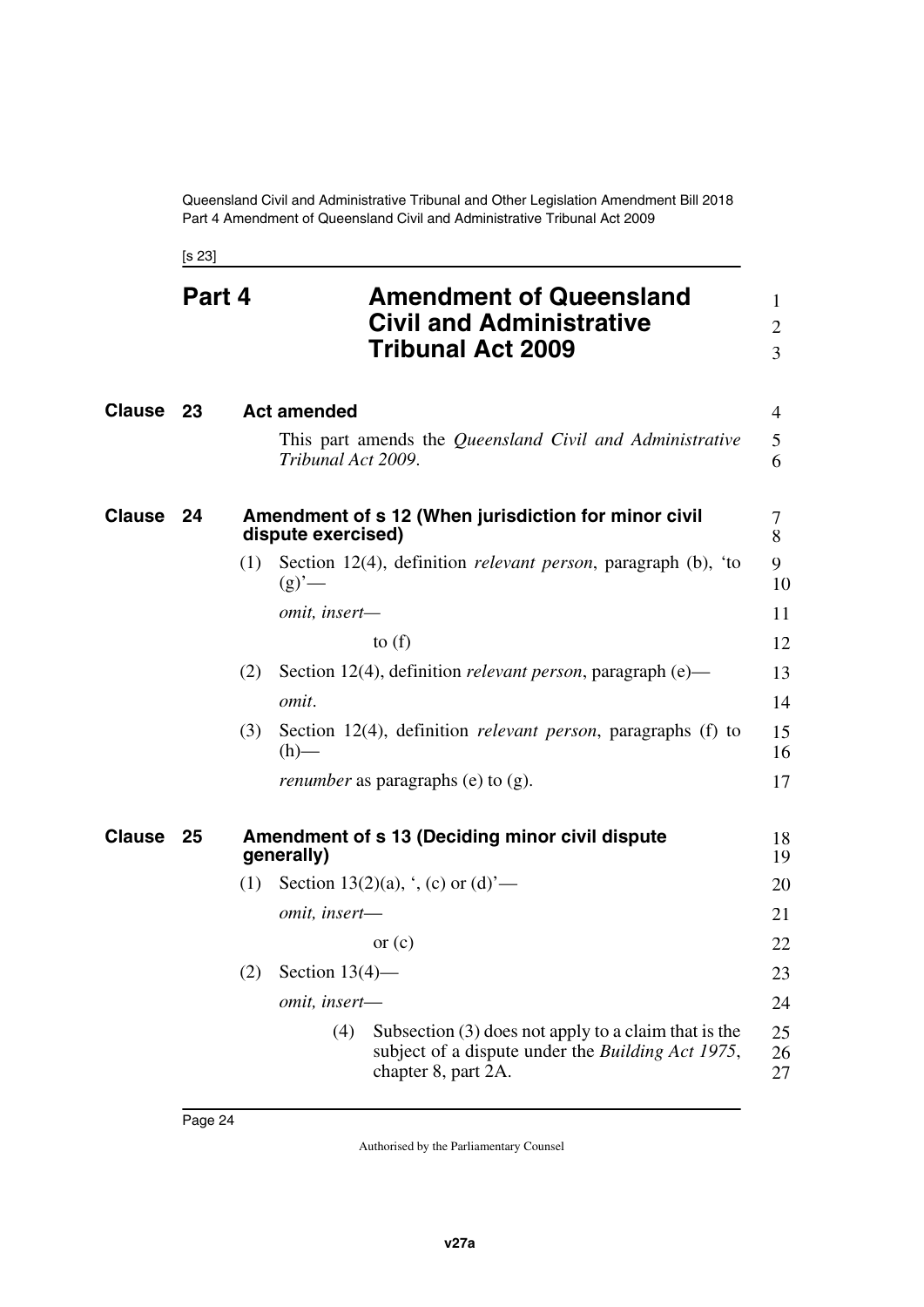[s 26]

<span id="page-26-3"></span><span id="page-26-2"></span><span id="page-26-1"></span><span id="page-26-0"></span>

| <b>Clause</b> | 26 | Amendment of s 22 (Effect of review on reviewable<br>decision) |                      |     |                                                                                                                                                                  |                     |
|---------------|----|----------------------------------------------------------------|----------------------|-----|------------------------------------------------------------------------------------------------------------------------------------------------------------------|---------------------|
|               |    | (1)                                                            | Section $22(2)$ —    |     |                                                                                                                                                                  | 3                   |
|               |    |                                                                | omit, insert-        |     |                                                                                                                                                                  | $\overline{4}$      |
|               |    |                                                                | (2)                  |     | However, subsection (1) does not apply—                                                                                                                          | 5                   |
|               |    |                                                                |                      | (a) | if an enabling Act that is an Act provides<br>otherwise; or                                                                                                      | 6<br>$\overline{7}$ |
|               |    |                                                                |                      | (b) | to the extent the operation of all or part of<br>the reviewable decision is stayed by an order<br>of the tribunal under this section that is still<br>in effect. | 8<br>9<br>10<br>11  |
|               |    | (2)                                                            |                      |     | Section 22(3), after 'the operation of'—                                                                                                                         | 12                  |
|               |    |                                                                | insert-              |     |                                                                                                                                                                  | 13                  |
|               |    |                                                                |                      |     | all or part of                                                                                                                                                   | 14                  |
|               |    | (3)                                                            | Section $22(6)(b)$ — |     |                                                                                                                                                                  | 15                  |
|               |    |                                                                | omit, insert-        |     |                                                                                                                                                                  | 16                  |
|               |    |                                                                |                      | (b) | may impose conditions on the order it<br>considers appropriate; or                                                                                               | 17<br>18            |
|               |    |                                                                |                      | (c) | may provide for the lifting of the order if<br>stated circumstances occur.                                                                                       | 19<br>20            |
| <b>Clause</b> | 27 |                                                                |                      |     | Amendment of s 42 (Joining parties)                                                                                                                              | 21                  |
|               |    | (1)                                                            |                      |     | Section 42, heading, after 'Joining'—                                                                                                                            | 22                  |
|               |    |                                                                | $insert$ —           |     |                                                                                                                                                                  | 23                  |
|               |    |                                                                |                      |     | and removing                                                                                                                                                     | 24                  |
|               |    | (2)                                                            | Section 42-          |     |                                                                                                                                                                  | 25                  |
|               |    |                                                                | insert—              |     |                                                                                                                                                                  | 26                  |
|               |    |                                                                | (1A)                 |     | The tribunal may order that a party be removed<br>from a proceeding if the tribunal considers that—                                                              | 27<br>28            |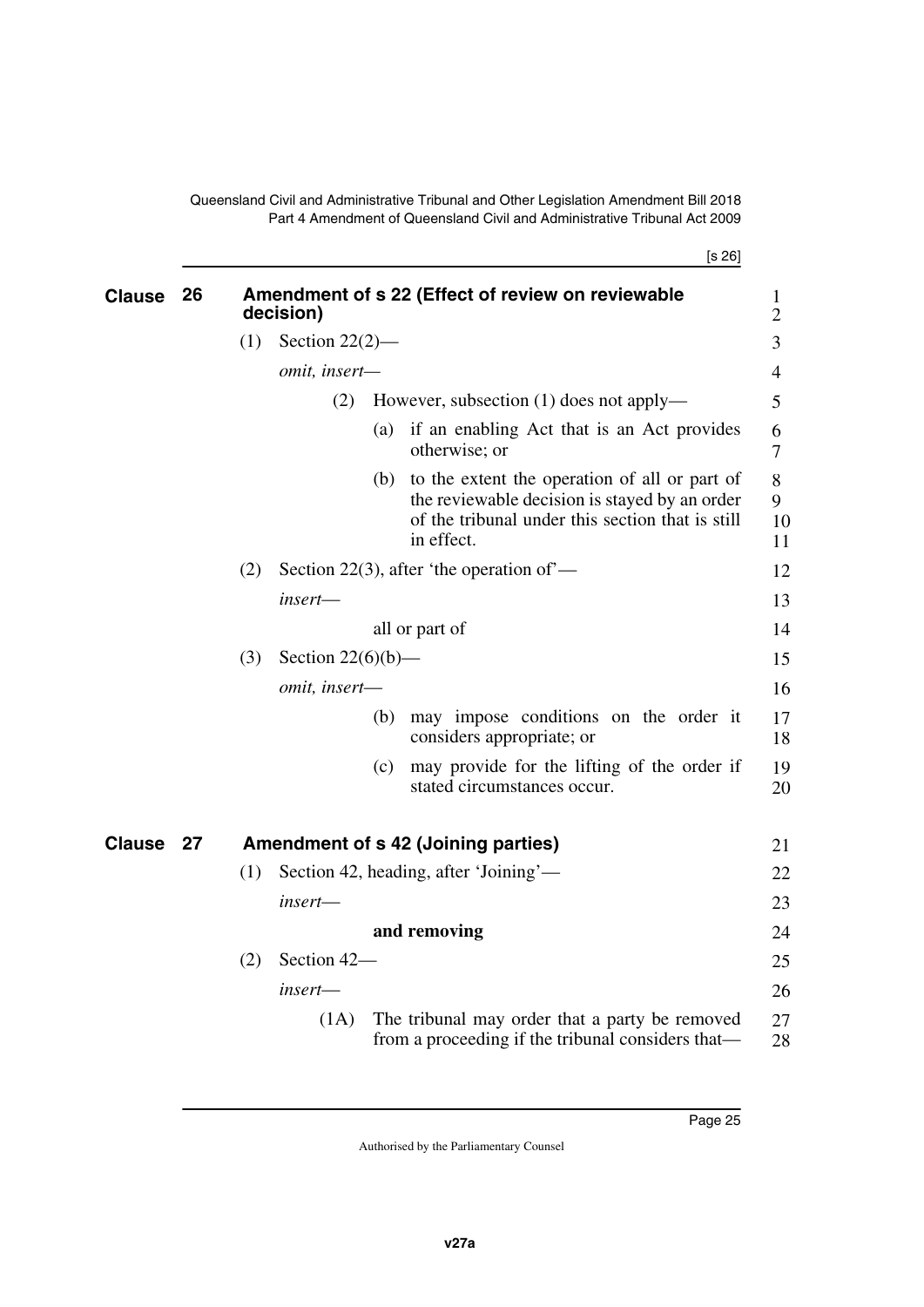[s 28]

<span id="page-27-3"></span><span id="page-27-2"></span><span id="page-27-1"></span><span id="page-27-0"></span>

|               |    |     |           | (a)                  | the party's interests are not, or are no longer,<br>affected by the proceeding; or                                                                    | 1<br>$\overline{2}$      |
|---------------|----|-----|-----------|----------------------|-------------------------------------------------------------------------------------------------------------------------------------------------------|--------------------------|
|               |    |     |           |                      | (b) the party is not a proper or necessary party<br>to the proceeding, whether or not the party<br>was one originally.                                | 3<br>$\overline{4}$<br>5 |
|               |    | (3) |           |                      | Section 42(2), after 'subsection $(1)$ '—                                                                                                             | 6                        |
|               |    |     | insert-   |                      |                                                                                                                                                       | 7                        |
|               |    |     |           |                      | or $(2)$                                                                                                                                              | 8                        |
|               |    | (4) |           |                      | Section 42(1A) and $(2)$ —                                                                                                                            | 9                        |
|               |    |     |           |                      | <i>renumber</i> as section $42(2)$ and $(3)$ .                                                                                                        | 10                       |
| Clause 28     |    |     |           |                      | Amendment of s 48 (Dismissing, striking out or deciding<br>if party causing disadvantage)                                                             | 11<br>12                 |
|               |    |     |           |                      | Section $48(1)(g)$ , after 'attend'—                                                                                                                  | 13                       |
|               |    |     | insert-   |                      |                                                                                                                                                       | 14                       |
|               |    |     |           |                      | conciliation,                                                                                                                                         | 15                       |
| <b>Clause</b> | 29 |     | referral) |                      | Amendment of s 49 (Restriction on new application or                                                                                                  | 16<br>17                 |
|               |    | (1) |           | Section 49, heading— |                                                                                                                                                       | 18                       |
|               |    |     |           | omit, insert-        |                                                                                                                                                       | 19                       |
|               |    |     | 49        |                      | Reinstatement of proceeding and restriction<br>on new application or referral                                                                         | 20<br>21                 |
|               |    | (2) |           | Section 49-          |                                                                                                                                                       | 22                       |
|               |    |     | insert-   |                      |                                                                                                                                                       | 23                       |
|               |    |     |           |                      | (5) If the tribunal considers a proceeding has been<br>dismissed or struck out in error, the tribunal may<br>order that the proceeding be reinstated. | 24<br>25<br>26           |
|               |    |     |           | (6)                  | The tribunal may act under subsection $(5)$ on the<br>application of a party to the proceeding or on the<br>tribunal's own initiative.                | 27<br>28<br>29           |
|               |    |     |           |                      |                                                                                                                                                       |                          |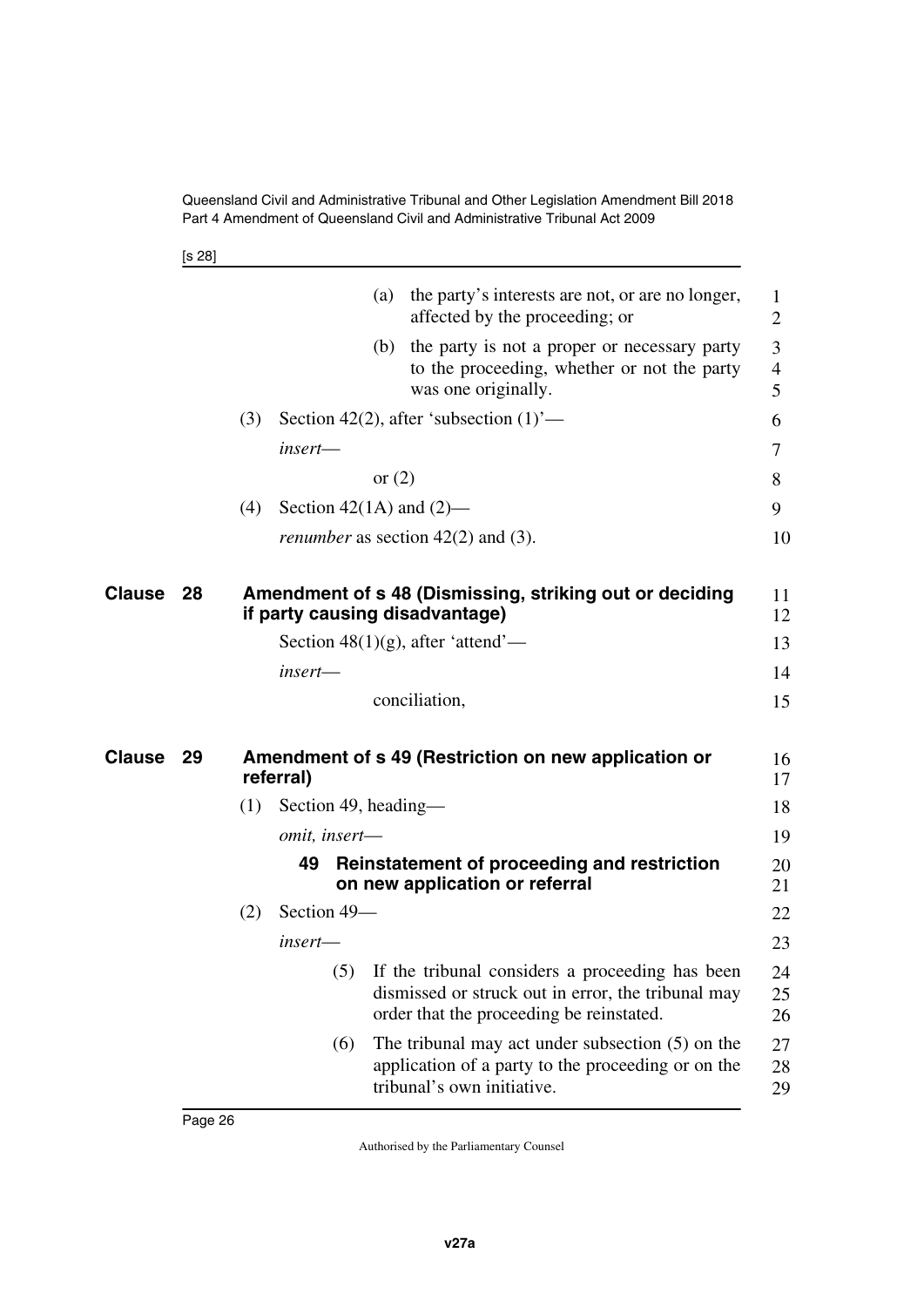<span id="page-28-7"></span>[s 30]

<span id="page-28-9"></span><span id="page-28-8"></span><span id="page-28-6"></span><span id="page-28-5"></span><span id="page-28-4"></span><span id="page-28-3"></span><span id="page-28-2"></span><span id="page-28-1"></span><span id="page-28-0"></span>

| <b>Clause</b> | 30   | Insertion of new s 51A              |                  |                                                                                                                                                                                               | $\mathbf 1$                       |
|---------------|------|-------------------------------------|------------------|-----------------------------------------------------------------------------------------------------------------------------------------------------------------------------------------------|-----------------------------------|
|               |      | After section 51-                   |                  |                                                                                                                                                                                               | $\overline{2}$                    |
|               |      | insert—                             |                  |                                                                                                                                                                                               | 3                                 |
|               |      |                                     | default          | 51A Effect of application under s 51 on decision by                                                                                                                                           | $\overline{\mathcal{A}}$<br>5     |
|               |      | (1)                                 |                  | An application under section 51 to set aside or<br>amend a decision by default does not affect the<br>operation of the decision or prevent the taking of<br>action to implement the decision. | 6<br>$\overline{7}$<br>$8\,$<br>9 |
|               |      | (2)                                 | finally decided. | However, the tribunal may make an order staying<br>the operation of the decision by default until the<br>application to set aside or amend the decision is                                    | 10<br>11<br>12<br>13              |
|               |      | (3)                                 |                  | The tribunal may act under subsection $(2)$ on the<br>application of a party to the decision by default or<br>on its own initiative.                                                          | 14<br>15<br>16                    |
| <b>Clause</b> | - 31 | Insertion of new ch 2, pt 6, div 1A |                  |                                                                                                                                                                                               | 17                                |
|               |      | After section 66-                   |                  |                                                                                                                                                                                               | 18                                |
|               |      | insert—                             |                  |                                                                                                                                                                                               | 19                                |
|               |      | <b>Division 1A</b>                  |                  | <b>Conciliation</b>                                                                                                                                                                           | 20                                |
|               |      |                                     |                  | 66A Referral by tribunal or principal registrar                                                                                                                                               | 21                                |
|               |      | (1)                                 |                  | The tribunal or the principal registrar may refer<br>the parties to a proceeding to attend conciliation.                                                                                      | 22<br>23                          |
|               |      | (2)                                 | proceeding.      | A referral under subsection (1) may be made with<br>or without the consent of the parties to the                                                                                              | 24<br>25<br>26                    |
|               |      | (3)                                 |                  | The principal registrar must give each party to the<br>proceeding written notice of the referral for<br>conciliation as stated in the rules.                                                  | 27<br>28<br>29                    |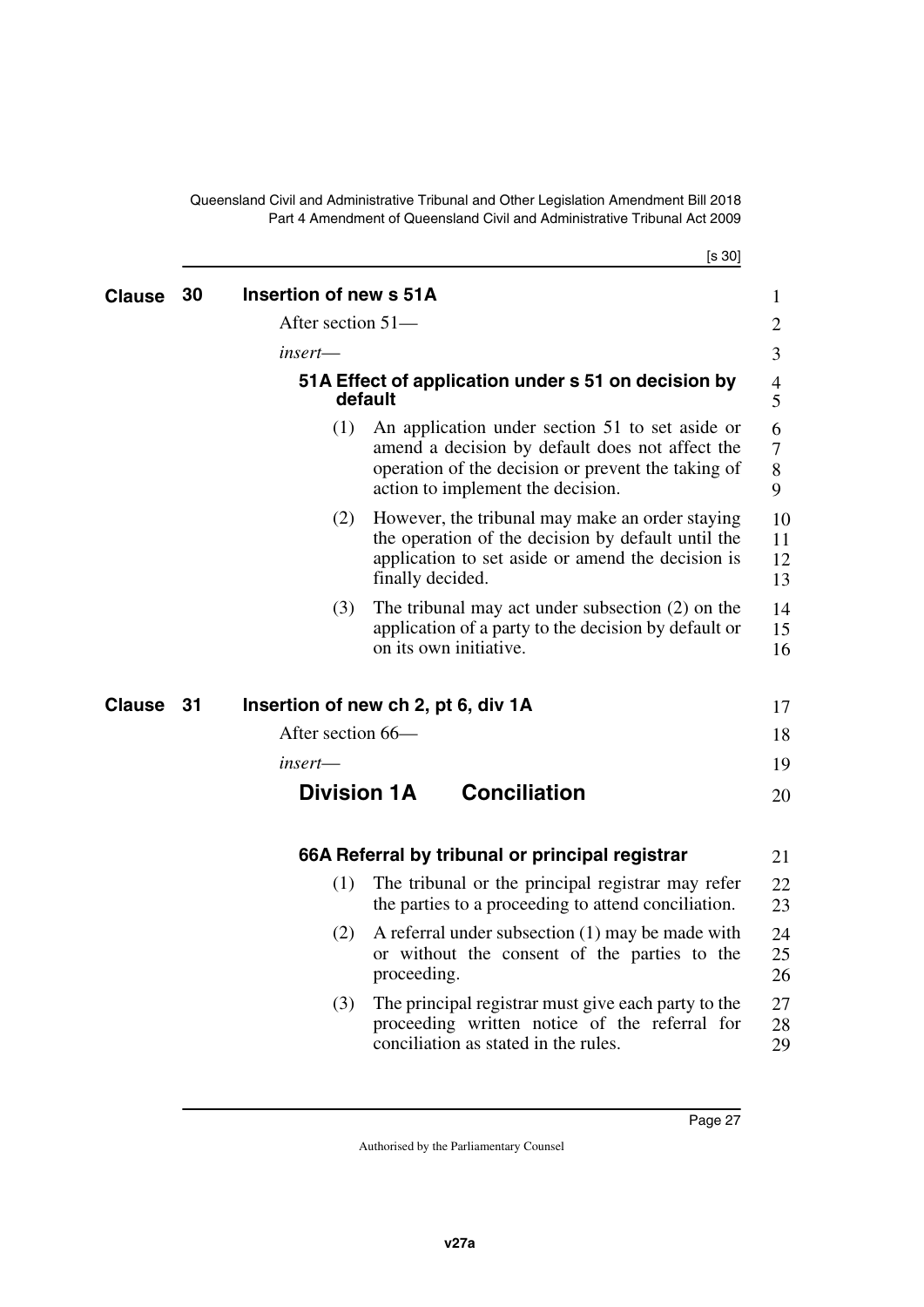<span id="page-29-5"></span><span id="page-29-4"></span><span id="page-29-3"></span><span id="page-29-2"></span><span id="page-29-1"></span><span id="page-29-0"></span>

|                    | 66B Personal or representative attendance                                                                                                                                                                                   | 1              |  |  |  |  |  |
|--------------------|-----------------------------------------------------------------------------------------------------------------------------------------------------------------------------------------------------------------------------|----------------|--|--|--|--|--|
| (1)                | The relevant entity may direct a party to a<br>proceeding to attend a conciliation in person or to<br>be represented by a person who has authority to<br>settle the dispute the subject of the proceeding for<br>the party. |                |  |  |  |  |  |
| (2)                | In this section-                                                                                                                                                                                                            |                |  |  |  |  |  |
|                    | <i>relevant entity</i> means—                                                                                                                                                                                               |                |  |  |  |  |  |
|                    | before the conciliation starts—the entity that<br>(a)<br>referred the parties to attend conciliation; or                                                                                                                    |                |  |  |  |  |  |
|                    | from the start of the conciliation—the<br>(b)<br>conciliator.                                                                                                                                                               | 11<br>12       |  |  |  |  |  |
| <b>66C Purpose</b> |                                                                                                                                                                                                                             | 13             |  |  |  |  |  |
|                    | The purpose of conciliation for a proceeding is to<br>promote the settlement of the dispute the subject<br>of the proceeding.                                                                                               | 14<br>15<br>16 |  |  |  |  |  |
|                    | <b>66D Function of conciliator</b>                                                                                                                                                                                          | 17             |  |  |  |  |  |
|                    | The function of a conciliator under this division is<br>to promote the settlement of the dispute the<br>subject of the proceeding by—                                                                                       | 18<br>19<br>20 |  |  |  |  |  |
|                    | identifying and clarifying—<br>(a)                                                                                                                                                                                          | 21             |  |  |  |  |  |
|                    | the issues in dispute in the proceeding;<br>(i)<br>and                                                                                                                                                                      | 22<br>23       |  |  |  |  |  |
|                    | how the law applies to the issues; and<br>(i)                                                                                                                                                                               | 24             |  |  |  |  |  |
|                    | arranging negotiations between the parties<br>(b)<br>to the proceeding and assisting in the<br>conduct of the negotiations; and                                                                                             | 25<br>26<br>27 |  |  |  |  |  |
|                    | the<br>(c)<br>promoting<br>exchange<br>οf<br>open<br>information between the<br>parties to<br>the<br>proceeding; and                                                                                                        | 28<br>29<br>30 |  |  |  |  |  |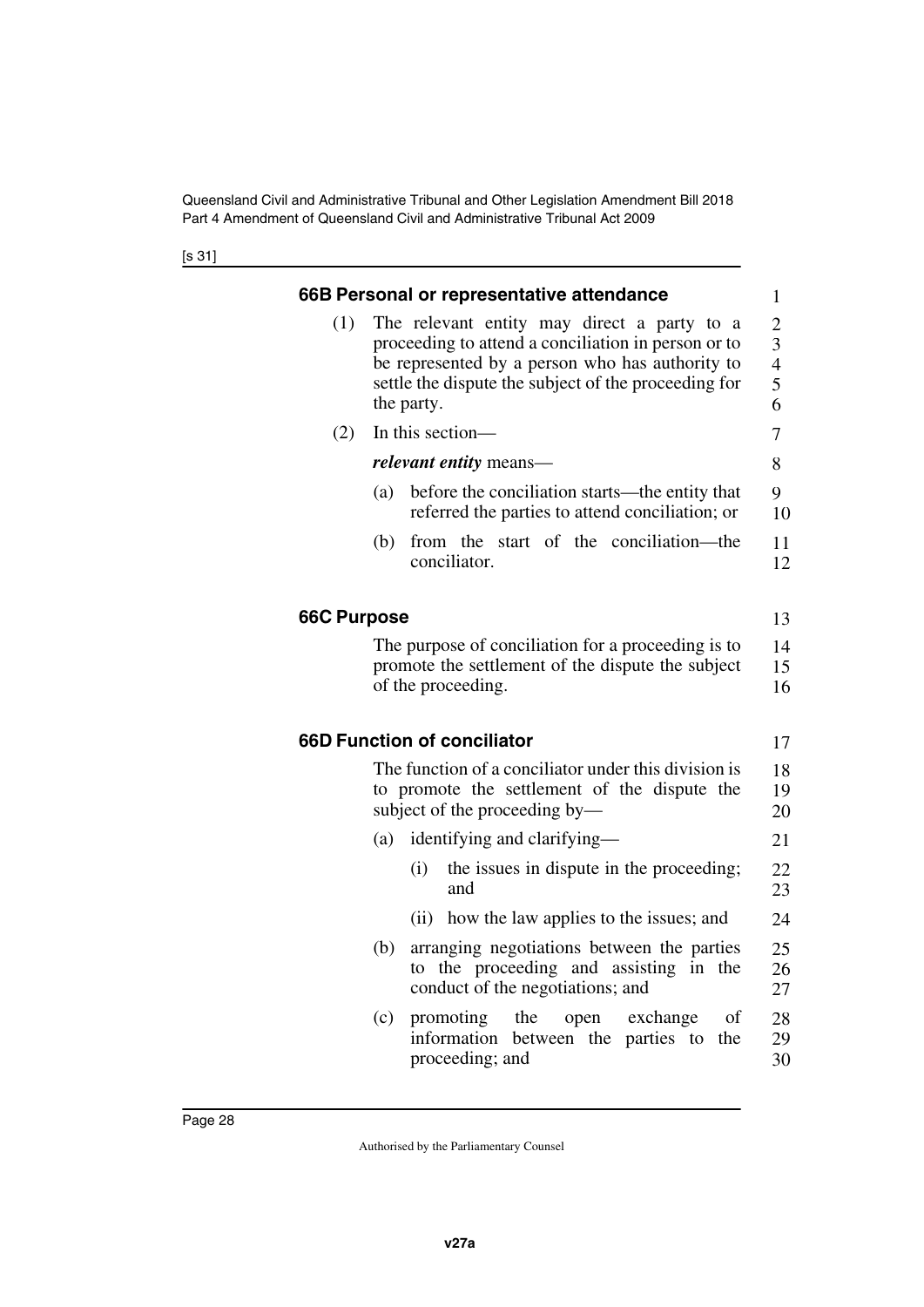<span id="page-30-5"></span><span id="page-30-4"></span><span id="page-30-3"></span><span id="page-30-2"></span><span id="page-30-1"></span><span id="page-30-0"></span>

| [s 31]                                                                                                                                                                                                                                                         |                      |
|----------------------------------------------------------------------------------------------------------------------------------------------------------------------------------------------------------------------------------------------------------------|----------------------|
| (d)<br>giving parties to the proceeding information<br>about how this Act, enabling Acts and the<br>rules apply to the proceeding.                                                                                                                             |                      |
|                                                                                                                                                                                                                                                                | <b>66E Procedure</b> |
| Conciliation must be held in private unless the<br>conciliator directs otherwise.                                                                                                                                                                              | (1)                  |
| Conciliation may be conducted in the way<br>decided by the conciliator, which must be a way<br>complying with the rules.                                                                                                                                       | (2)                  |
| 66F Who may be a conciliator                                                                                                                                                                                                                                   |                      |
| A person may be a conciliator for a proceeding<br>only if the person is—                                                                                                                                                                                       | (1)                  |
| (a)<br>a member; or                                                                                                                                                                                                                                            |                      |
| (b) an adjudicator; or                                                                                                                                                                                                                                         |                      |
| the principal registrar; or<br>(c)                                                                                                                                                                                                                             |                      |
| a person approved by the principal registrar<br>(d)<br>as a conciliator for the tribunal.                                                                                                                                                                      |                      |
| The principal registrar may approve a person as a<br>conciliator for the tribunal only if the principal<br>registrar is satisfied, having regard to the person's<br>qualifications and experience, the person is a<br>suitable person to conduct conciliation. | (2)                  |
| <b>66G Disclosure of interests</b>                                                                                                                                                                                                                             |                      |
| (1) This section applies if a conciliator who is to<br>conduct conciliation has or acquires an interest,<br>financial or otherwise, that may conflict with the<br>proper performance of the conciliator's functions<br>in the conciliation.                    |                      |
| The conciliator must—                                                                                                                                                                                                                                          | (2)                  |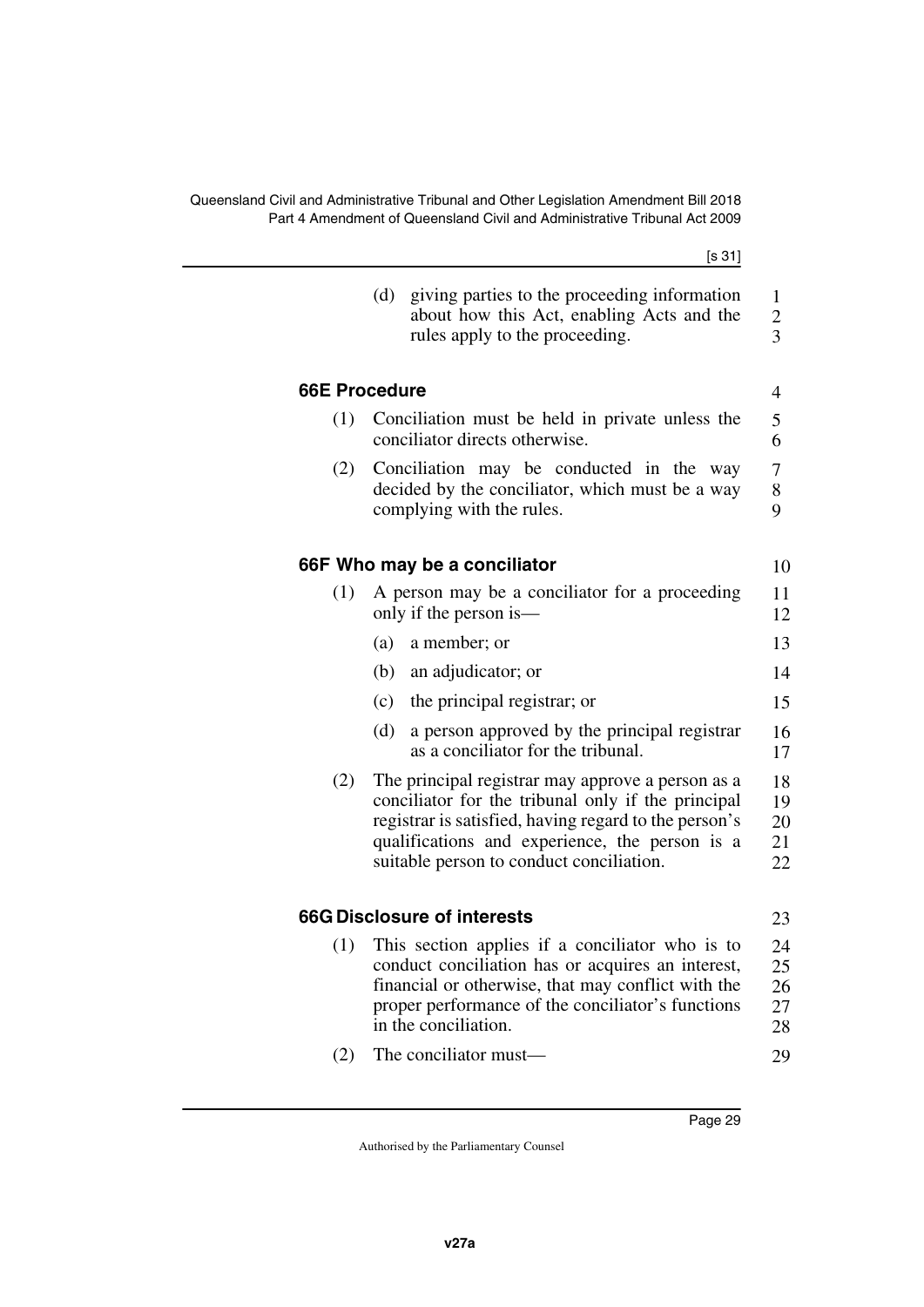[s 31]

<span id="page-31-5"></span><span id="page-31-4"></span><span id="page-31-3"></span><span id="page-31-2"></span><span id="page-31-1"></span><span id="page-31-0"></span>

|     | disclose the nature of the interest to the<br>(a)<br>president; and                                                                                                                                                                                                     | 1<br>$\overline{2}$                     |
|-----|-------------------------------------------------------------------------------------------------------------------------------------------------------------------------------------------------------------------------------------------------------------------------|-----------------------------------------|
|     | not take part in the conciliation or exercise<br>(b)<br>powers for it, unless all parties to the<br>proceeding and the president<br>agree<br>otherwise.                                                                                                                 | 3<br>$\overline{\mathcal{A}}$<br>5<br>6 |
|     | 66H Member or adjudicator conducting<br>conciliation                                                                                                                                                                                                                    | 7<br>8                                  |
| (1) | This section applies if the person conducting<br>conciliation for a proceeding is a member or<br>adjudicator.                                                                                                                                                           | 9<br>10<br>11                           |
| (2) | The person must not constitute the tribunal for the<br>proceeding unless all the parties to the proceeding<br>agree otherwise.                                                                                                                                          | 12<br>13<br>14                          |
|     | 661 Notification of outcome                                                                                                                                                                                                                                             | 15                                      |
| (1) | This section applies in relation to conciliation<br>conducted by a conciliator other than the principal<br>registrar.                                                                                                                                                   | 16<br>17<br>18                          |
| (2) | If the parties to a proceeding agree to settle the<br>proceeding or a part of the proceeding at<br>conciliation, the conciliator must notify the<br>principal registrar that the parties have agreed to<br>settle the dispute the subject of the proceeding or<br>part. | 19<br>20<br>21<br>22<br>23<br>24        |
| (3) | If a conciliator has attempted unsuccessfully to<br>settle a proceeding by conciliation, the conciliator<br>must notify the principal registrar that the<br>conciliation was unsuccessful.                                                                              | 25<br>26<br>27<br>28                    |
|     | 66J Inadmissibility of particular evidence                                                                                                                                                                                                                              | 29                                      |
| (1) | Evidence of anything said or done during<br>conciliation for a proceeding is not admissible-                                                                                                                                                                            | 30<br>31                                |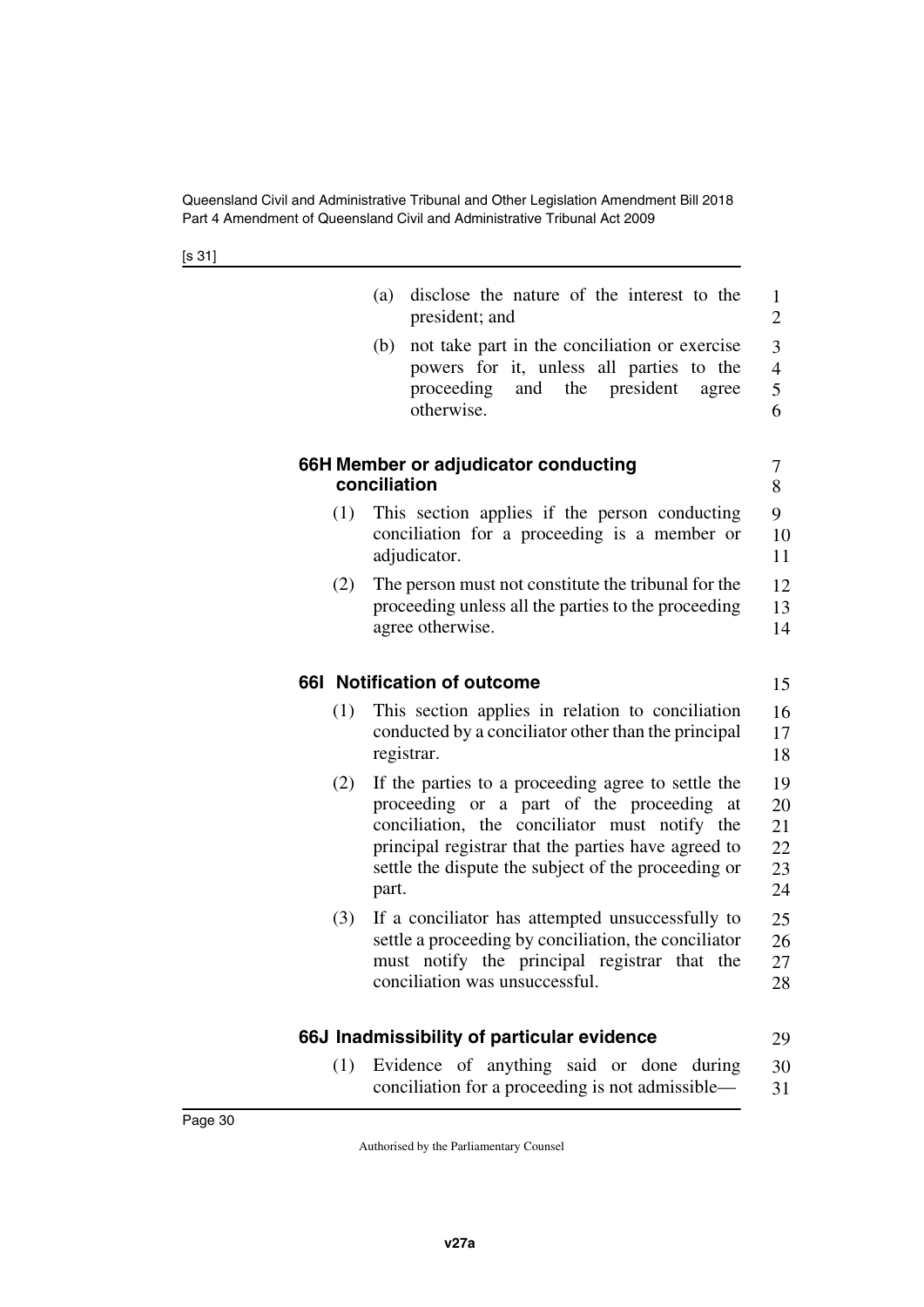[s 32]

<span id="page-32-3"></span><span id="page-32-2"></span><span id="page-32-1"></span><span id="page-32-0"></span>

|               |    | ני טי                                                                                                                   |                          |
|---------------|----|-------------------------------------------------------------------------------------------------------------------------|--------------------------|
|               |    | at any stage of the proceeding; or<br>(a)                                                                               | 1                        |
|               |    | in another civil proceeding before a court or<br>(b)<br>another tribunal.                                               | $\overline{2}$<br>3      |
|               |    | Subsection $(1)$ does not apply to —<br>(2)                                                                             | $\overline{4}$           |
|               |    | evidence that all parties to the proceeding<br>(a)<br>have agreed may be admitted into evidence;<br>$\alpha$ r          | 5<br>6<br>$\overline{7}$ |
|               |    | evidence of an order made or direction given<br>(b)<br>at conciliation or the reasons for the order or<br>direction; or | 8<br>9<br>10             |
|               |    | evidence of anything said or done that is<br>(c)<br>relevant to a proceeding—                                           | 11<br>12                 |
|               |    | for an offence relating to the giving of<br>(i)<br>false or misleading information; or                                  | 13<br>14                 |
|               |    | for contempt.<br>(ii)                                                                                                   | 15                       |
| Clause        | 32 | Amendment of s 85 (Settlement at mediation)                                                                             | 16                       |
|               |    | Section 85, before 'mediation'—<br>(1)                                                                                  | 17                       |
|               |    | insert—                                                                                                                 | 18                       |
|               |    | conciliation or                                                                                                         | 19                       |
|               |    | Section 85, before 'mediator'—<br>(2)                                                                                   | 20                       |
|               |    | $insert$ —                                                                                                              |                          |
|               |    |                                                                                                                         | 21                       |
|               |    | conciliator or                                                                                                          | 22                       |
| <b>Clause</b> | 33 | Amendment of s 86 (Settlement other than in compulsory<br>conference or at mediation)                                   | 23<br>24                 |
|               |    | Section 86, after 'or at'—                                                                                              | 25                       |
|               |    | insert—                                                                                                                 | 26                       |
|               |    | conciliation or                                                                                                         | 27                       |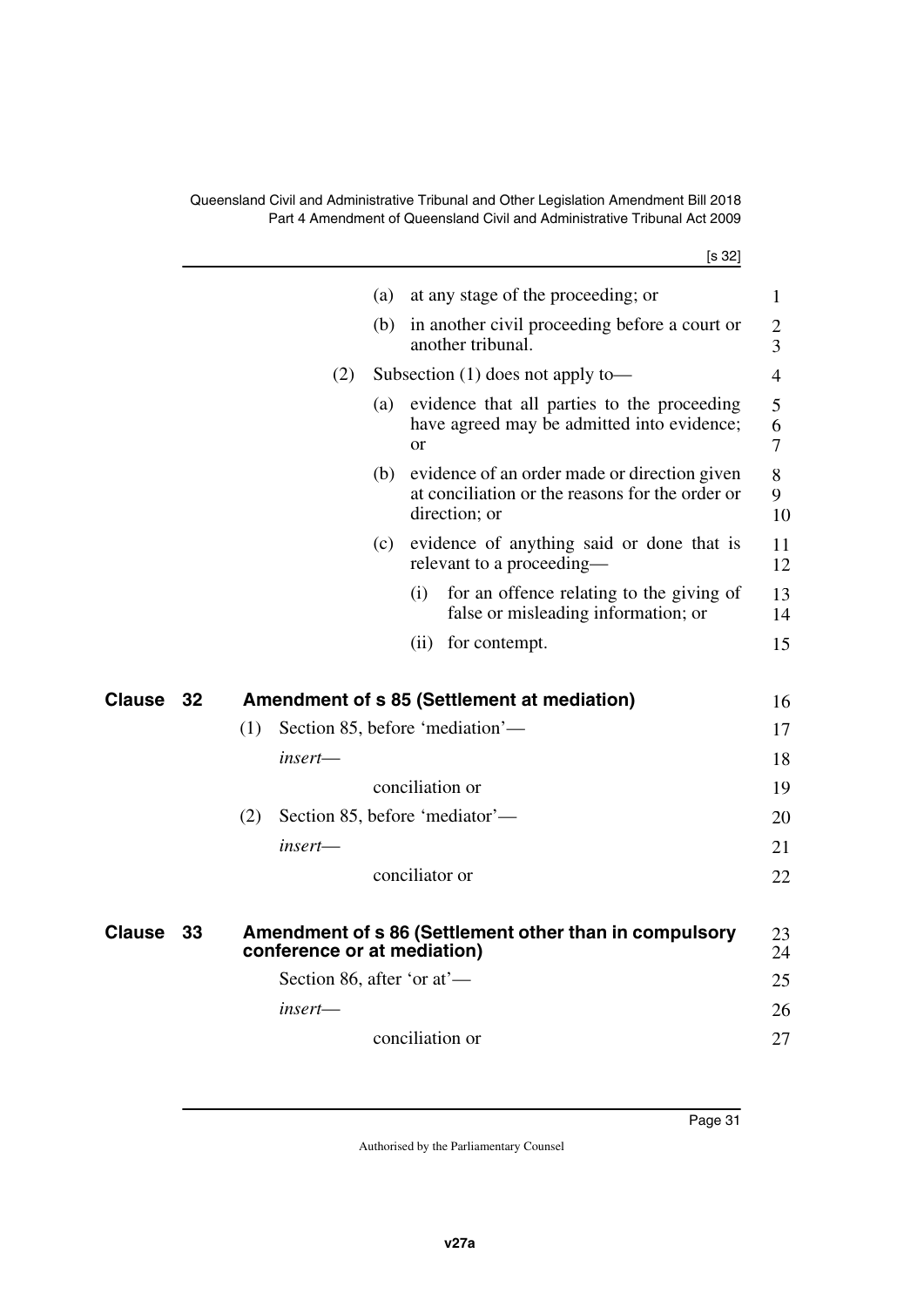<span id="page-33-1"></span><span id="page-33-0"></span>[s 34]

<span id="page-33-5"></span><span id="page-33-4"></span><span id="page-33-3"></span><span id="page-33-2"></span>Page 32

| <b>Clause</b> | 34 |     |                         | Amendment of s 97 (Requiring witness to attend or<br>produce document or thing)                                                                                                                                   | 1<br>$\overline{2}$        |
|---------------|----|-----|-------------------------|-------------------------------------------------------------------------------------------------------------------------------------------------------------------------------------------------------------------|----------------------------|
|               |    | (1) |                         | Section 97(1), after 'The tribunal'—                                                                                                                                                                              | 3                          |
|               |    |     | insert—                 |                                                                                                                                                                                                                   | 4                          |
|               |    |     |                         | or the principal registrar                                                                                                                                                                                        | 5                          |
|               |    | (2) | Section 97-             |                                                                                                                                                                                                                   | 6                          |
|               |    |     | insert-                 |                                                                                                                                                                                                                   | 7                          |
|               |    |     | (2A)                    | The principal registrar may give a notice under<br>subsection $(1)$ on the application of a party to a<br>proceeding.                                                                                             | 8<br>9<br>10               |
|               |    | (3) |                         | Section 97(4), 'subsection $(3)$ '—                                                                                                                                                                               | 11                         |
|               |    |     | omit, insert-           |                                                                                                                                                                                                                   | 12                         |
|               |    |     |                         | subsection $(4)$                                                                                                                                                                                                  | 13                         |
|               |    | (4) |                         | Section 97(2A) to $(5)$ —                                                                                                                                                                                         | 14                         |
|               |    |     |                         | <i>renumber</i> as section $97(3)$ to (6).                                                                                                                                                                        | 15                         |
| <b>Clause</b> | 35 |     | Insertion of new s 138A |                                                                                                                                                                                                                   | 16                         |
|               |    |     | After section 138—      |                                                                                                                                                                                                                   | 17                         |
|               |    |     | insert—                 |                                                                                                                                                                                                                   | 18                         |
|               |    |     |                         | 138A Effect of application under s 138 on decision<br>in proceeding                                                                                                                                               | 19<br>20                   |
|               |    |     | (1)                     | An application under section 138 to reopen a<br>proceeding does not affect the operation of a<br>decision made by the tribunal in the proceeding or<br>prevent the taking of action to implement the<br>decision. | 21<br>22<br>23<br>24<br>25 |
|               |    |     | (2)                     | However, the tribunal may make an order staying<br>the operation of the decision made by the tribunal<br>in the proceeding until the application to reopen<br>the proceeding is finally decided.                  | 26<br>27<br>28<br>29       |
|               |    |     | (3)                     | The tribunal may act under subsection $(2)$ on the<br>application of a party to the decision to reopen the                                                                                                        | 30<br>31                   |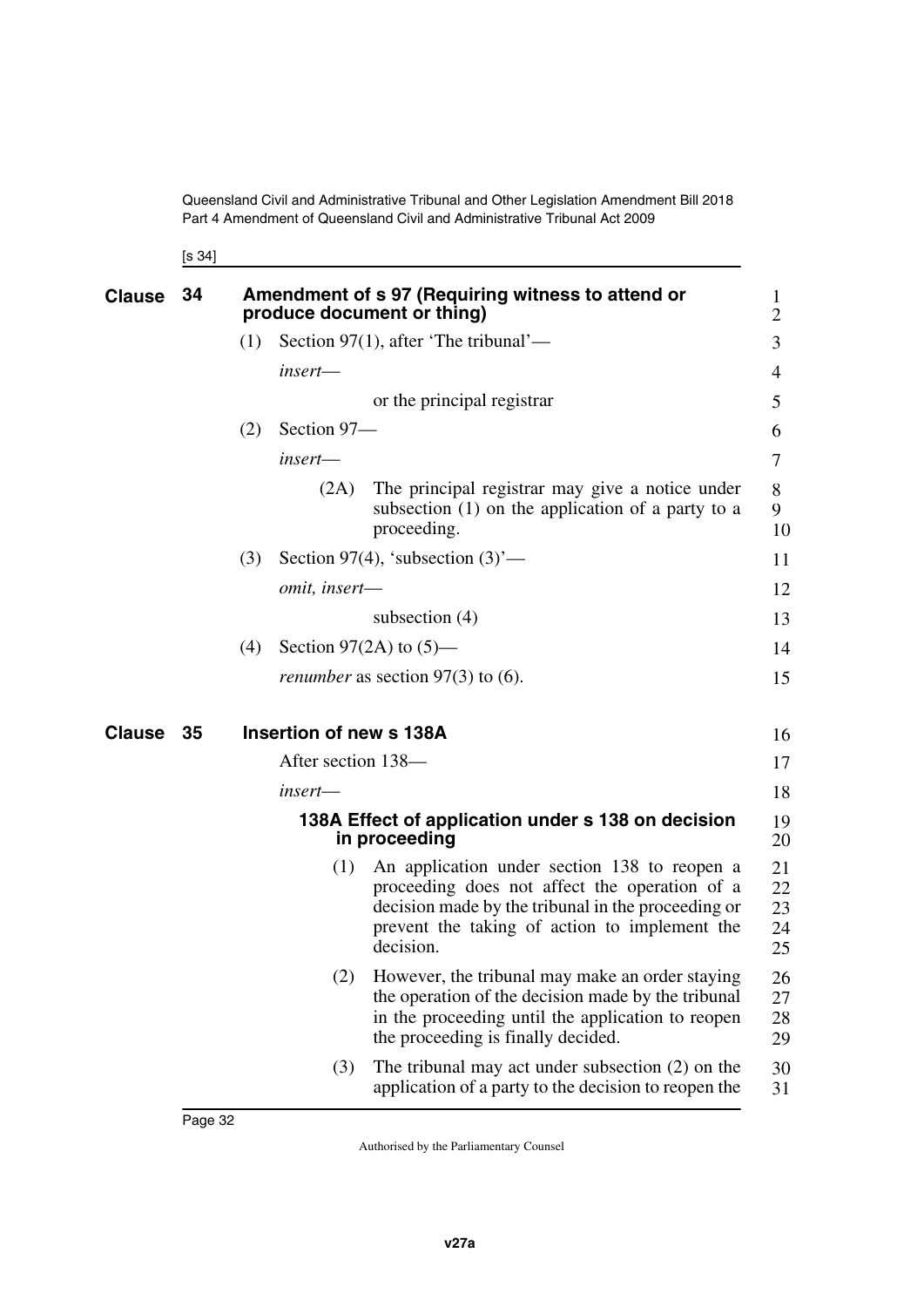<span id="page-34-5"></span><span id="page-34-4"></span><span id="page-34-3"></span><span id="page-34-2"></span><span id="page-34-1"></span><span id="page-34-0"></span>

|        |    |                        |     | [s 36]                                                                                                                                                                                                    |                      |
|--------|----|------------------------|-----|-----------------------------------------------------------------------------------------------------------------------------------------------------------------------------------------------------------|----------------------|
|        |    |                        |     | proceeding or on its own initiative.                                                                                                                                                                      | $\mathbf{1}$         |
| Clause | 36 | or mixed law and fact) |     | Amendment of s 147 (Deciding appeal on question of fact                                                                                                                                                   | 2<br>3               |
|        |    | Section $147(3)$ —     |     |                                                                                                                                                                                                           | 4                    |
|        |    | insert-                |     |                                                                                                                                                                                                           | 5                    |
|        |    |                        | (c) | set aside the decision and return the matter<br>to the tribunal or other entity who made the<br>decision for reconsideration.                                                                             | 6<br>7<br>8          |
| Clause | 37 | ordinary members)      |     | Replacement of s 191 (Acting senior members and                                                                                                                                                           | 9<br>10              |
|        |    | Section 191-           |     |                                                                                                                                                                                                           | 11                   |
|        |    | <i>omit, insert—</i>   |     |                                                                                                                                                                                                           | 12                   |
|        |    |                        |     | 191 Acting senior members                                                                                                                                                                                 | 13                   |
|        |    | (1)                    |     | The Minister must establish a pool of persons to<br>act as senior members (the <i>senior members pool</i> ).                                                                                              | 14<br>15             |
|        |    | (2)                    |     | The Minister may approve a person as a member<br>of the senior members pool only if the person is<br>eligible to be appointed to the office of senior<br>member under section 183(4).                     | 16<br>17<br>18<br>19 |
|        |    | (3)                    |     | The Minister may—                                                                                                                                                                                         | 20                   |
|        |    |                        | (a) | approve a person as a member of the senior<br>members pool for a specified time; and                                                                                                                      | 21<br>22             |
|        |    |                        | (b) | cancel the approval of a person as a member<br>of the senior members pool at any time.                                                                                                                    | 23<br>24             |
|        |    | (4)                    |     | The Minister may approve a person as a member<br>of the senior members pool only after consultation<br>with the president.                                                                                | 25<br>26<br>27       |
|        |    | (5)                    |     | If there is a vacancy in the office of a senior<br>member or the member is absent or for any other<br>reason is unable to perform the functions of the<br>office, the president may appoint a person from | 28<br>29<br>30<br>31 |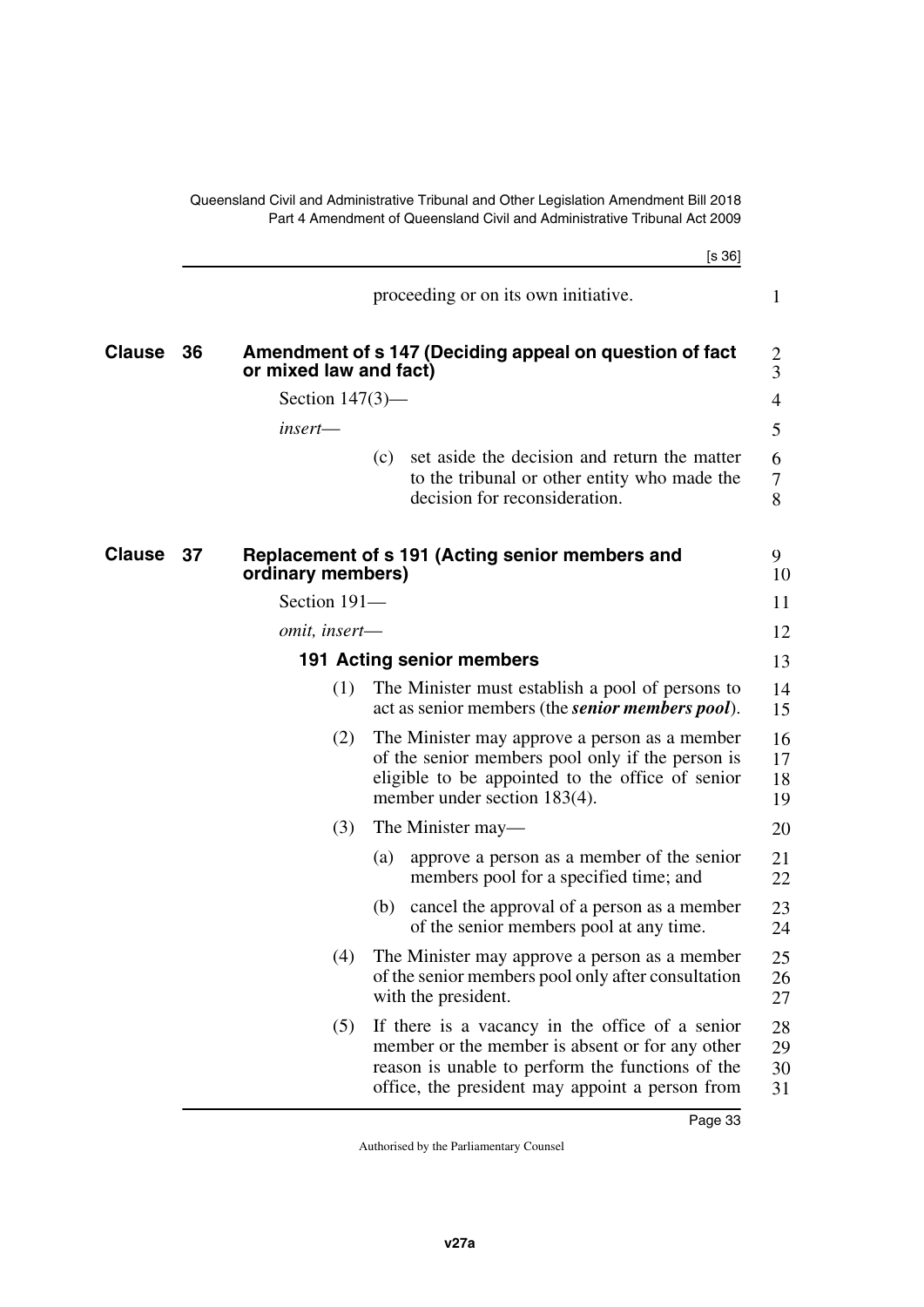<span id="page-35-1"></span><span id="page-35-0"></span>

|     | the senior members pool to act as the senior<br>member for a period of not more than 6 months.                                                                                                                                                                            | 1<br>$\overline{2}$              |
|-----|---------------------------------------------------------------------------------------------------------------------------------------------------------------------------------------------------------------------------------------------------------------------------|----------------------------------|
| (6) | A person appointed to act as a senior member—                                                                                                                                                                                                                             | 3                                |
|     | has the functions of the member's office;<br>(a)<br>and                                                                                                                                                                                                                   | $\overline{4}$<br>5              |
|     | is taken to be a senior member for all<br>(b)<br>purposes relating to this Act or an enabling<br>Act.                                                                                                                                                                     | 6<br>$\overline{7}$<br>8         |
| (7) | Without limiting subsection (6), section 187<br>applies to a person acting as senior member as if<br>the person were a senior member.                                                                                                                                     | 9<br>10<br>11                    |
| (8) | A person appointed to act as a senior member may<br>be appointed by the president to act as a senior<br>member for a further period if-                                                                                                                                   | 12<br>13<br>14                   |
|     | the term of the appointment does not<br>(a)<br>immediately follow the person's previous<br>appointment as acting senior member; or                                                                                                                                        | 15<br>16<br>17                   |
|     | the appointment is continuous on 1 or more<br>(b)<br>of the person's previous appointments as<br>acting senior member and the total period of<br>the continuous appointments is not more<br>than 6 months.                                                                | 18<br>19<br>20<br>21<br>22       |
| (9) | The president may at any time cancel the<br>appointment of a person to act as a senior<br>member.                                                                                                                                                                         | 23<br>24<br>25                   |
|     | <b>191A Acting ordinary members</b>                                                                                                                                                                                                                                       | 26                               |
| (1) | If there is a vacancy in the office of an ordinary<br>member or the member is absent or for any other<br>reason is unable to perform the functions of the<br>office, the Minister may appoint a person to act as<br>the member for a period of not more than 6<br>months. | 27<br>28<br>29<br>30<br>31<br>32 |
| (2) | The Minister may appoint only a person who is                                                                                                                                                                                                                             | 33                               |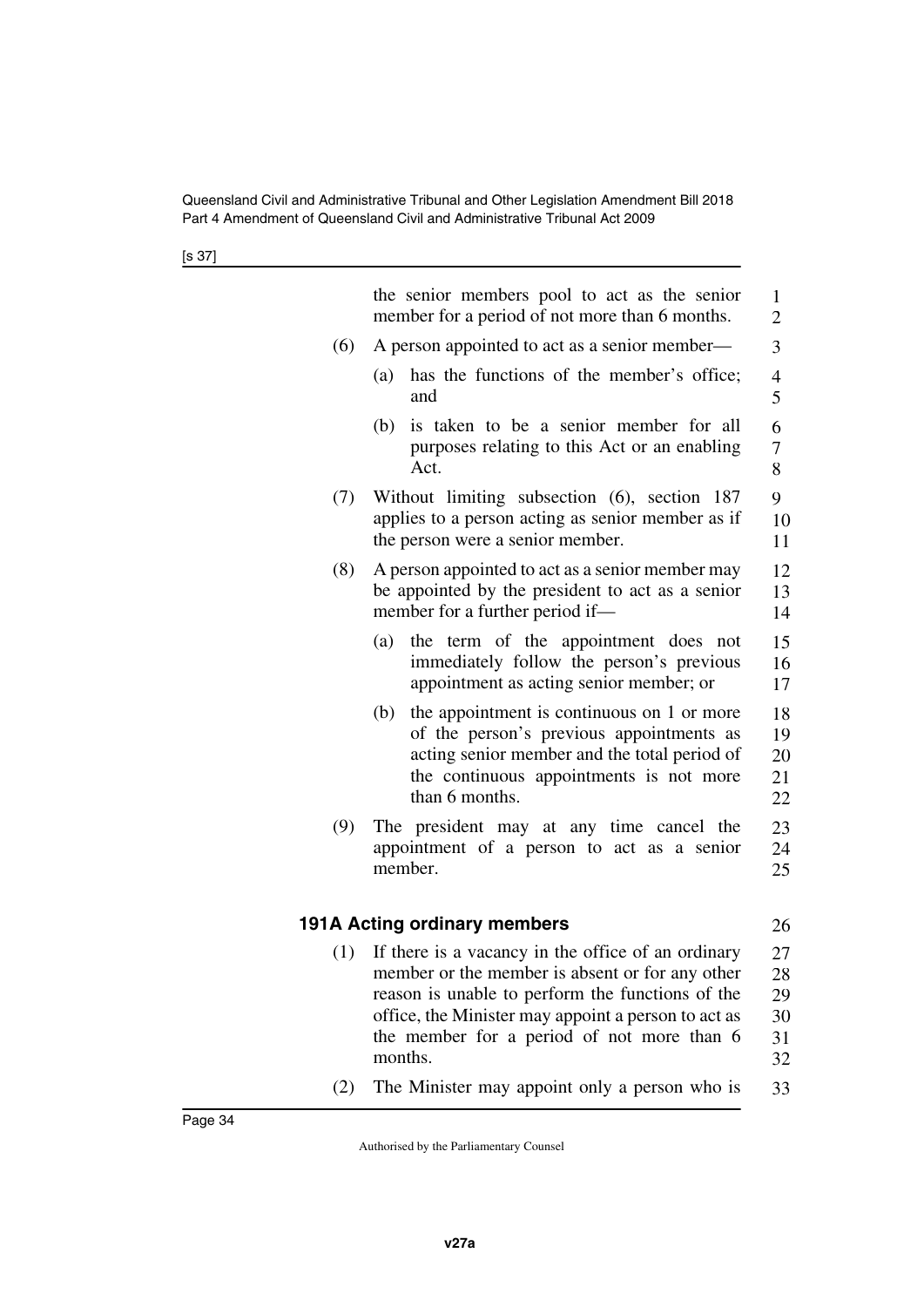[s 38]

<span id="page-36-1"></span><span id="page-36-0"></span>

|           |                          | eligible to be appointed to the office under section<br>$183(5)$ .                                                                                                                                           | 1<br>$\overline{2}$                |
|-----------|--------------------------|--------------------------------------------------------------------------------------------------------------------------------------------------------------------------------------------------------------|------------------------------------|
|           | (3)                      | The Minister may appoint a person to act as an<br>ordinary member only after consultation with the<br>president.                                                                                             | 3<br>$\overline{\mathcal{A}}$<br>5 |
|           | (4)                      | A person appointed to act as an ordinary<br>member—                                                                                                                                                          | 6<br>7                             |
|           |                          | has the functions of the member's office;<br>(a)<br>and                                                                                                                                                      | 8<br>9                             |
|           |                          | is taken to be an ordinary member for all<br>(b)<br>purposes relating to this Act or an enabling<br>Act.                                                                                                     | 10<br>11<br>12                     |
|           | (5)                      | Without limiting subsection (4), section 187<br>applies to a person acting as ordinary member as<br>if the person were an ordinary member.                                                                   | 13<br>14<br>15                     |
|           | (6)                      | A person appointed to act as an ordinary member<br>may be appointed by the Minister to act as an<br>ordinary member for a further period if—                                                                 | 16<br>17<br>18                     |
|           |                          | the term of the appointment does not<br>(a)<br>immediately follow the person's previous<br>appointment as acting ordinary member; or                                                                         | 19<br>20<br>21                     |
|           |                          | the appointment is continuous on 1 or more<br>(b)<br>of the person's previous appointments as<br>acting ordinary member and the total period<br>of the continuous appointments is not more<br>than 6 months. | 22<br>23<br>24<br>25<br>26         |
|           | (7)                      | The Minister may at any time cancel the<br>appointment of a person to act as an ordinary<br>member.                                                                                                          | 27<br>28<br>29                     |
| Clause 38 |                          | Amendment of s 206C (Definitions for pt 4B)                                                                                                                                                                  | 30                                 |
|           | (1)<br>paragraph $(d)$ — | Section 206C, definition excluded minor civil dispute,                                                                                                                                                       | 31<br>32                           |
|           | omit.                    |                                                                                                                                                                                                              | 33                                 |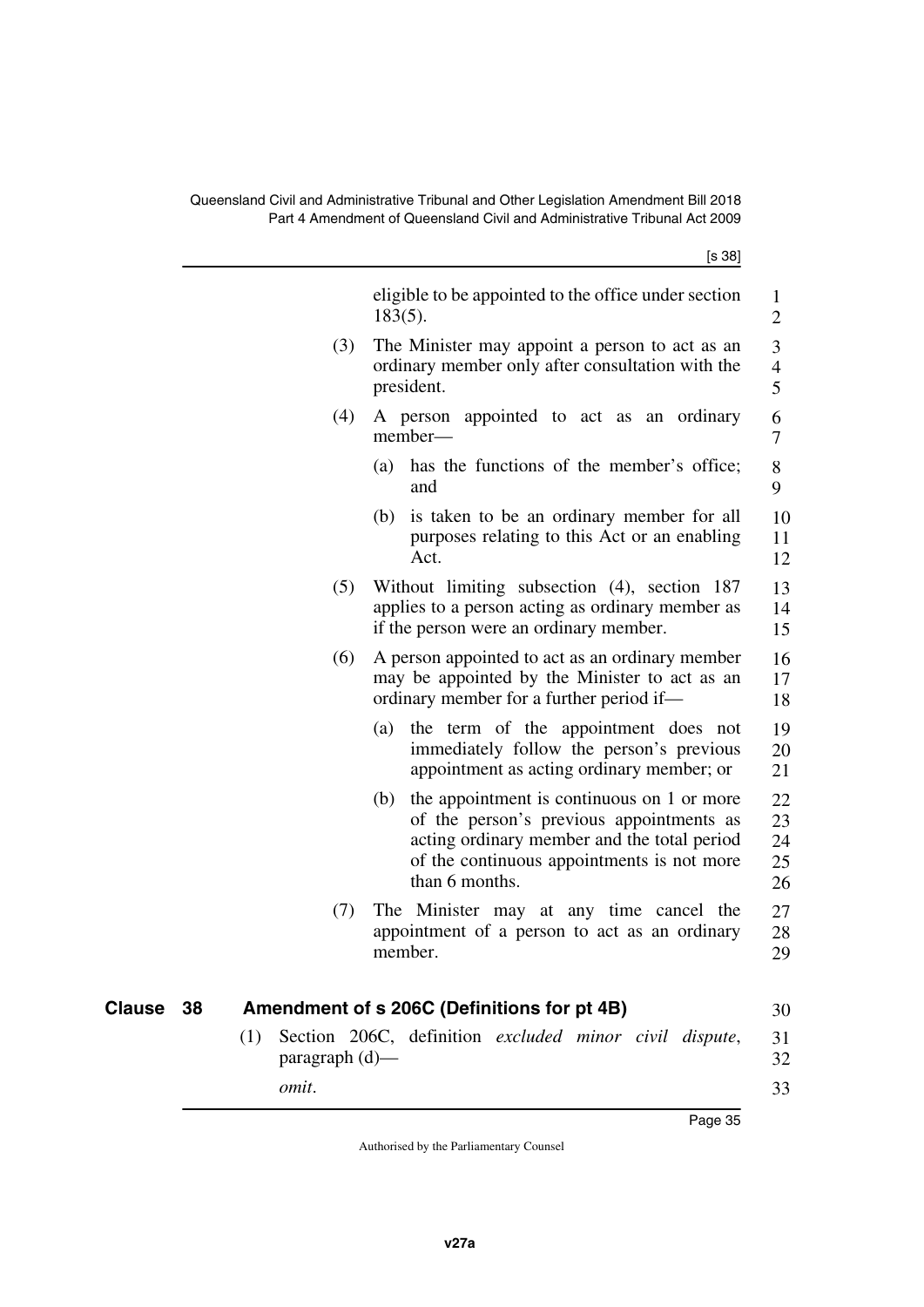<span id="page-37-1"></span>[s 39]

<span id="page-37-5"></span><span id="page-37-4"></span><span id="page-37-3"></span><span id="page-37-2"></span><span id="page-37-0"></span>

|               |    | (2) | Section 206C, definition excluded minor civil dispute,<br>paragraphs (e) to $(g)$ —                                                | $\mathbf{1}$<br>$\overline{2}$ |
|---------------|----|-----|------------------------------------------------------------------------------------------------------------------------------------|--------------------------------|
|               |    |     | <i>renumber</i> as paragraphs (d) to (f).                                                                                          | $\overline{3}$                 |
| <b>Clause</b> | 39 |     | Amendment of s 216 (False or misleading information)                                                                               | $\overline{4}$                 |
|               |    |     | Section 216(4), definition <i>official</i> , paragraph (b), before<br>'mediator'—                                                  | 5<br>6                         |
|               |    |     | insert-                                                                                                                            | 7                              |
|               |    |     | conciliator or                                                                                                                     | 8                              |
| <b>Clause</b> | 40 |     | Amendment of s 218 (Contempt of tribunal)                                                                                          | 9                              |
|               |    | (1) | Section 218(1)(b) and (d), 'mediation or conciliation'—                                                                            | 10                             |
|               |    |     | omit, insert-                                                                                                                      | 11                             |
|               |    |     | conciliation or mediation                                                                                                          | 12                             |
|               |    | (2) | Section 218(1)(c), after 'by the tribunal'—                                                                                        | 13                             |
|               |    |     | $insert$ —                                                                                                                         | 14                             |
|               |    |     | or the principal registrar                                                                                                         | 15                             |
| <b>Clause</b> | 41 |     | Amendment of s 237 (Immunity of participants etc.)                                                                                 | 16                             |
|               |    | (1) | Section 237(3), from 'A mediator' to 'or conciliator,'—                                                                            | 17                             |
|               |    |     | omit, insert-                                                                                                                      | 18                             |
|               |    |     | A conciliator or mediator has, in the performance<br>of the conciliator's or mediator's functions as a<br>conciliator or mediator, | 19<br>20<br>21                 |
|               |    | (2) | Section 237(11), definition <i>conciliator</i> —                                                                                   | 22                             |
|               |    |     | omit.                                                                                                                              | 23                             |
|               |    |     |                                                                                                                                    |                                |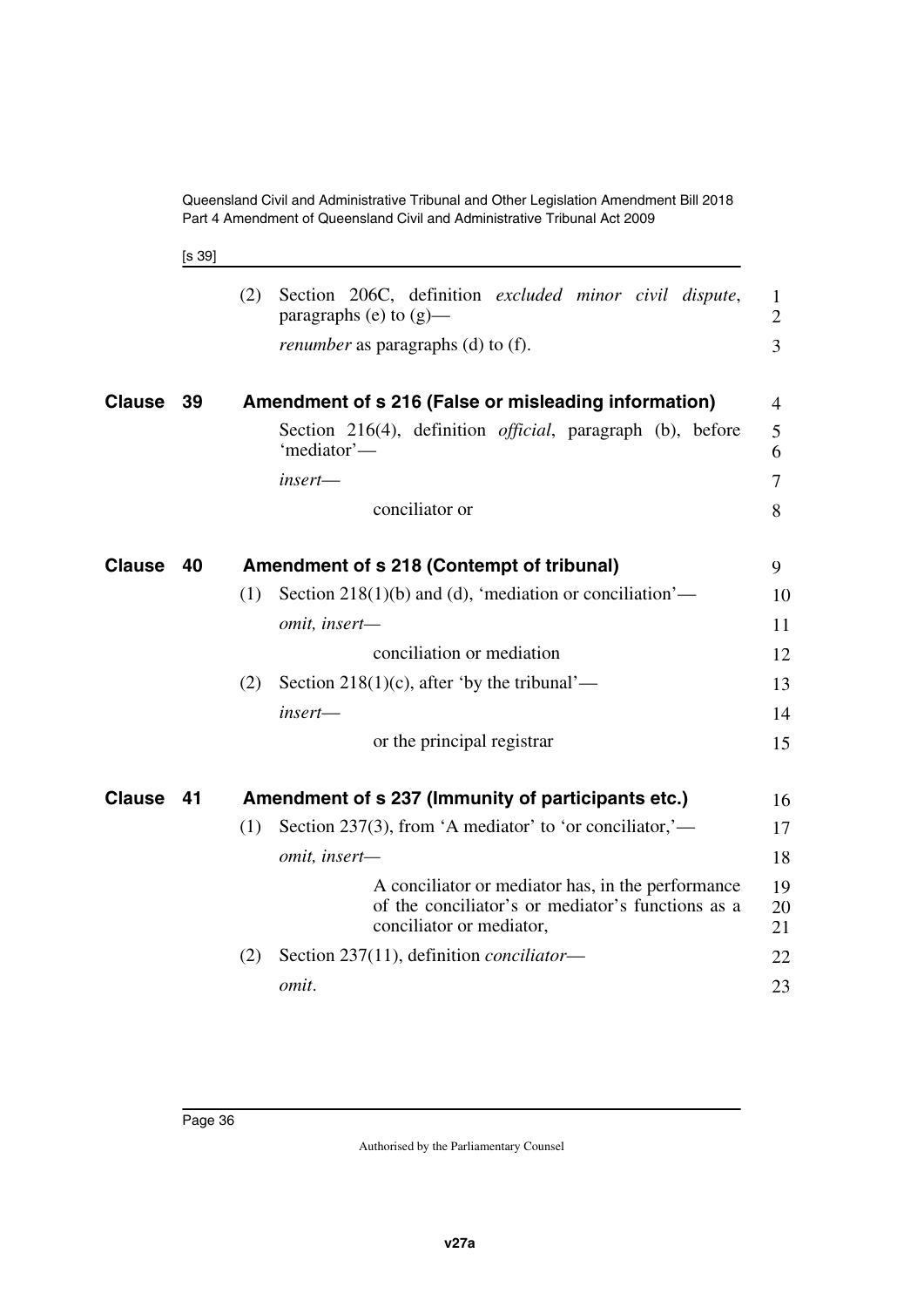<span id="page-38-5"></span>[s 42]

<span id="page-38-7"></span><span id="page-38-6"></span><span id="page-38-4"></span><span id="page-38-3"></span><span id="page-38-2"></span><span id="page-38-1"></span><span id="page-38-0"></span>

| <b>Clause</b> | 42 | <b>Civil Proceedings Act 2011)</b>     | Renumbering of ch 10, div 2 (Transitional provision for                                                                                            | $\bf{l}$<br>$\overline{2}$ |
|---------------|----|----------------------------------------|----------------------------------------------------------------------------------------------------------------------------------------------------|----------------------------|
|               |    | Chapter 10, division 2—                |                                                                                                                                                    | 3                          |
|               |    | <i>renumber</i> as chapter 10, part 1. |                                                                                                                                                    | 4                          |
| Clause        | 43 | Insertion of new ch 10, pt 2           |                                                                                                                                                    | 5                          |
|               |    | Chapter $10-$                          |                                                                                                                                                    | 6                          |
|               |    | $insert$ —                             |                                                                                                                                                    | 7                          |
|               |    | Part 2                                 | <b>Transitional provisions</b><br>for Queensland Civil                                                                                             | 8<br>9                     |
|               |    |                                        | and Administrative                                                                                                                                 | 10                         |
|               |    |                                        | <b>Tribunal and Other</b>                                                                                                                          | 11                         |
|               |    |                                        | Legislation                                                                                                                                        | 12                         |
|               |    |                                        | <b>Amendment Act 2018</b>                                                                                                                          | 13                         |
|               |    | 285 Definitions for part               |                                                                                                                                                    | 14                         |
|               |    |                                        | In this part—                                                                                                                                      | 15                         |
|               |    |                                        | <b>motor vehicle</b> see the Motor Dealers and Chattel<br>Auctioneers Act 2014, section 12.                                                        | 16<br>17                   |
|               |    |                                        | motor vehicle matter means-                                                                                                                        | 18                         |
|               |    | (a)                                    | an action under a provision mentioned in the<br><i>Fair Trading Act 1989</i> , section 50 relating to<br>a motor vehicle; or                       | 19<br>20<br>21             |
|               |    | (b)                                    | a claim for repair of a defect in a motor<br>vehicle under the Motor Dealers and<br>Chattel Auctioneers Act 2014, schedule 1,<br>section 13 or 14. | 22<br>23<br>24<br>25       |
|               |    |                                        | <i>relevant Act</i> means—                                                                                                                         | 26                         |
|               |    | (a)                                    | for an action under a provision mentioned in<br>the Fair Trading Act 1989, section 50—the<br>Fair Trading Act 1989; or                             | 27<br>28<br>29             |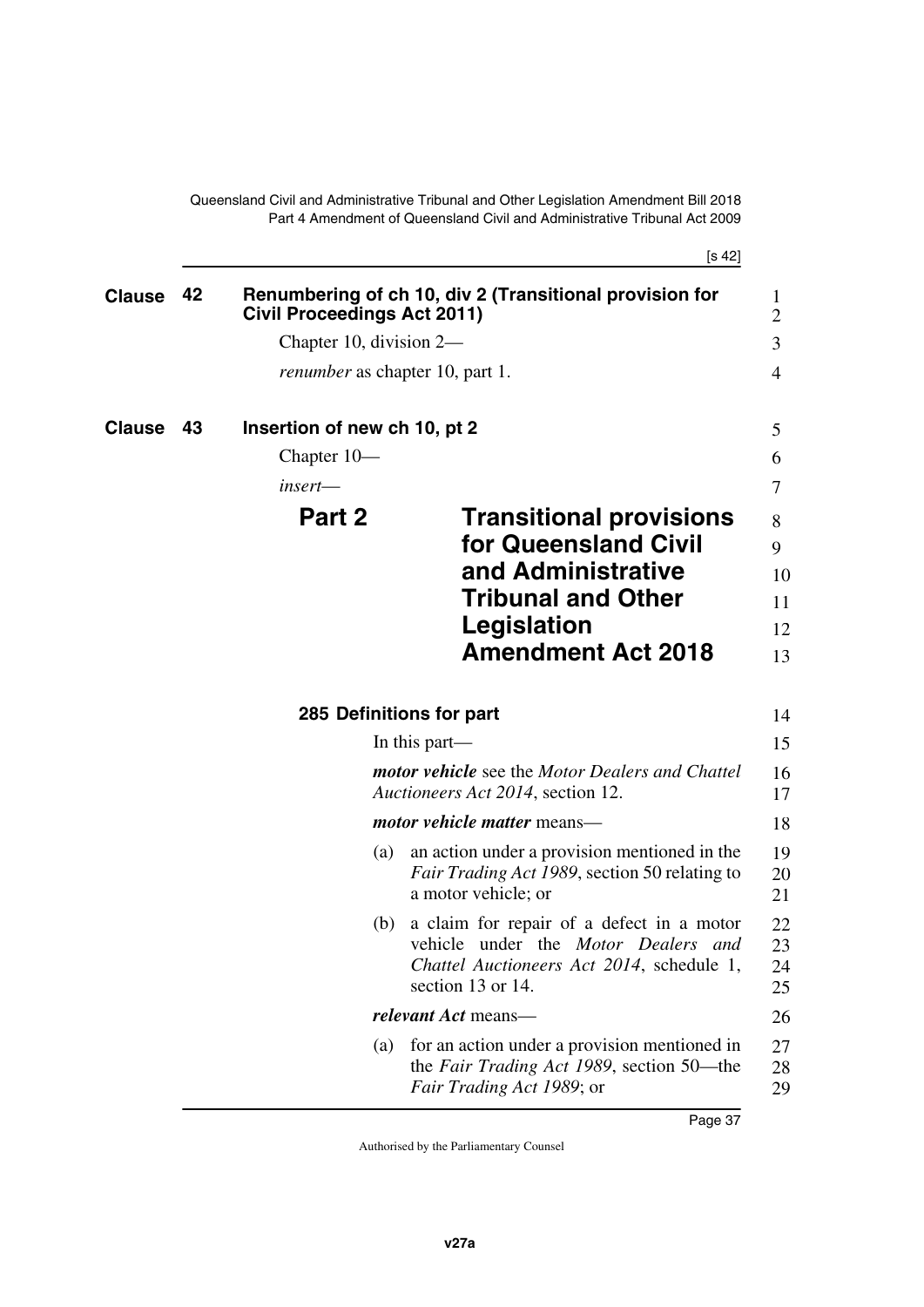[s 43]

<span id="page-39-1"></span><span id="page-39-0"></span>

|     | (b)      |      | for a claim for repair of a defect in a motor<br>vehicle under the Motor Dealers<br>and<br>Chattel Auctioneers Act 2014, schedule 1,<br>section 13 or 14-the Motor Dealers and<br>Chattel Auctioneers Act 2014.            | $\mathbf{1}$<br>$\overline{c}$<br>$\overline{3}$<br>$\overline{4}$<br>$\overline{5}$ |
|-----|----------|------|----------------------------------------------------------------------------------------------------------------------------------------------------------------------------------------------------------------------------|--------------------------------------------------------------------------------------|
|     | tribunal |      | 286 Existing motor vehicle matters before the                                                                                                                                                                              | 6<br>7                                                                               |
| (1) |          |      | This section applies in relation to-                                                                                                                                                                                       | 8                                                                                    |
|     | (a)      | a    | motor vehicle<br>matter that, on<br>the<br>commencement, is<br>the<br>subject<br>of<br>a<br>proceeding before the tribunal exercising its<br>original jurisdiction; or                                                     | 9<br>10<br>11<br>12                                                                  |
|     | (b)      |      | a motor vehicle matter that is the subject of<br>a decision of the tribunal exercising its<br>original jurisdiction<br>made<br>before<br>the<br>commencement,<br>if.<br>the<br>on<br>commencement-                         | 13<br>14<br>15<br>16<br>17                                                           |
|     |          | (i)  | appeal against the decision has<br>an<br>started before a relevant appeal entity<br>but has not been finally dealt with; or                                                                                                | 18<br>19<br>20                                                                       |
|     |          | (ii) | the period within which an<br>appeal<br>against the decision may be started<br>before a relevant appeal entity has not<br>passed.                                                                                          | 21<br>22<br>23<br>24                                                                 |
| (2) |          |      | This Act and the relevant Act, as unamended,<br>continue to apply in relation to the matter as if the<br>Queensland Civil and Administrative Tribunal<br>and Other Legislation Amendment Act 2018 had<br>not been enacted. | 25<br>26<br>27<br>28<br>29                                                           |
| (3) |          |      | Without limiting subsection (2), the tribunal and<br>the relevant appeal entity—                                                                                                                                           | 30<br>31                                                                             |
|     | (a)      |      | must deal with the matter under this Act as<br>unamended; and                                                                                                                                                              | 32<br>33                                                                             |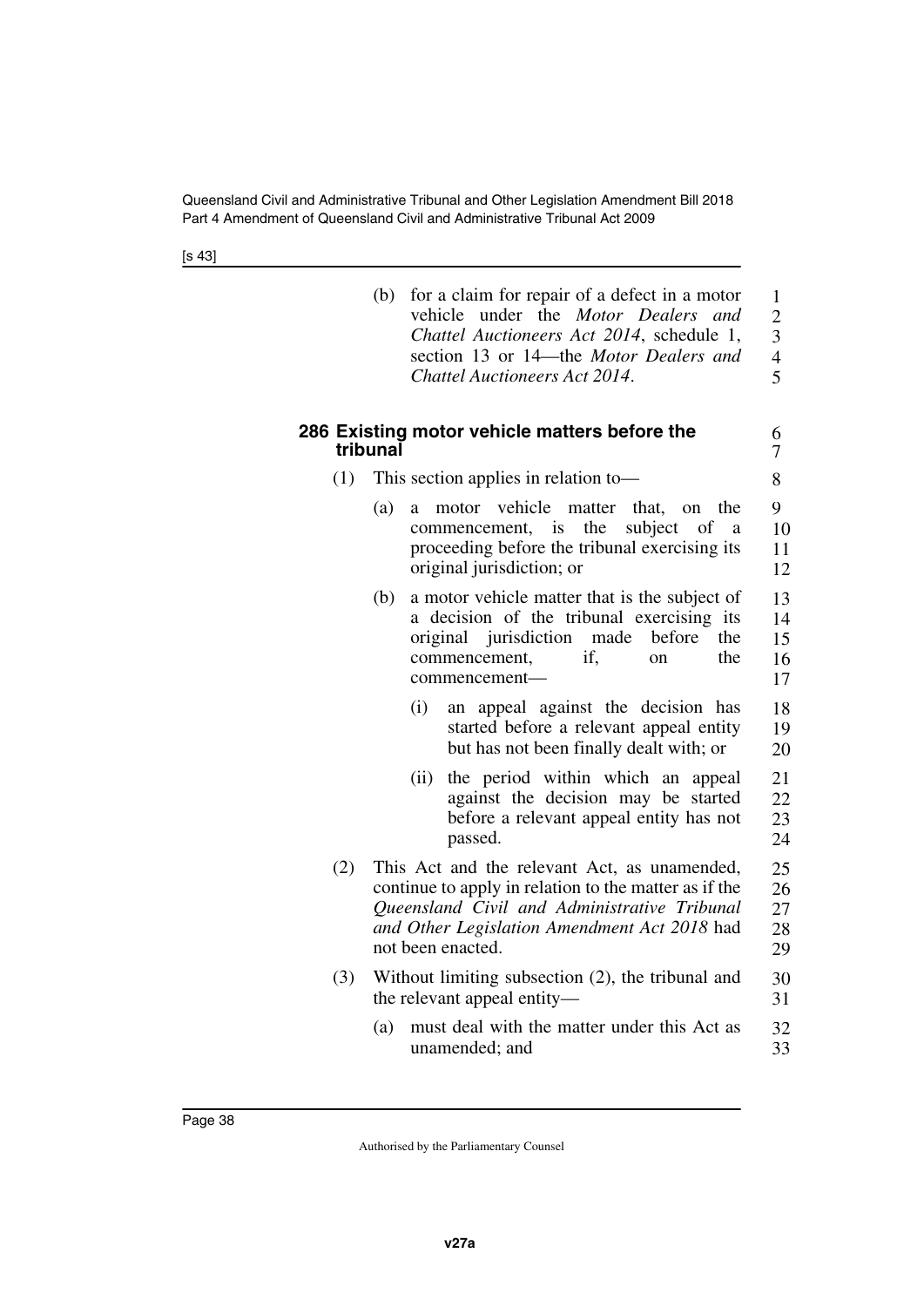<span id="page-40-1"></span><span id="page-40-0"></span>

|     | [s 43]                                                                                                                                                                                                                                                         |
|-----|----------------------------------------------------------------------------------------------------------------------------------------------------------------------------------------------------------------------------------------------------------------|
|     | have, and only have, functions under this<br>(b)<br>Act or the relevant Act, as unamended, in<br>relation to the matter.                                                                                                                                       |
| (4) | In this section—                                                                                                                                                                                                                                               |
|     | <i>relevant appeal entity</i> means the appeal tribunal<br>or the Court of Appeal.                                                                                                                                                                             |
|     | <i>unamended</i> , in relation to this Act or a relevant<br>Act, means as in force before the commencement.                                                                                                                                                    |
|     | 287 Existing motor vehicle matters if proceeding<br>not started                                                                                                                                                                                                |
| (1) | This section applies if—                                                                                                                                                                                                                                       |
|     | immediately before the commencement, a<br>(a)<br>person could have started a proceeding<br>before the tribunal exercising its original<br>jurisdiction for a motor vehicle matter<br>within a particular period (the <i>prescribed</i><br><i>period</i> ); and |
|     | (b)<br>on the commencement, the person has not<br>started a proceeding before the tribunal for<br>the matter.                                                                                                                                                  |
| (2) | A proceeding for the matter may be started under<br>this Act, as amended—                                                                                                                                                                                      |
|     | within the prescribed period; and<br>(a)                                                                                                                                                                                                                       |
|     | in the way the proceeding could be started if<br>(b)<br>had<br>arisen<br>after<br>the<br>matter<br>the<br>commencement.                                                                                                                                        |
| (3) | If a proceeding for the matter is started under this<br>$Act-$                                                                                                                                                                                                 |
|     | this Act and the relevant Act, as amended,<br>(a)<br>apply in relation to the matter; and                                                                                                                                                                      |
|     | the tribunal must deal with the matter under<br>(b)<br>this Act, as amended, and has, and only has,                                                                                                                                                            |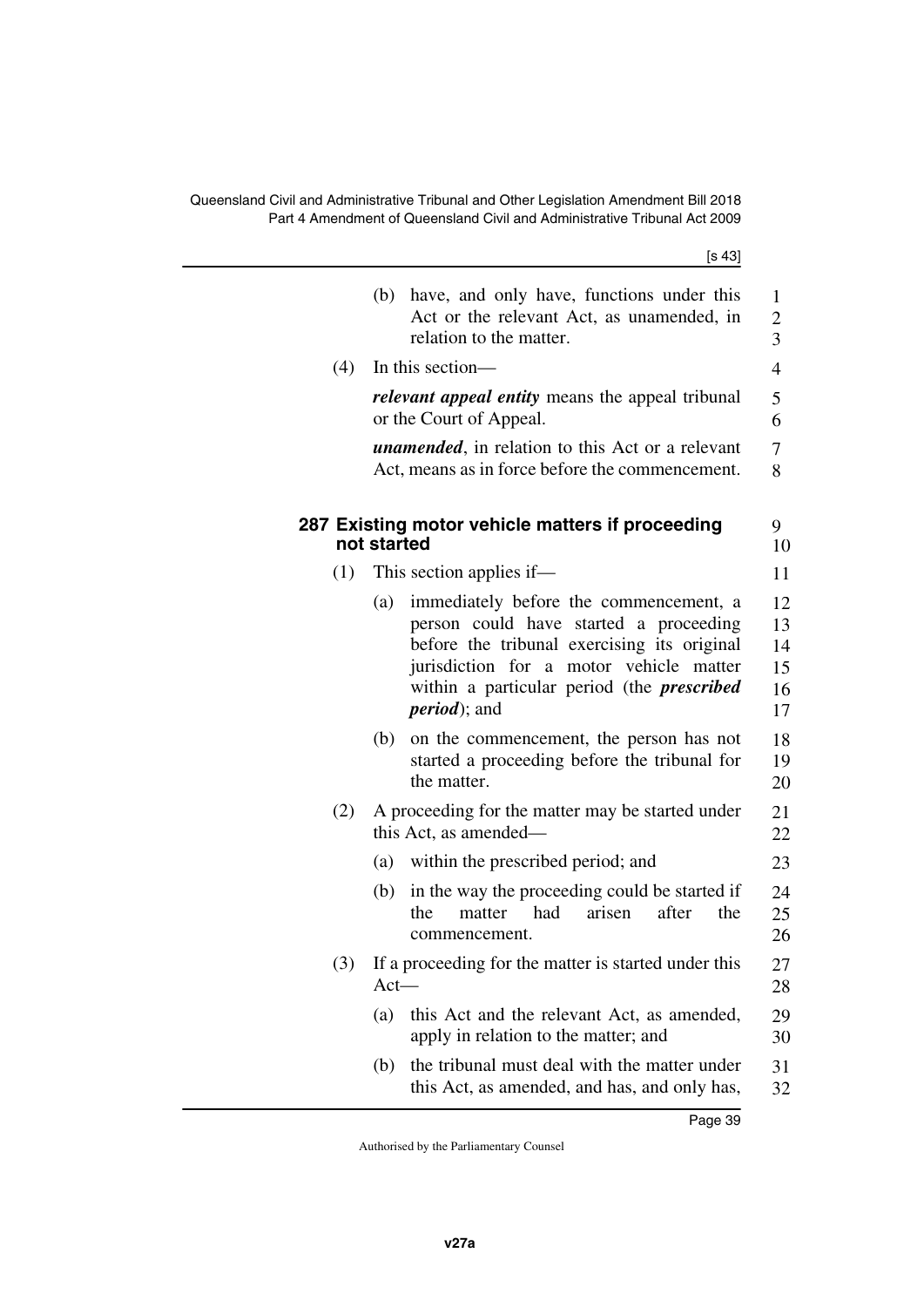[s 43]

<span id="page-41-1"></span><span id="page-41-0"></span>

|     | functions under this Act or the relevant Act,<br>as amended, in relation to the matter.                                                                                                        | 1<br>2                     |
|-----|------------------------------------------------------------------------------------------------------------------------------------------------------------------------------------------------|----------------------------|
| (4) | section<br>applies despite<br>the<br>This<br>Acts<br>Interpretation Act 1954, section 20.                                                                                                      | 3<br>$\overline{4}$        |
| (5) | In this section—                                                                                                                                                                               | 5                          |
|     | <i>amended</i> , in relation to this Act or a relevant Act,<br>means as in force on the commencement.                                                                                          | 6<br>7                     |
|     | 288 Additional jurisdiction for existing motor<br>vehicle matters if proceeding not started                                                                                                    | 8<br>9                     |
| (1) | This section applies to a motor vehicle matter<br>arising before the commencement if—                                                                                                          | 10<br>11                   |
|     | the tribunal did not have jurisdiction to hear<br>(a)<br>and decide the matter immediately before<br>the commencement; and                                                                     | 12<br>13<br>14             |
|     | the tribunal would have jurisdiction to hear<br>(b)<br>and decide the matter if the matter had<br>arisen after the commencement; and                                                           | 15<br>16<br>17             |
|     | immediately before the commencement, a<br>(c)<br>person could have started a proceeding<br>before a court for the matter within a<br>particular period (the <i>prescribed period</i> );<br>and | 18<br>19<br>20<br>21<br>22 |
|     | (d)<br>on the commencement, the person has not<br>started the proceeding.                                                                                                                      | 23<br>24                   |
| (2) | The tribunal has jurisdiction to deal with the<br>matter under this Act.                                                                                                                       | 25<br>26                   |
| (3) | A proceeding for the matter may be started under<br>this Act-                                                                                                                                  | 27<br>28                   |
|     | within the prescribed period; and<br>(a)                                                                                                                                                       | 29                         |
|     | in the way the proceeding could be started if<br>(b)<br>had<br>arisen<br>after<br>the<br>matter<br>the<br>commencement.                                                                        | 30<br>31<br>32             |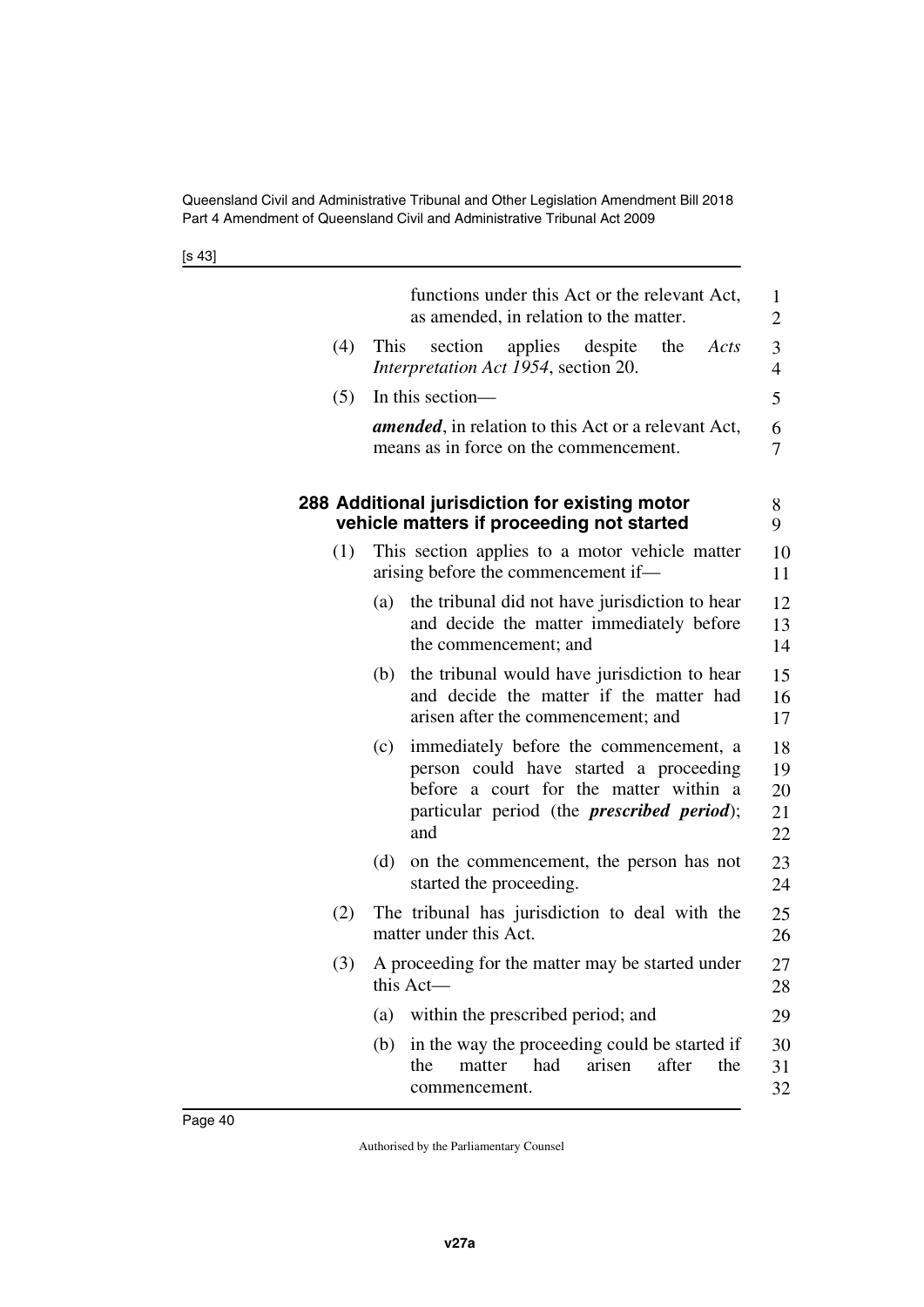[s 43]

<span id="page-42-1"></span><span id="page-42-0"></span>

| (4) | If a proceeding for the matter is started under this<br>Act, the tribunal must deal with the matter under<br>this Act and has, and only has, functions under<br>this Act or the relevant Act in relation to the<br>matter.                                                        | $\mathbf{1}$<br>$\overline{c}$<br>$\overline{3}$<br>$\overline{\mathcal{A}}$<br>5 |
|-----|-----------------------------------------------------------------------------------------------------------------------------------------------------------------------------------------------------------------------------------------------------------------------------------|-----------------------------------------------------------------------------------|
| (5) | This<br>section<br>applies<br>despite<br>the<br>Acts<br>Interpretation Act 1954, section 20.                                                                                                                                                                                      | 6<br>7                                                                            |
|     | 289 Transfer of particular tenancy matters                                                                                                                                                                                                                                        | 8                                                                                 |
| (1) | This section applies in relation to a relevant<br>tenancy matter the subject of a proceeding before<br>the tribunal exercising its original jurisdiction if,<br>on the commencement, the tribunal has not made<br>its final decision in the proceeding.                           | 9<br>10<br>11<br>12<br>13                                                         |
| (2) | The relevant tenancy matter is transferred to the<br>relevant court.                                                                                                                                                                                                              | 14<br>15                                                                          |
| (3) | The proceeding for the matter is taken to have<br>been started before the court when it was started<br>before the tribunal.                                                                                                                                                       | 16<br>17<br>18                                                                    |
| (4) | The tribunal may make the orders or give the<br>directions it considers appropriate to facilitate the<br>transfer, including an order that a party is taken to<br>have complied with the requirements under an<br>Act or other law for starting a proceeding before<br>the court. | 19<br>20<br>21<br>22<br>23<br>24                                                  |
| (5) | An order under subsection (4) has effect despite<br>any other Act or law.                                                                                                                                                                                                         | 25<br>26                                                                          |
| (6) | In this section—                                                                                                                                                                                                                                                                  | 27                                                                                |
|     | <i>relevant court</i> means the court having the lowest<br>monetary limit to its jurisdiction that is not less<br>than the amount or other relief sought.                                                                                                                         | 28<br>29<br>30                                                                    |
|     | relevant tenancy matter means a tenancy matter<br>for which a person seeks the payment of an<br>amount or other relief of a value greater than the<br>prescribed amount.                                                                                                          | 31<br>32<br>33<br>34                                                              |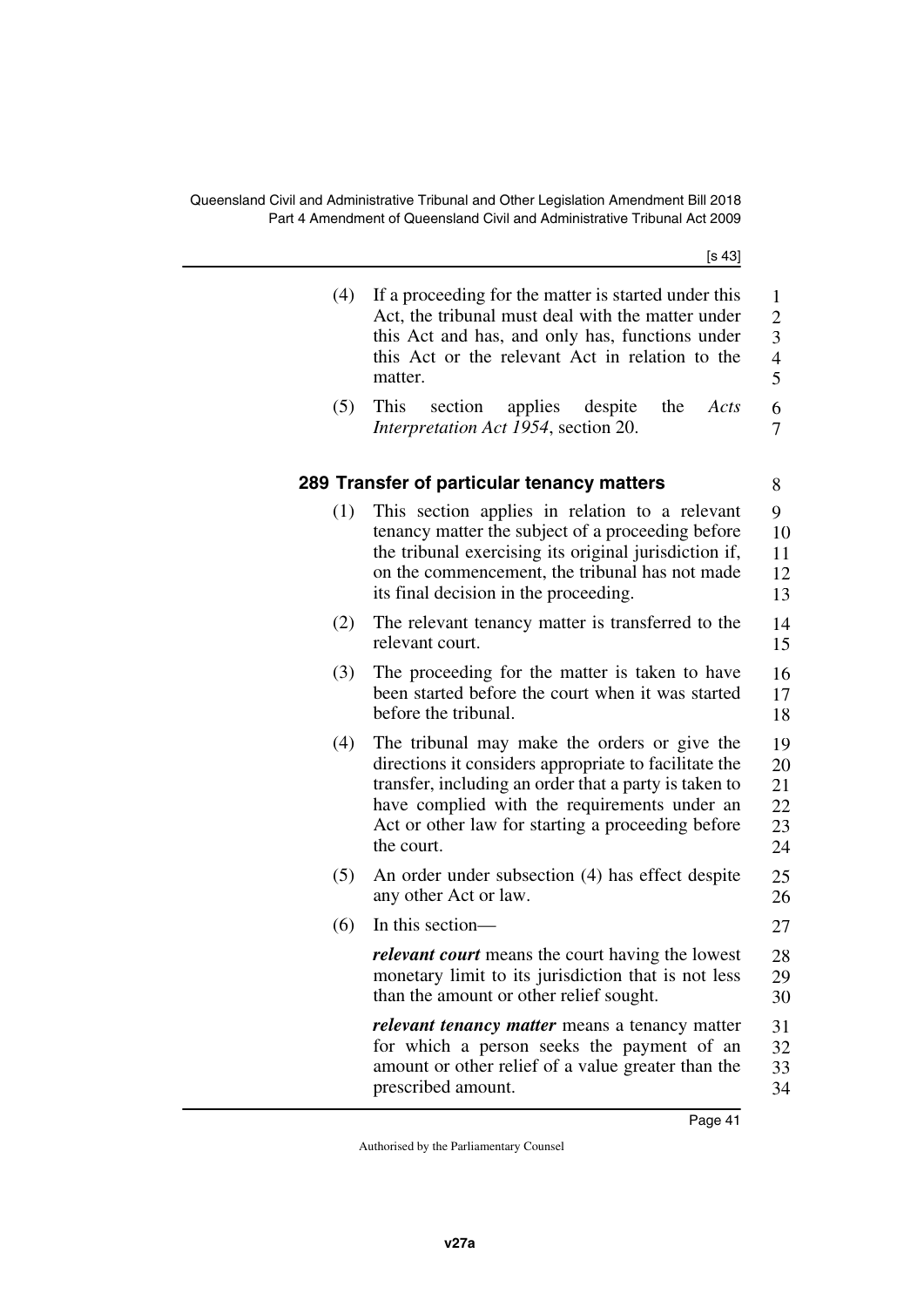<span id="page-43-1"></span><span id="page-43-0"></span>[s 44]

| <b>Clause</b> | 44 |     | <b>Amendment of sch 3 (Dictionary)</b> |                                                                                                                                                  | 1                    |
|---------------|----|-----|----------------------------------------|--------------------------------------------------------------------------------------------------------------------------------------------------|----------------------|
|               |    | (1) | Schedule 3-                            |                                                                                                                                                  | 2                    |
|               |    |     | insert-                                |                                                                                                                                                  | 3                    |
|               |    |     |                                        | <i>conciliator</i> means a person who conducts<br>conciliation under this Act.                                                                   | 4<br>5               |
|               |    | (2) |                                        | Schedule 3, definition <i>constitute</i> —                                                                                                       | 6                    |
|               |    |     | omit, insert-                          |                                                                                                                                                  | 7                    |
|               |    |     |                                        | <i>constitute</i> , the tribunal—                                                                                                                | 8                    |
|               |    |     | (a)                                    | in relation<br>member—means<br>to<br>a<br>to<br>constitute the tribunal whether by sitting<br>alone or with other members; or                    | 9<br>10<br>11        |
|               |    |     |                                        | (b) in relation to an adjudicator—means to<br>constitute the tribunal by sitting alone.                                                          | 12<br>13             |
|               |    | (3) | $(d)$ —                                | Schedule 3, definition <i>minor civil dispute</i> , item 1, paragraph                                                                            | 14<br>15             |
|               |    |     | omit.                                  |                                                                                                                                                  | 16                   |
|               |    | (4) | $(g)$ , note, 'paragraph $(g)'$ —      | Schedule 3, definition <i>minor civil dispute</i> , item 1, paragraph                                                                            | 17<br>18             |
|               |    |     | omit, insert-                          |                                                                                                                                                  | 19                   |
|               |    |     |                                        | paragraph (f)                                                                                                                                    | 20                   |
|               |    | (5) | (e) to $(g)$ —                         | Schedule 3, definition <i>minor civil dispute</i> , item 1, paragraphs                                                                           | 21<br>22             |
|               |    |     |                                        | renumber as item 1, paragraphs (d) to (f).                                                                                                       | 23                   |
|               |    | (6) |                                        | Schedule 3, definition <i>minor civil dispute</i> —                                                                                              | 24                   |
|               |    |     | insert—                                |                                                                                                                                                  | 25                   |
|               |    |     |                                        | 3 A claim mentioned in paragraph 1(b) does<br>not include a claim in a proceeding to which<br>the Fair Trading Act 1989, section 50A<br>applies. | 26<br>27<br>28<br>29 |
|               |    | (7) |                                        | Schedule 3, definition <i>non-publication order</i> , paragraph (b)—                                                                             | 30                   |
|               |    |     | omit, insert-                          |                                                                                                                                                  | 31                   |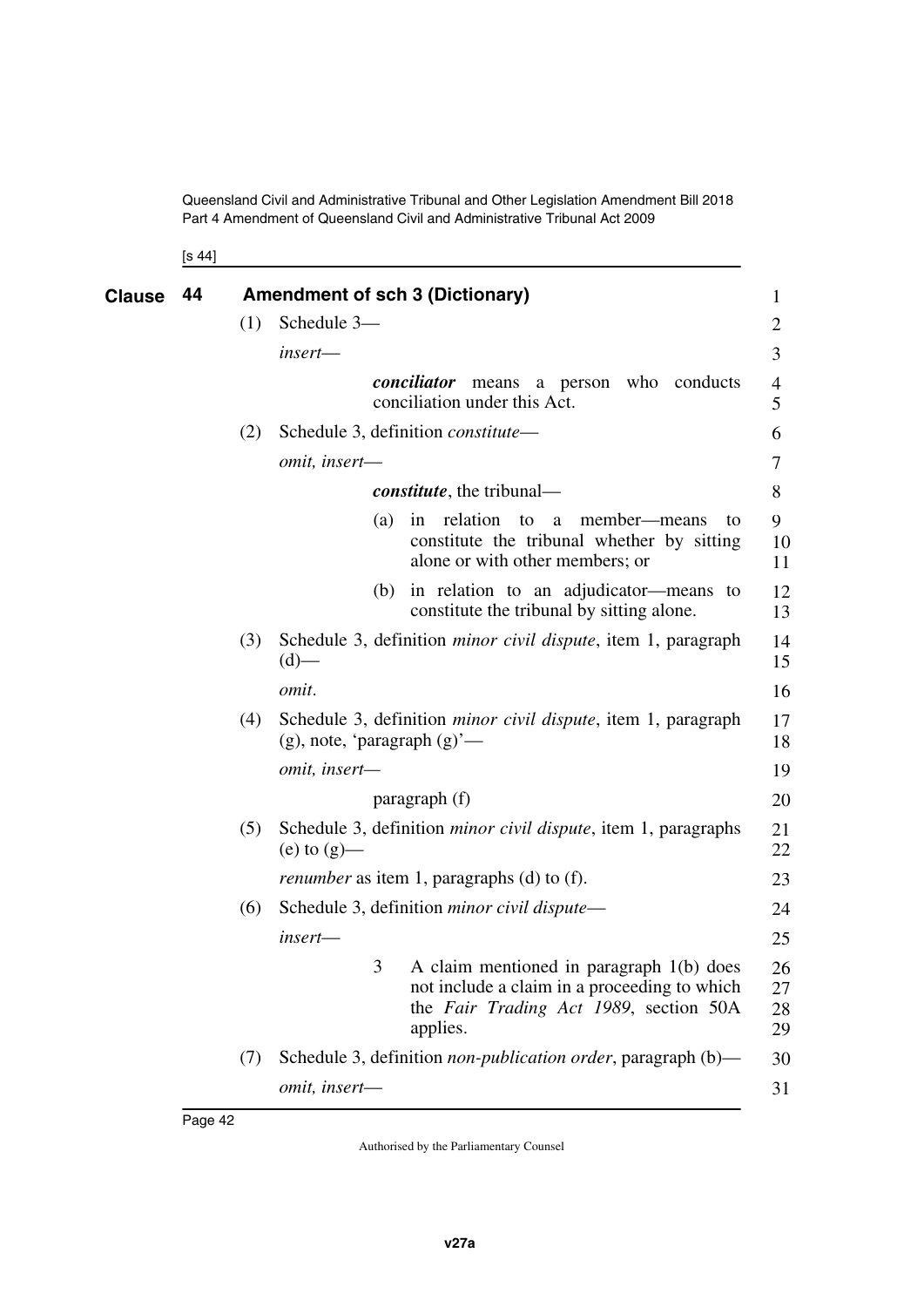Queensland Civil and Administrative Tribunal and Other Legislation Amendment Bill 2018 Part 5 Amendment of Residential Tenancies and Rooming Accommodation Act 2008

<span id="page-44-1"></span>*insert*—

|     | ו טו                                                                                                      |
|-----|-----------------------------------------------------------------------------------------------------------|
|     | (b) a confidentiality order under the repealed<br>Adoption of Children Act 1964, section<br>$36M(1)$ ; or |
|     | (ba) a confidentiality order under the Adoption<br>Act 2009, section 307N(1); or                          |
| (8) | Schedule 3, definition <i>non-publication order</i> , paragraphs (ba)<br>to $(e)$ —                       |
|     | <i>renumber</i> as paragraphs (c) to (f).                                                                 |
| (9) | Schedule 3, definition <i>official</i> —                                                                  |
|     | insert—                                                                                                   |

 $[s 45]$ 

|      | (ba) a conciliator; or                                              |    |
|------|---------------------------------------------------------------------|----|
| (10) | Schedule 3, definition <i>official</i> , paragraphs (ba) to $(g)$ — | 12 |
|      | <i>renumber</i> as paragraphs (c) to (h).                           | 13 |

#### <span id="page-44-3"></span><span id="page-44-0"></span>**Part 5** Amendment of Residential **Tenancies and Rooming Accommodation Act 2008** 14 15 16

<span id="page-44-7"></span><span id="page-44-6"></span><span id="page-44-5"></span><span id="page-44-4"></span><span id="page-44-2"></span>

| <b>Clause</b> | 45 | <b>Act amended</b>                                                                | 17       |
|---------------|----|-----------------------------------------------------------------------------------|----------|
|               |    | This part amends the Residential Tenancies and Rooming<br>Accommodation Act 2008. | 18<br>19 |
| <b>Clause</b> | 46 | Replacement of s 516 (Applications for more than<br>prescribed amount)            | 20<br>21 |
|               |    | Section $516-$                                                                    | 22       |
|               |    | <i>omit, insert—</i>                                                              | 23       |
|               |    | 516 Applications for more than prescribed amount                                  | 24       |
|               |    | This section applies if—<br>(1)                                                   | 25       |